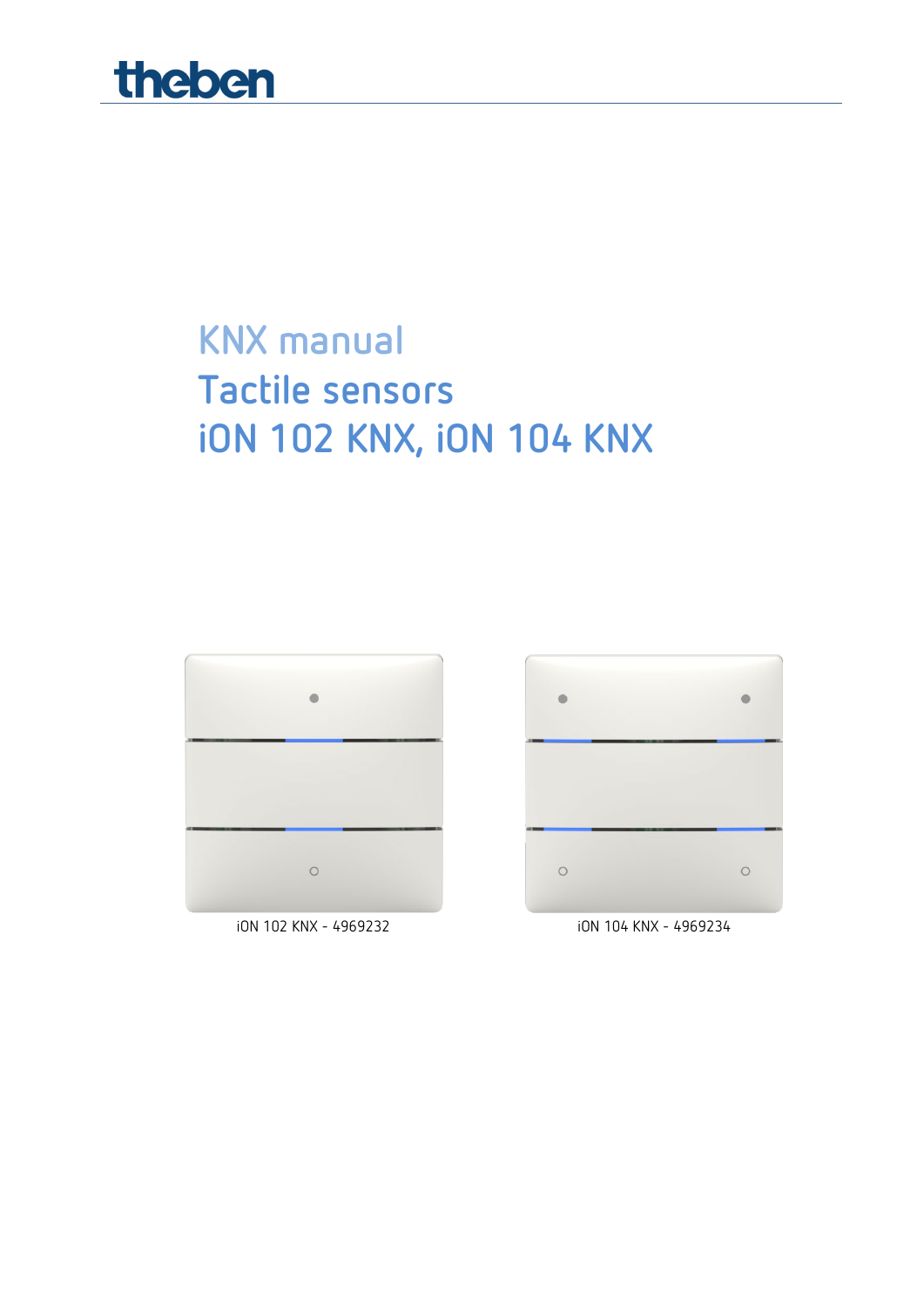# theben

## **Contents**

| 1 |           | Functional characteristics                       | 3  |
|---|-----------|--------------------------------------------------|----|
| 2 |           | Proper use                                       | 4  |
| 3 |           | Technical data                                   | 5  |
| 4 | Operation |                                                  | 6  |
| 5 |           | The "iON 104" application programme              | 7  |
|   | 5.1       | Selection in the product database                | 7  |
|   | 5.2       | Overview of communication objects                | 8  |
|   | 5.3       | Description of communication objects             | 14 |
|   | 5.4       | Parameter pages overview                         | 19 |
|   | 5.5       | General parameters                               | 20 |
|   | 5.6       | Button-related parameters                        | 24 |
| 6 |           | Typical applications                             | 46 |
|   | 6.1       | Switching light                                  | 46 |
|   | 6.2       | 2 lighting groups dimming (one button operation) | 48 |
|   | 6.3       | 2 lighting groups dimming (2 rocker buttons)     | 50 |
|   | 6.4       | Controlling 4 blinds or blind groups             | 52 |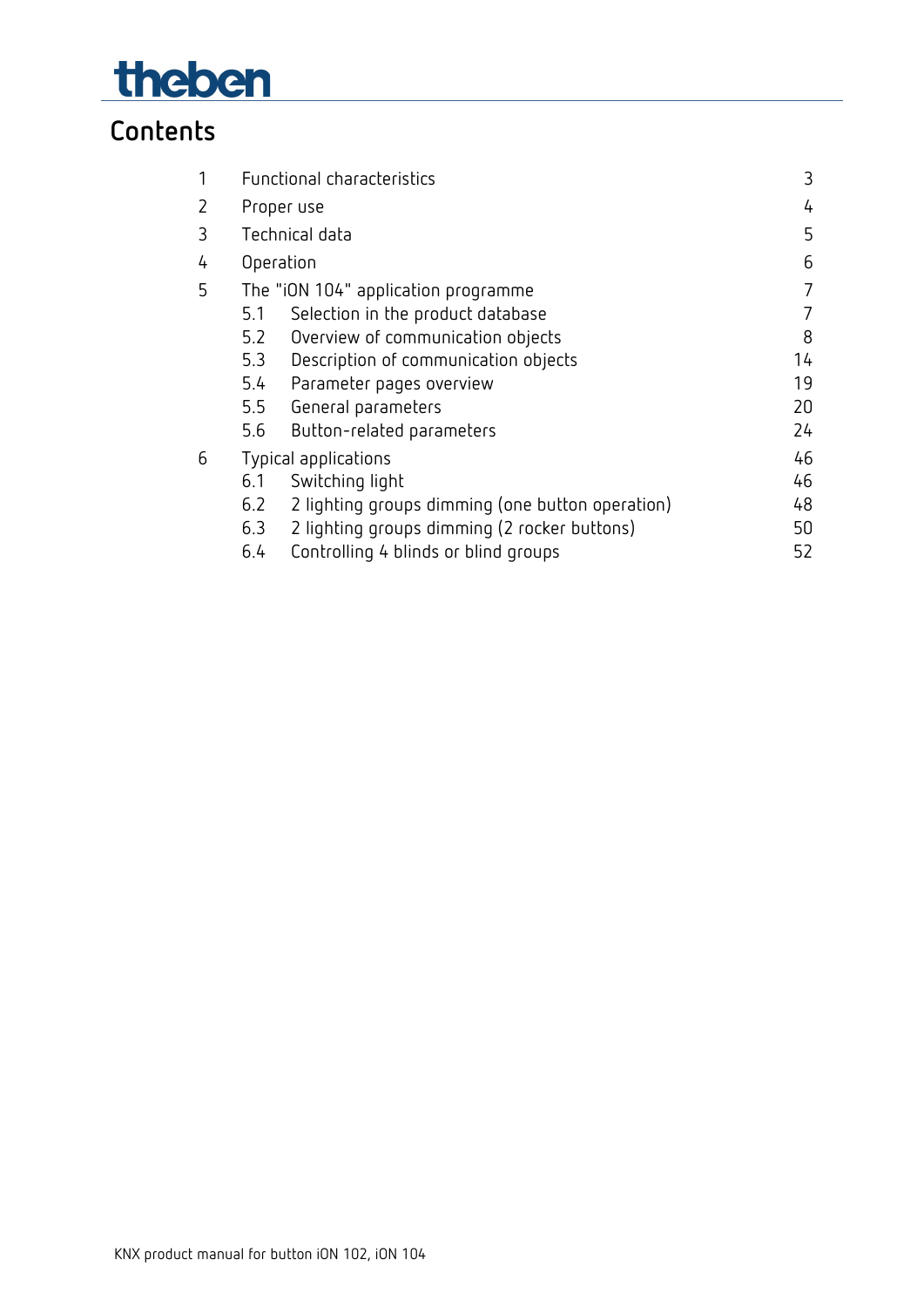# **Theben** Functional characteristics

## <span id="page-2-0"></span>**1 Functional characteristics**

- Individual buttons, freely adjustable
- Dimming and blind controls with one and two button operation possible
- Functions: switching, dimming, blinds, scenes, values, sequence, colour control
- Multi-coloured status LEDs with individually adjustable colour, brightness and behaviour (static, flashing, pulsing)
- Brightness of status LEDs adjustable via object or automatically controlled
- Integrated temperature sensor
- Labelling field for individual button labelling
	- Clear cover for label included in scope of supply
- Bus coupling unit integrated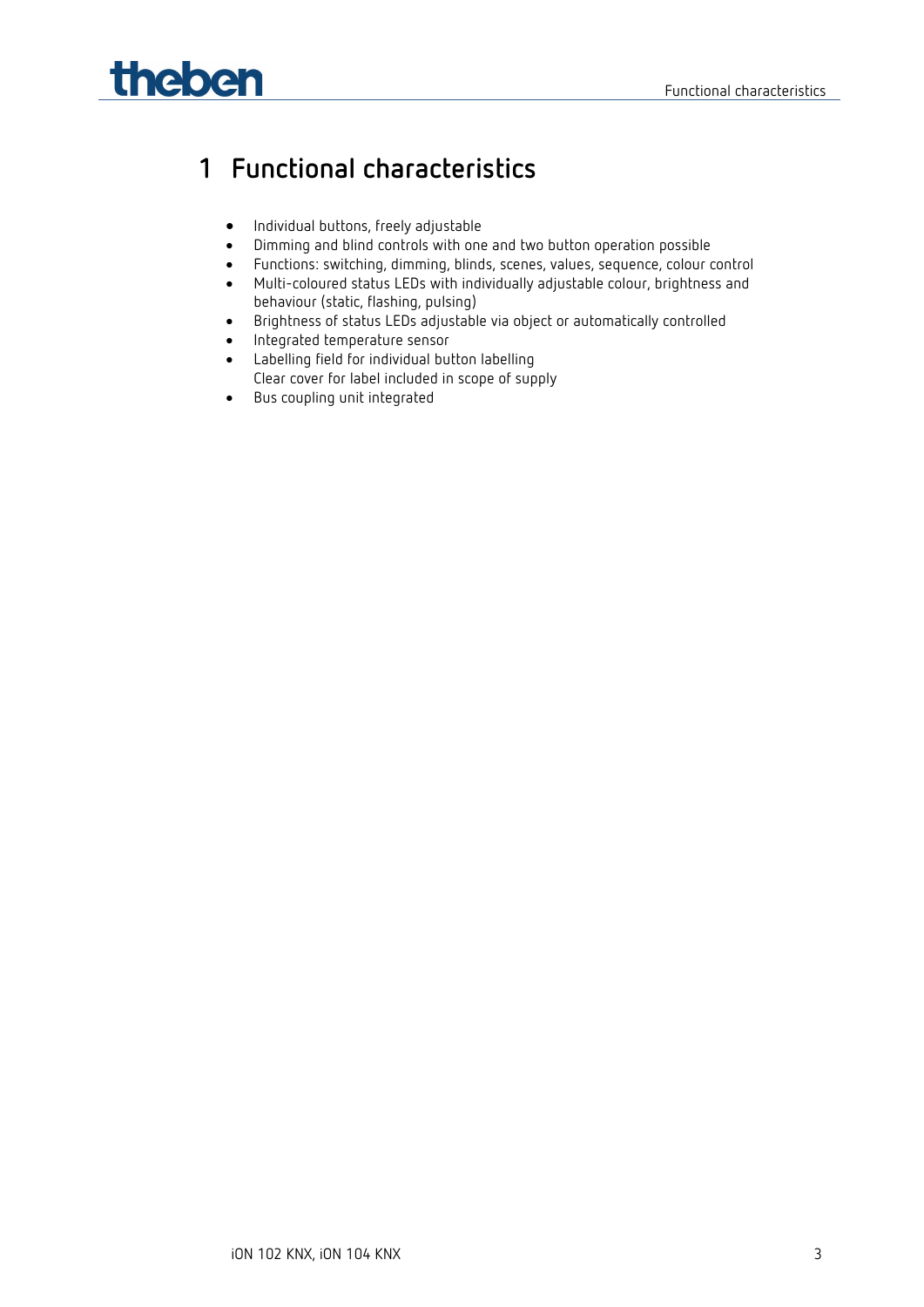

## <span id="page-3-0"></span>**2 Proper use**

The tactile sensors iON 102 KNX and iON 104 KNX can be used in residential buildings, meeting rooms and offices, as well as in commercial buildings.

They have 2 or 4 buttons, which can be used to switch and dim the light, raise and lower blinds, or trigger and save scenes. Furthermore, it is possible to measure the temperature, control colours and display the status.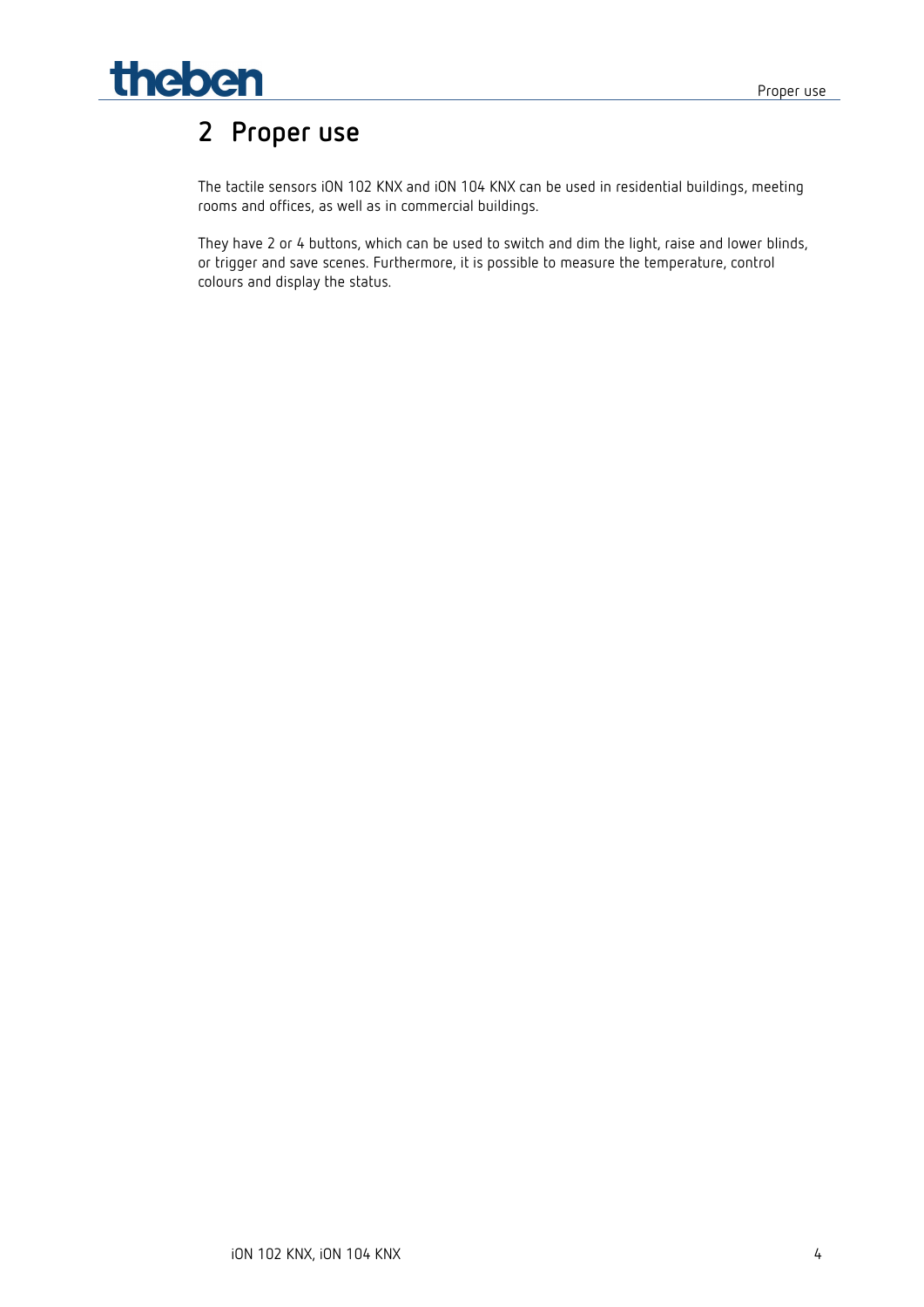# **Theben Technical data**

## <span id="page-4-0"></span>**3 Technical data**

| KNX operating voltage         | Bus voltage                       |
|-------------------------------|-----------------------------------|
| Connection type               | Bus connection: KNX bus terminal  |
| Power input                   | $12.5 \text{ mA}$                 |
| Ambient temperature           | $-5 °C  + 45 °C$                  |
| Type of installation          | Flush-mounted installation        |
| Temperature measurement range | $0 °C  + 65 °C + -3%$             |
| Protection rating             | IP 20 in accordance with EN 60529 |
| Protection class              | Ш                                 |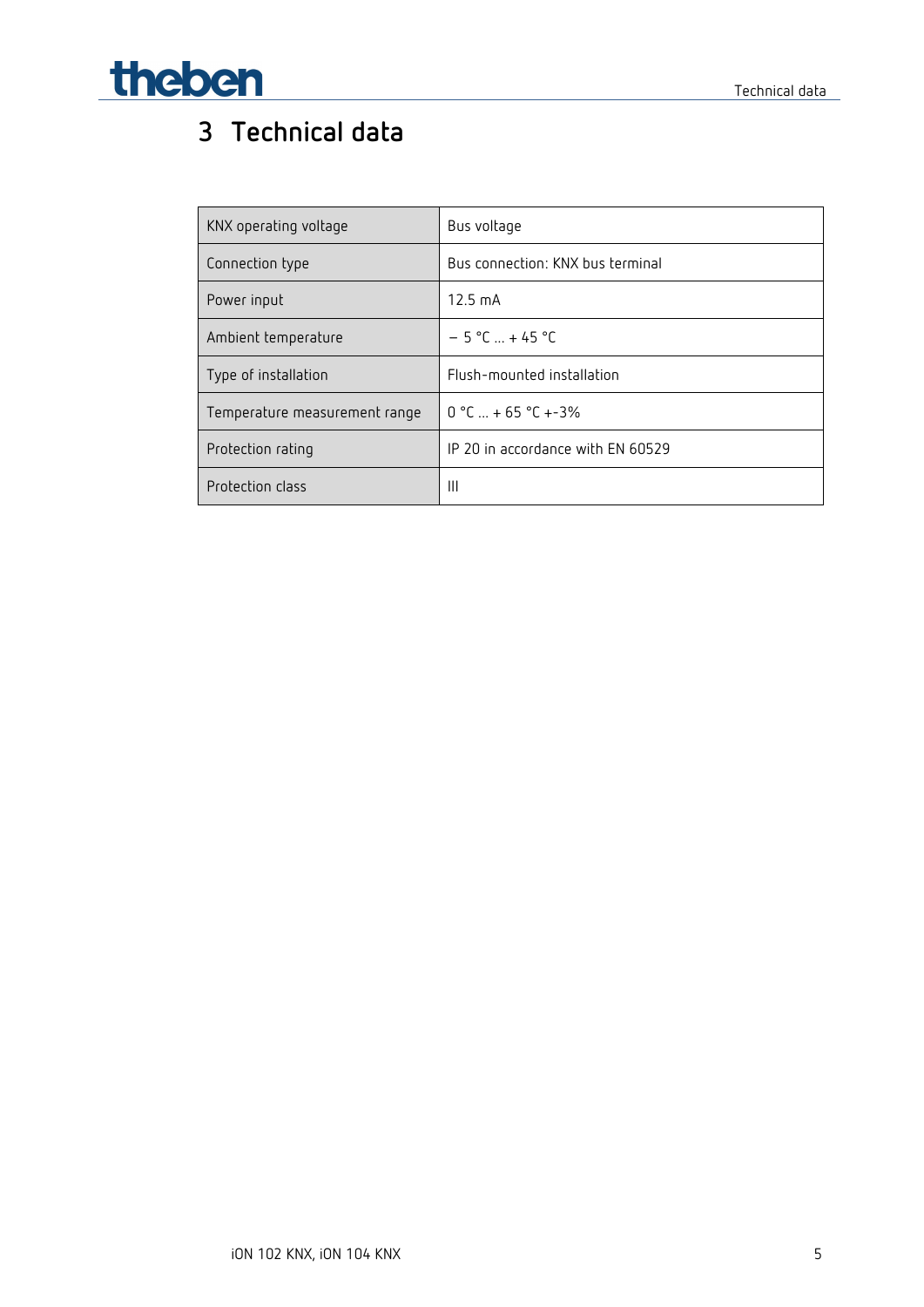

## <span id="page-5-0"></span>**4 Operation**

The tactile sensors iON 102 KNX and iON 104 KNX have 2 or 4 buttons. You can assign various functions to the individual buttons via the ETS application, such as switching the light on/off and dimming; raising and lowering blinds, triggering and saving scenes etc., and you assign different colours to the LEDs.

#### **iON 102 KNX**

| T1             |  |
|----------------|--|
|                |  |
| T <sub>2</sub> |  |

#### **iON 104 KNX**

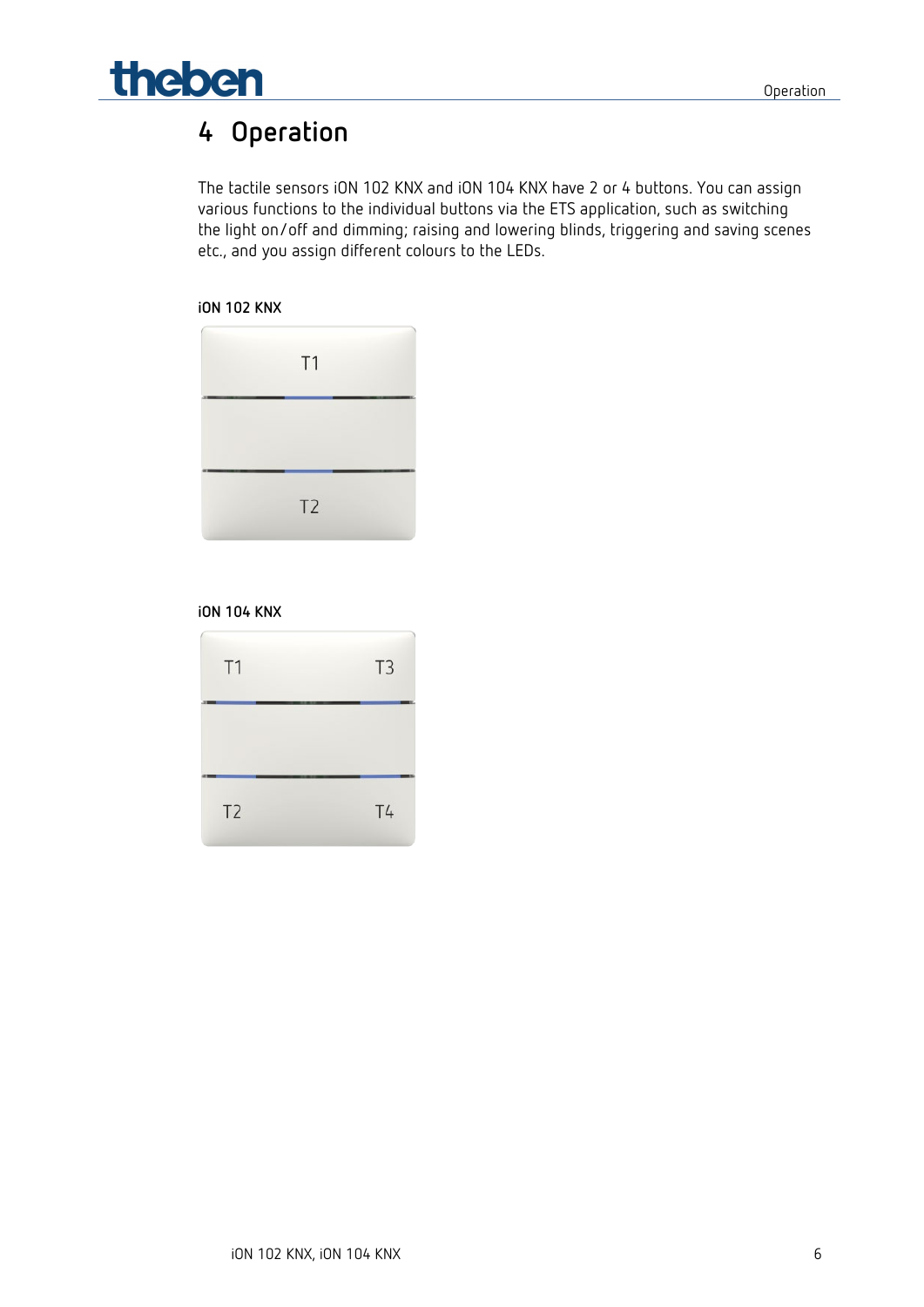

## <span id="page-6-0"></span>**5 The "iON 104" application programme**

## <span id="page-6-1"></span>**5.1 Selection in the product database**

| Manufacturer                       | Theben AG |
|------------------------------------|-----------|
| <b>Product family</b>              | Button    |
| Product type                       | iON       |
| Programme names   iON 102, iON 104 |           |

| Number of communication objects   Max. 58 |     |
|-------------------------------------------|-----|
| Number of group addresses                 | 255 |
| Number of associations                    | 255 |



The ETS database can be found on our website: [www.theben.de/en/downloads\\_en](http://www.theben.de/en/downloads_en)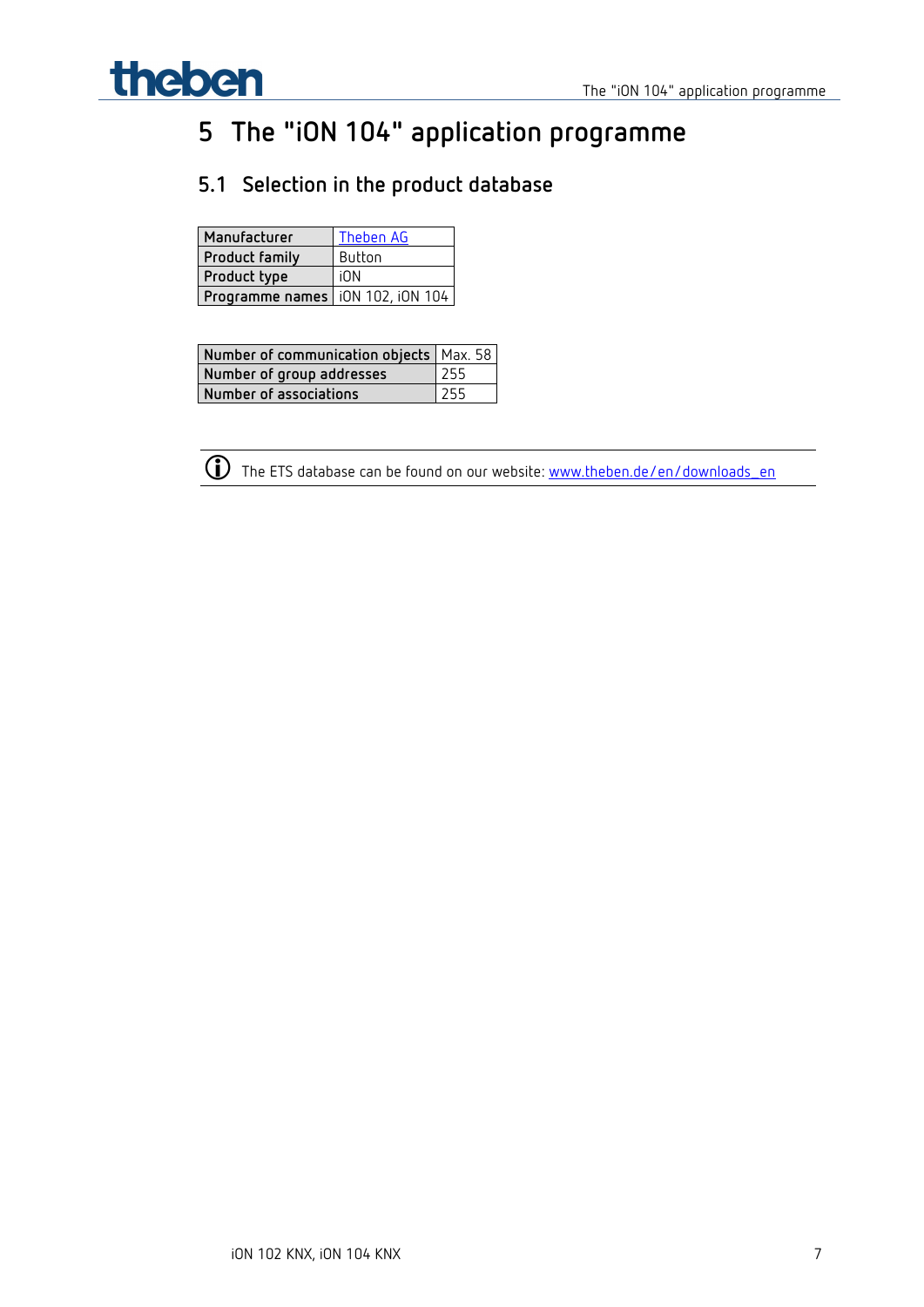

## <span id="page-7-0"></span>**5.2 Overview of communication objects**

### **5.2.1 General information**

| No. | Object name          | Function          | Length  | R                        | W                        |   | <b>DPT</b> |
|-----|----------------------|-------------------|---------|--------------------------|--------------------------|---|------------|
|     | Device LEDs          | Reduced           | 1 bit   | $\overline{\phantom{m}}$ | W                        |   | 1.001      |
|     |                      | <b>Brightness</b> | 1 byte  | $\overline{\phantom{m}}$ | W                        | - | 5.001      |
|     |                      | $Block = 1$       | 1 bit   | $\overline{\phantom{m}}$ | W                        |   | 1.001      |
| 2   | <b>Block LEDs</b>    | $Block = 0$       | 1 bit   | $\overline{\phantom{m}}$ | W                        | - | 1.003      |
| 3   | Temperature          | Actual value      | 2 bytes | $\mathsf{R}$             | $\overline{\phantom{a}}$ |   | 9.001      |
| 4   | In operation message | Send              | 1 bit   | R                        |                          |   | 1.001      |
| 5   | Alarm                | Input             | 1 bit   | $\overline{\phantom{a}}$ | W                        | - | 1.005      |
| 6   |                      | $Block = 1$       | 1 bit   | $\overline{\phantom{a}}$ | W                        | - | 1.001      |
|     | Buttons              | $Block = 0$       | 1 bit   | $\overline{\phantom{a}}$ | W                        |   | 1.003      |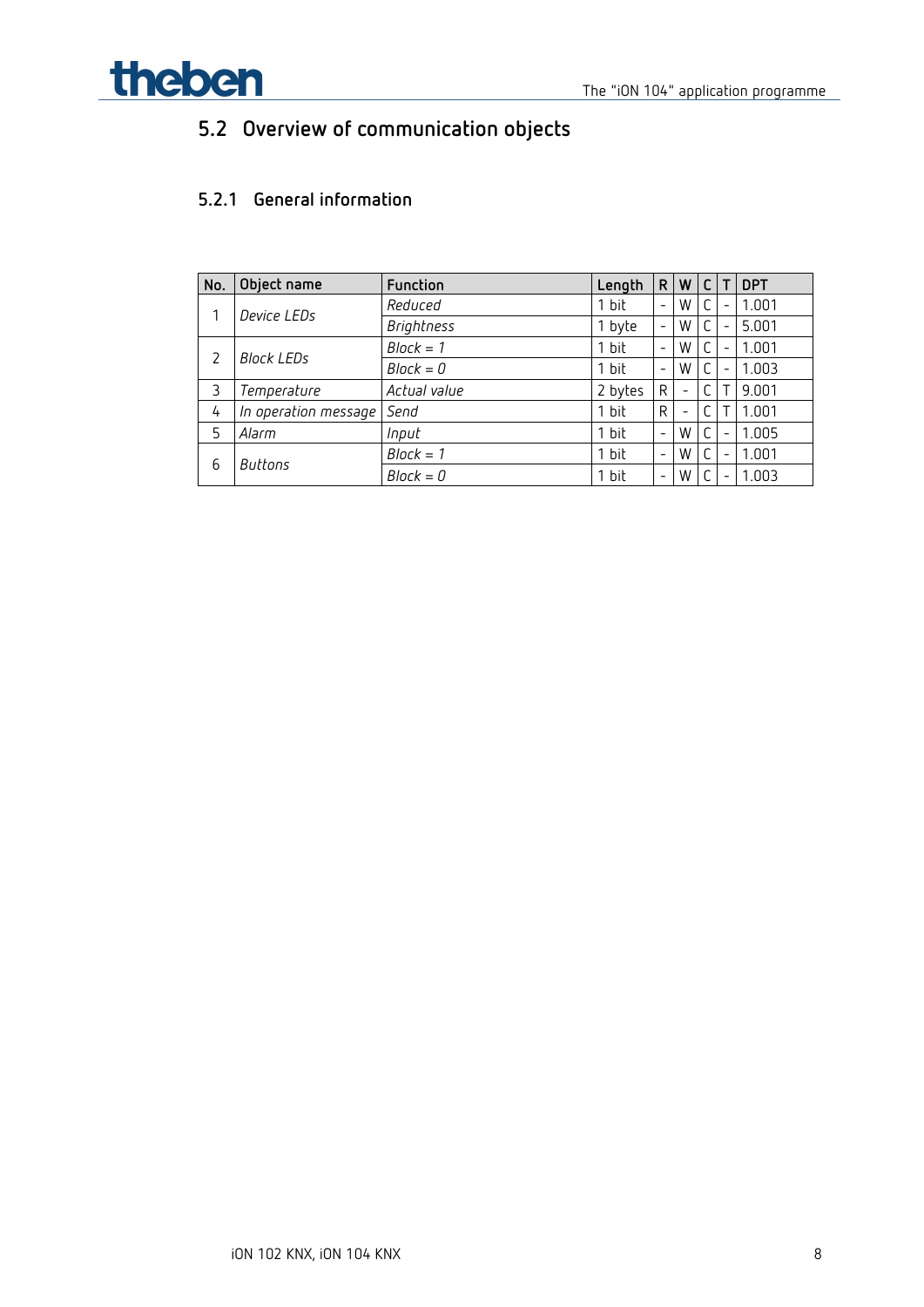

## **5.2.2 Button function**

| No. | Object name        | Function                | Length  | R           | W                        | С            | Τ              | <b>DPT</b> |
|-----|--------------------|-------------------------|---------|-------------|--------------------------|--------------|----------------|------------|
|     |                    | Switching               | 1 bit   | $\mathsf R$ | W                        | C            | Τ              | 1.001      |
|     |                    | Priority                | 2 bit   | $\mathsf R$ | W                        | $\mathsf C$  | T              | 2.001      |
|     |                    | Send value              | 1 byte  | ${\sf R}$   | W                        | $\mathsf C$  | T              | 5.010      |
|     |                    | Send percentage value   | 1 byte  | R           | W                        | C            | Τ              | 5.001      |
|     |                    | 2 bytes DPT 9.x         | 2 bytes | ${\sf R}$   | W                        | $\mathsf C$  | T              | 9.001      |
|     |                    | 4 bytes DPT 14.x        | 4 bytes | ${\sf R}$   | W                        | $\mathsf C$  | $\overline{1}$ | 14.014     |
|     |                    | HVAC operating mode     | 1 byte  | R           | W                        | $\mathsf C$  | T              | 20.102     |
|     |                    | Call up scene           | 1 byte  | ${\sf R}$   | $\blacksquare$           | $\mathsf{C}$ | T              | 17.001     |
| 10  | Button T1.1        | Call up/save scene      | 1 byte  | $\mathsf R$ | $\blacksquare$           | $\mathsf C$  | $\top$         | 18.001     |
|     |                    | Send colour temperature | 2 bytes | ${\sf R}$   | $\blacksquare$           | $\mathsf C$  | Τ              | 7.600      |
|     |                    | <i>RGB</i> value        | 3 bytes | R           | $\overline{\phantom{0}}$ | $\mathsf C$  | T              | 232.600    |
|     |                    | <b>RGBW</b> value       | 6 bytes | R           | $\blacksquare$           | $\mathsf C$  | T              | 251.600    |
|     |                    | RGB(W) red              | 1 byte  | R           | $\blacksquare$           | $\mathsf C$  | $\bar{1}$      | 5.001      |
|     |                    | HSV(W) colour hue       | 1 byte  | R           | $\overline{\phantom{a}}$ | $\mathsf C$  | T              | 5.003      |
|     |                    | XY value                | 6 bytes | R           | $\blacksquare$           | $\mathsf{C}$ | Τ              | 242.600    |
|     |                    | X colour value          | 2 bytes | R           | $\overline{\phantom{a}}$ | $\mathsf C$  | $\top$         | 7.001      |
|     |                    | RGB(W) green            | 1 byte  | ${\sf R}$   | $\blacksquare$           | $\mathsf C$  | $\top$         | 5.001      |
| 11  | Button T1.1        | HSV(W) saturation       | 1 byte  | R           | $\overline{\phantom{0}}$ | $\mathsf C$  | $\top$         | 5.001      |
|     |                    | Y colour value          | 2 bytes | R           | $\blacksquare$           | $\mathsf C$  | Τ              | 7.001      |
|     |                    | XY brightness           | 1 byte  | R           | $\overline{\phantom{a}}$ | $\mathsf{C}$ | $\bar{1}$      | 5.001      |
| 12  | Button T1.1        | RGB(W) blue             | 1 byte  | R           | $\blacksquare$           | $\mathsf C$  | T              | 5.001      |
|     |                    | HSV(W) brightness       | 1 byte  | R           | $\blacksquare$           | $\mathsf C$  | T              | 5.001      |
| 13  | Button T1.1        | White level             | 1 byte  | R           | $\blacksquare$           | $\mathsf C$  | $\top$         | 5.001      |
|     |                    | Switching               | 1 bit   | $\mathsf R$ | W                        | $\mathsf{C}$ | $\top$         | 1.001      |
|     |                    | Priority                | 2 bit   | R           | W                        | C            | T              | 2.001      |
|     |                    | Send value              | 1 byte  | ${\sf R}$   | W                        | $\mathsf{C}$ | T              | 5.010      |
|     |                    | Send percentage value   | 1 byte  | ${\sf R}$   | W                        | $\mathsf{C}$ | $\bar{1}$      | 5.001      |
|     |                    | 2 bytes DPT 9.x         | 2 bytes | R           | W                        | $\mathsf C$  | T              | 9.001      |
|     |                    | 4 bytes DPT 14.x        | 4 bytes | ${\sf R}$   | W                        | $\mathsf C$  | Τ              | 14.014     |
|     |                    | HVAC operating mode     | 1 byte  | ${\sf R}$   | W                        | $\mathsf C$  | $\top$         | 20.102     |
|     |                    | Call up scene           | 1 byte  | ${\sf R}$   | $\blacksquare$           | $\mathsf C$  | $\top$         | 17.001     |
| 14  | Button T1.2        | Call up/save scene      | 1 byte  | R           | $\overline{\phantom{a}}$ | $\mathsf C$  | $\mathsf{T}$   | 18.001     |
|     |                    | Send colour temperature | 2 bytes | R           | $\blacksquare$           | С            | Τ              | 7.600      |
|     |                    | RGB value               | 3 bytes | R           | $\frac{1}{2}$            | $\mathsf C$  | T              | 232.600    |
|     |                    | RGBW value              | 6 bytes | R           | $\blacksquare$           | $\mathsf C$  | Τ              | 251.600    |
|     |                    | RGB(W) red              | 1 byte  | R           | $\overline{\phantom{a}}$ | C            | Τ              | 5.001      |
|     |                    | HSV(W) colour hue       | 1 byte  | R           | $\bar{\mathcal{L}}$      | $\mathsf C$  | Τ              | 5.003      |
|     |                    | XY value                | 6 bytes | R           | $\frac{1}{2}$            | $\mathsf C$  | $\top$         | 242.600    |
|     |                    | X colour value          | 2 bytes | R           | $\overline{\phantom{a}}$ | C            | Τ              | 7.001      |
|     |                    | RGB(W) green            | 1 byte  | R           | $\blacksquare$           | $\mathsf C$  | Τ              | 5.001      |
| 15  | <b>Button T1.2</b> | HSV(W) saturation       | 1 byte  | R           | $\frac{1}{2}$            | $\mathsf C$  | T              | 5.001      |
|     |                    | Y colour value          | 2 bytes | R           | $\blacksquare$           | $\mathsf C$  | Τ              | 7.001      |
|     |                    | XY brightness           | 1 byte  | R           | $\overline{\phantom{a}}$ | С            | Τ              | 5.001      |
| 16  | <b>Button T1.2</b> | RGB(W) blue             | 1 byte  | R           | $\blacksquare$           | C            | Τ              | 5.001      |
|     |                    | HSV(W) brightness       | 1 byte  | R           |                          | C            | Τ              | 5.001      |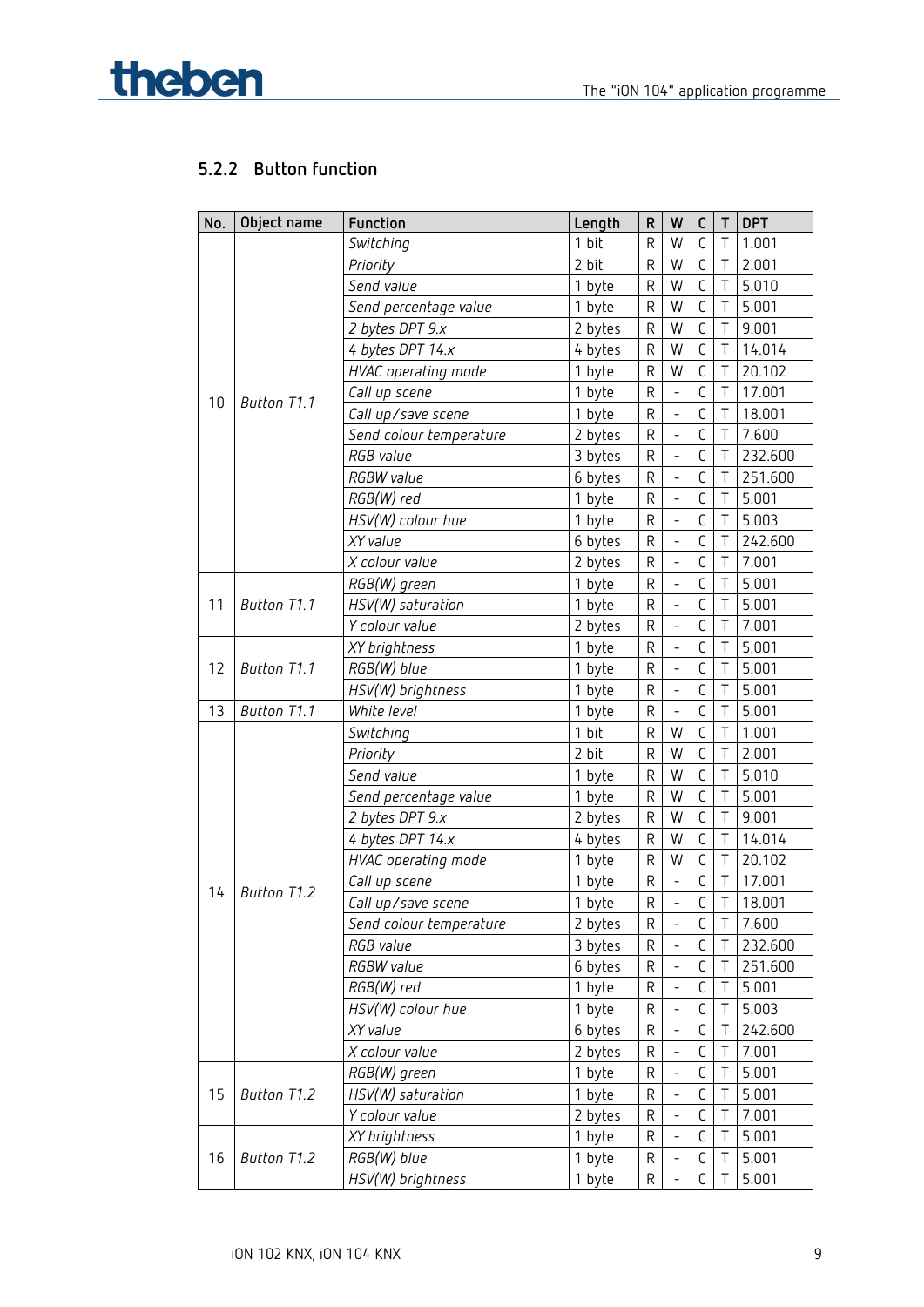## The "iON 104" application programme

| No.                      | Object name | Function                                 | Length  | $\mathsf{R}$ | W                        | $\mathsf{C}$ | $\mathsf{T}$   | <b>DPT</b> |
|--------------------------|-------------|------------------------------------------|---------|--------------|--------------------------|--------------|----------------|------------|
| 17                       | Button T1.2 | White level                              | 1 byte  | $\mathsf{R}$ | $\overline{\phantom{0}}$ | C            | $\top$         | 5.001      |
|                          |             | Switching                                | 1 bit   | $\mathsf{R}$ | W                        | C            | Τ              | 1.001      |
|                          |             | Priority                                 | 2 bit   | $\mathsf{R}$ | W                        | C            | $\mathsf{T}$   | 2.001      |
|                          |             | Send value                               | 1 byte  | R            | W                        | C            | T              | 5.010      |
|                          |             | Send percentage value                    | 1 byte  | R            | W                        | C            | Τ              | 5.001      |
|                          |             | 2 bytes DPT 9.x                          | 2 bytes | $\mathsf R$  | W                        | C            | T              | 9.001      |
|                          |             | 4 bytes DPT 14.x                         | 4 bytes | $\mathsf R$  | W                        | $\mathsf C$  | $\top$         | 14.014     |
|                          |             | HVAC operating mode                      | 1 byte  | $\mathsf{R}$ | W                        | C            | $\mathsf T$    | 20.102     |
| 18                       | Button T1.3 | Call up scene                            | 1 byte  | R            |                          | C            | T              | 17.001     |
|                          |             | Call up/save scene                       | 1 byte  | R            | $\overline{a}$           | $\mathsf{C}$ | $\mathsf{T}$   | 18.001     |
|                          |             | Send colour temperature                  | 2 bytes | $\mathsf R$  | $\overline{a}$           | C            | $\mathsf T$    | 7.600      |
|                          |             | RGB value                                | 3 bytes | $\mathsf{R}$ | $\overline{\phantom{0}}$ | C            | $\top$         | 232.600    |
|                          |             | RGBW value                               | 6 bytes | $\mathsf{R}$ | $\overline{a}$           | C            | T              | 251.600    |
|                          |             | RGB(W) red                               | 1 byte  | R            | $\overline{\phantom{0}}$ | C            | $\top$         | 5.001      |
|                          |             | HSV(W) colour hue                        | 1 byte  | $\mathsf R$  | $\overline{a}$           | C            | T              | 5.003      |
|                          |             | XY value                                 | 6 bytes | R            | $\overline{a}$           | C            | T              | 242.600    |
|                          |             | X colour value                           | 2 bytes | $\mathsf R$  | $\overline{a}$           | C            | T              | 7.001      |
|                          |             | RGB(W) green                             | 1 byte  | $\mathsf R$  | $\overline{a}$           | C            | $\overline{1}$ | 5.001      |
| 19                       | Button T1.3 | HSV(W) saturation                        | 1 byte  | R            | $\overline{a}$           | C            | $\mathsf T$    | 5.001      |
|                          |             | Y colour value                           | 2 bytes | R            | $\overline{a}$           | C            | T              | 7.001      |
|                          |             | XY brightness                            | 1 byte  | $\mathsf{R}$ | -                        | C            | T              | 5.001      |
| 20                       | Button T1.3 | RGB(W) blue                              | 1 byte  | $\mathsf{R}$ | $\overline{a}$           | $\mathsf{C}$ | $\mathsf{T}$   | 5.001      |
|                          |             | HSV(W) brightness                        | 1 byte  | R            | $\overline{\phantom{0}}$ | С            | T              | 5.001      |
| 21                       | Button T1.3 | White level                              | 1 byte  | R            | $\overline{a}$           | C            | T              | 5.001      |
| 30                       |             |                                          |         |              |                          |              |                |            |
| $\overline{\phantom{a}}$ |             | Buttons T2 to T4 (details: see button 1) |         |              |                          |              |                |            |
| 81                       |             |                                          |         |              |                          |              |                |            |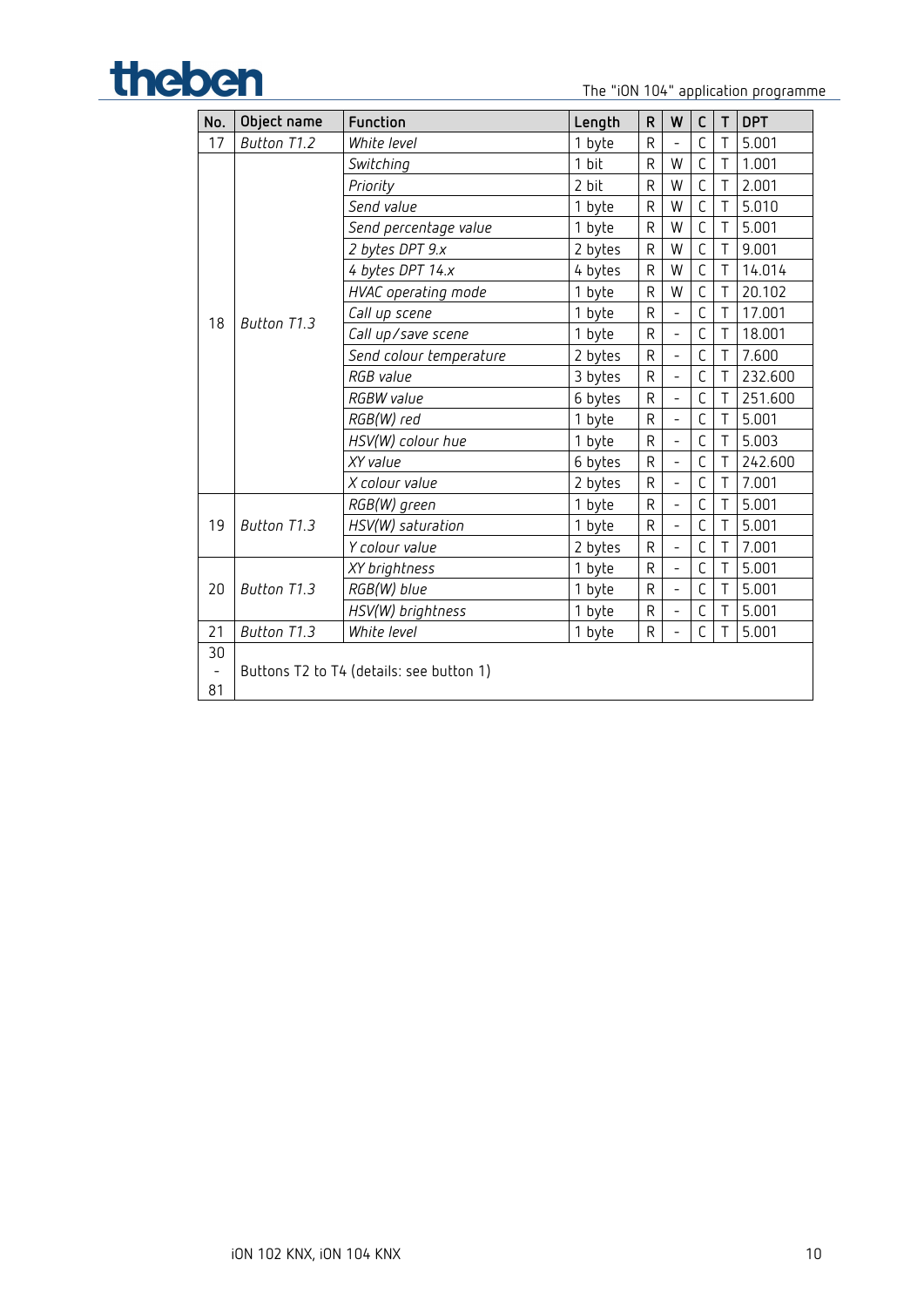

## **5.2.3 Dimming function**

| No.       | Object name      | Function                                 | Length  | R | W                        | C |   | <b>DPT</b>  |
|-----------|------------------|------------------------------------------|---------|---|--------------------------|---|---|-------------|
| 10        | <b>Button T1</b> | Switching                                | 1 bit   | R | W                        | C |   | 1.001       |
|           |                  | Brighter/darker                          | 4 bit   | R | $\overline{\phantom{0}}$ | C |   | 3.007       |
| 11        | <b>Button T1</b> | <b>Brighter</b>                          | 4 bit   | R | $\overline{\phantom{0}}$ | С |   | 3.007       |
|           |                  | Darker                                   | 4 bit   | R | $\overline{\phantom{0}}$ | C |   | 3.007       |
|           |                  | Switching                                | 1 bit   | R | W                        | С |   | 1.001       |
|           |                  | Priority                                 | 2 bit   | R | W                        | C | Τ | 2.001       |
| 12        | Button T1.1      | Send percentage value                    | 1 byte  | R | W                        | C | Т | 5.001       |
|           |                  | Send value                               | 1 byte  | R | W                        | C | Τ | 5.010       |
|           |                  | $2$ -byte $9.x$                          | 2 bytes | R | W                        | C |   | 9.xxx       |
|           |                  | $4$ -byte $14.x$                         | 4 bytes | R | W                        | С |   | $14.$ $xxx$ |
| $30 - 72$ |                  | Buttons T2 to T4 (details: see button 1) |         |   |                          |   |   |             |

#### **5.2.4 Blinds function**

| No.   | Object name | Function                                 | Length  | $\mathsf R$              | W                        | C            | <b>DPT</b>  |
|-------|-------------|------------------------------------------|---------|--------------------------|--------------------------|--------------|-------------|
| 10    | Button T1   | Step / stop                              | 1 bit   |                          |                          | C            | 1.010       |
|       |             | UP/DOWN                                  | 1 bit   | $\overline{\phantom{0}}$ | W                        | C            | 1.008       |
| 11    | Button T1   | UP                                       | 1 bit   |                          | -                        | C            | 1.008       |
|       |             | DOWN                                     | 1 bit   |                          |                          | C            | 1.008       |
|       |             | Switching                                | 1 bit   | $\overline{\phantom{0}}$ | W                        | C            | 1.001       |
|       |             | Priority                                 | 2 bit   |                          | -                        | C            | 2.001       |
|       |             | Send percentage value                    | 1 byte  |                          | $\overline{\phantom{0}}$ | C            | 5.001       |
| 12    | Button T1.1 | Height % <sup>1</sup>                    | 1 byte  |                          |                          | C            | 5.001       |
|       |             | Send value                               | 1 byte  |                          | $\overline{\phantom{0}}$ | C            | 5.010       |
|       |             | $2$ -byte $9.x$                          | 2 bytes |                          | $\overline{\phantom{0}}$ | C            | 9.xxx       |
|       |             | $4$ -byte $14.x$                         | 4 bytes |                          |                          | $\mathsf{C}$ | $14.$ $xxx$ |
| 13    | Button T1.2 | Slat % $^2$                              | 1 byte  |                          | $\overline{\phantom{0}}$ |              | 5.001       |
| 30-73 |             | Buttons T2 to T4 (details: see button 1) |         |                          |                          |              |             |

<span id="page-10-0"></span><sup>1</sup> Upon double-click with object type = *height % + slat %*

<span id="page-10-1"></span><sup>2</sup> Upon double-click with object type = *height % + slat %*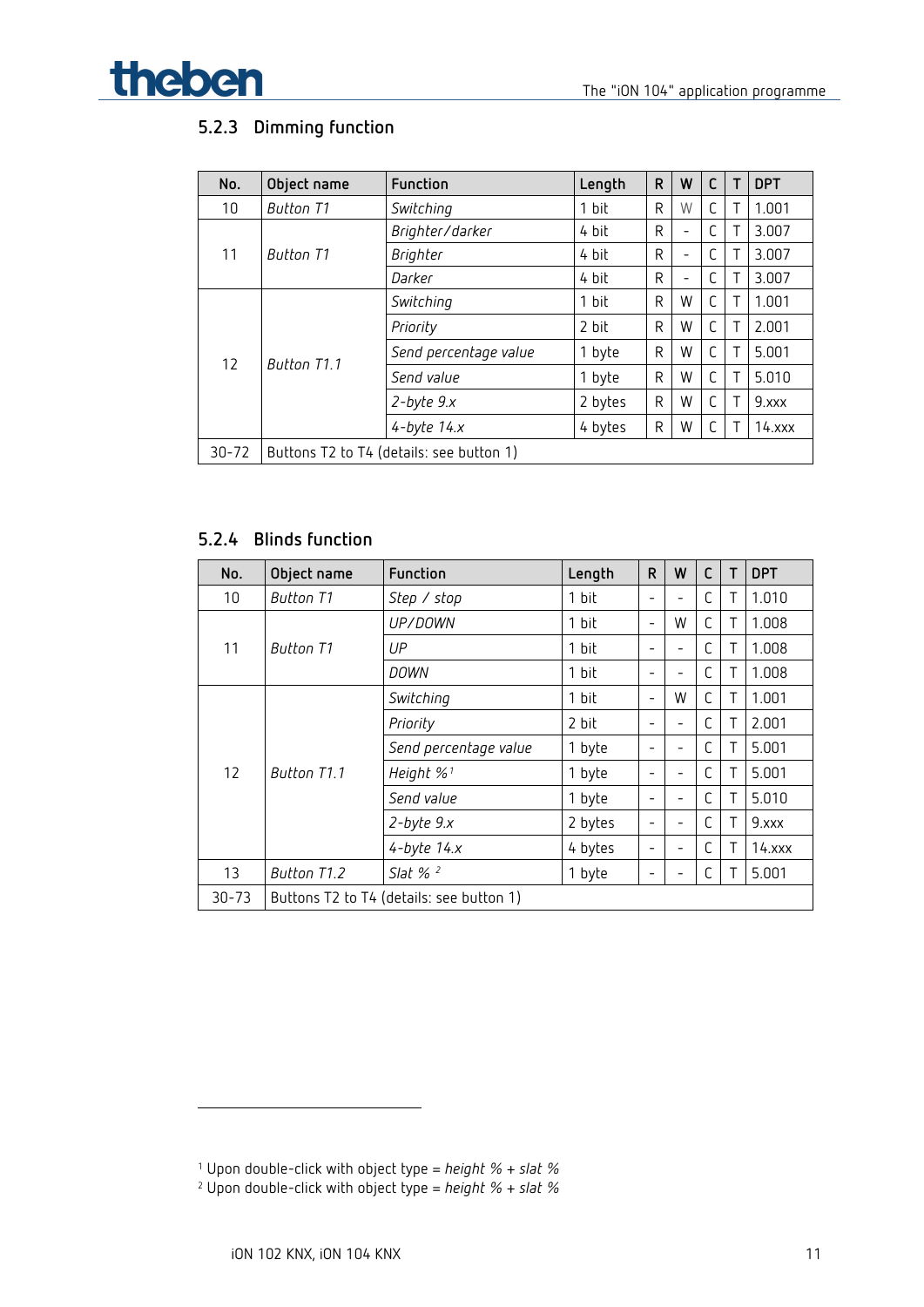

## **5.2.5 Sequence function**

| No. | Object name | Function                | Length  | ${\sf R}$    | W                            | C            | T      | <b>DPT</b> |
|-----|-------------|-------------------------|---------|--------------|------------------------------|--------------|--------|------------|
|     |             | Switching               | 1 bit   | R            | W                            | C            | Τ      | 1.001      |
|     |             | Priority                | 2 bit   | ${\sf R}$    | W                            | $\mathsf C$  | Τ      | 2.001      |
|     |             | Send value              | 1 byte  | ${\sf R}$    | W                            | $\mathsf{C}$ | Τ      | 5.010      |
|     |             | Send percentage value   | 1 byte  | ${\sf R}$    | W                            | $\mathsf C$  | Τ      | 5.001      |
|     |             | 2 bytes DPT 9.x         | 2 bytes | ${\sf R}$    | W                            | $\mathsf{C}$ | T      | 9.001      |
|     |             | 4 bytes DPT 14.x        | 4 bytes | ${\sf R}$    | W                            | $\mathsf C$  | $\top$ | 14.014     |
| 10  | Button T1.1 | HVAC operating mode     | 1 byte  | ${\sf R}$    | W                            | $\mathsf C$  | $\top$ | 20.102     |
|     |             | Call up scene           | 1 byte  | ${\sf R}$    | $\qquad \qquad \blacksquare$ | $\mathsf{C}$ | Τ      | 17.001     |
|     |             | Send colour temperature | 2 bytes | ${\sf R}$    | $\overline{a}$               | $\mathsf C$  | $\top$ | 7.600      |
|     |             | RGB value               | 3 bytes | ${\sf R}$    |                              | $\mathsf{C}$ | Τ      | 232.600    |
|     |             | <b>RGBW</b> value       | 6 bytes | R            | $\overline{\phantom{0}}$     | C            |        | 251.600    |
|     |             | XY value                | 6 bytes | ${\sf R}$    | $\blacksquare$               | $\mathsf{C}$ | Τ      | 242.600    |
|     |             | Switching               | 1 bit   | ${\sf R}$    | W                            | $\mathsf{C}$ | $\top$ | 1.001      |
|     |             | Priority                | 2 bit   | ${\sf R}$    | W                            | $\mathsf C$  | Τ      | 2.001      |
|     |             | Send value              | 1 byte  | R            | W                            | $\mathsf{C}$ | Τ      | 5.010      |
|     |             | Send percentage value   | 1 byte  | ${\sf R}$    | W                            | $\mathsf C$  | Τ      | 5.001      |
|     |             | 2 bytes DPT 9.x         | 2 bytes | ${\sf R}$    | W                            | $\mathsf{C}$ |        | 9.001      |
|     |             | 4 bytes DPT 14.x        | 4 bytes | ${\sf R}$    | W                            | C            | Τ      | 14.014     |
| 11  | Button T1.2 | HVAC operating mode     | 1 byte  | ${\sf R}$    | W                            | $\mathsf C$  | T      | 20.102     |
|     |             | Call up scene           | 1 byte  | ${\sf R}$    |                              | $\mathsf C$  | $\top$ | 17.001     |
|     |             | Send colour temperature | 2 bytes | ${\sf R}$    | $\overline{a}$               | $\mathsf C$  | T      | 7.600      |
|     |             | RGB value               | 3 bytes | ${\sf R}$    | $\overline{\phantom{0}}$     | $\mathsf{C}$ | Τ      | 232.600    |
|     |             | RGBW value              | 6 bytes | ${\sf R}$    | $\overline{a}$               | $\mathsf C$  | T      | 251.600    |
|     |             | XY value                | 6 bytes | ${\sf R}$    |                              | $\mathsf{C}$ | Τ      | 242.600    |
|     |             | Switching               | 1 bit   | ${\sf R}$    | W                            | C            | Τ      | 1.001      |
|     |             | Priority                | 2 bit   | ${\sf R}$    | W                            | $\mathsf C$  | T      | 2.001      |
|     |             | Send value              | 1 byte  | ${\sf R}$    | W                            | $\mathsf{C}$ | $\top$ | 5.010      |
|     |             | Send percentage value   | 1 byte  | ${\sf R}$    | W                            | $\mathsf C$  | T      | 5.001      |
|     |             | 2 bytes DPT 9.x         | 2 bytes | R            | W                            | $\mathsf C$  | T      | 9.001      |
|     |             | 4 bytes DPT 14.x        | 4 bytes | ${\sf R}$    | W                            | $\mathsf C$  | $\top$ | 14.014     |
| 12  | Button T1.3 | HVAC operating mode     | 1 byte  | R            | W                            | $\mathsf C$  | $\top$ | 20.102     |
|     |             | Call up scene           | 1 byte  | $\mathsf R$  | $\ddot{\phantom{a}}$         | $\mathsf C$  | $\top$ | 17.001     |
|     |             | Send colour temperature | 2 bytes | R            | $\overline{\phantom{a}}$     | С            | Τ      | 7.600      |
|     |             | RGB value               | 3 bytes | ${\sf R}$    |                              | C            | Τ      | 232.600    |
|     |             | RGBW value              | 6 bytes | R            |                              | $\mathsf C$  | Τ      | 251.600    |
|     |             | XY value                | 6 bytes | R            |                              | C            | Τ      | 242.600    |
|     |             | Switching               | 1 bit   | ${\sf R}$    | W                            | С            | Τ      | 1.001      |
|     |             | Priority                | 2 bit   | R            | W                            | $\mathsf{C}$ | Τ      | 2.001      |
|     |             | Send value              | 1 byte  | R            | W                            | С            | Τ      | 5.010      |
|     |             | Send percentage value   | 1 byte  | R            | W                            | $\mathsf C$  | Τ      | 5.001      |
|     |             | 2 bytes DPT 9.x         | 2 bytes | ${\sf R}$    | W                            | $\mathsf C$  | Τ      | 9.001      |
| 13  | Button T1.4 | 4 bytes DPT 14.x        | 4 bytes | ${\sf R}$    | W                            | $\mathsf C$  | Τ      | 14.014     |
|     |             | HVAC operating mode     | 1 byte  | R            | W                            | $\mathsf C$  | Τ      | 20.102     |
|     |             | Call up scene           | 1 byte  | ${\sf R}$    |                              | $\mathsf C$  | Τ      | 17.001     |
|     |             | Send colour temperature | 2 bytes | R            |                              | $\mathsf C$  | Τ      | 7.600      |
|     |             | RGB value               | 3 bytes | ${\sf R}$    |                              | С            | Τ      | 232.600    |
|     |             | RGBW value              | 6 bytes | $\mathsf{R}$ | $\blacksquare$               | С            | Τ      | 251.600    |
|     |             |                         |         |              |                              |              |        |            |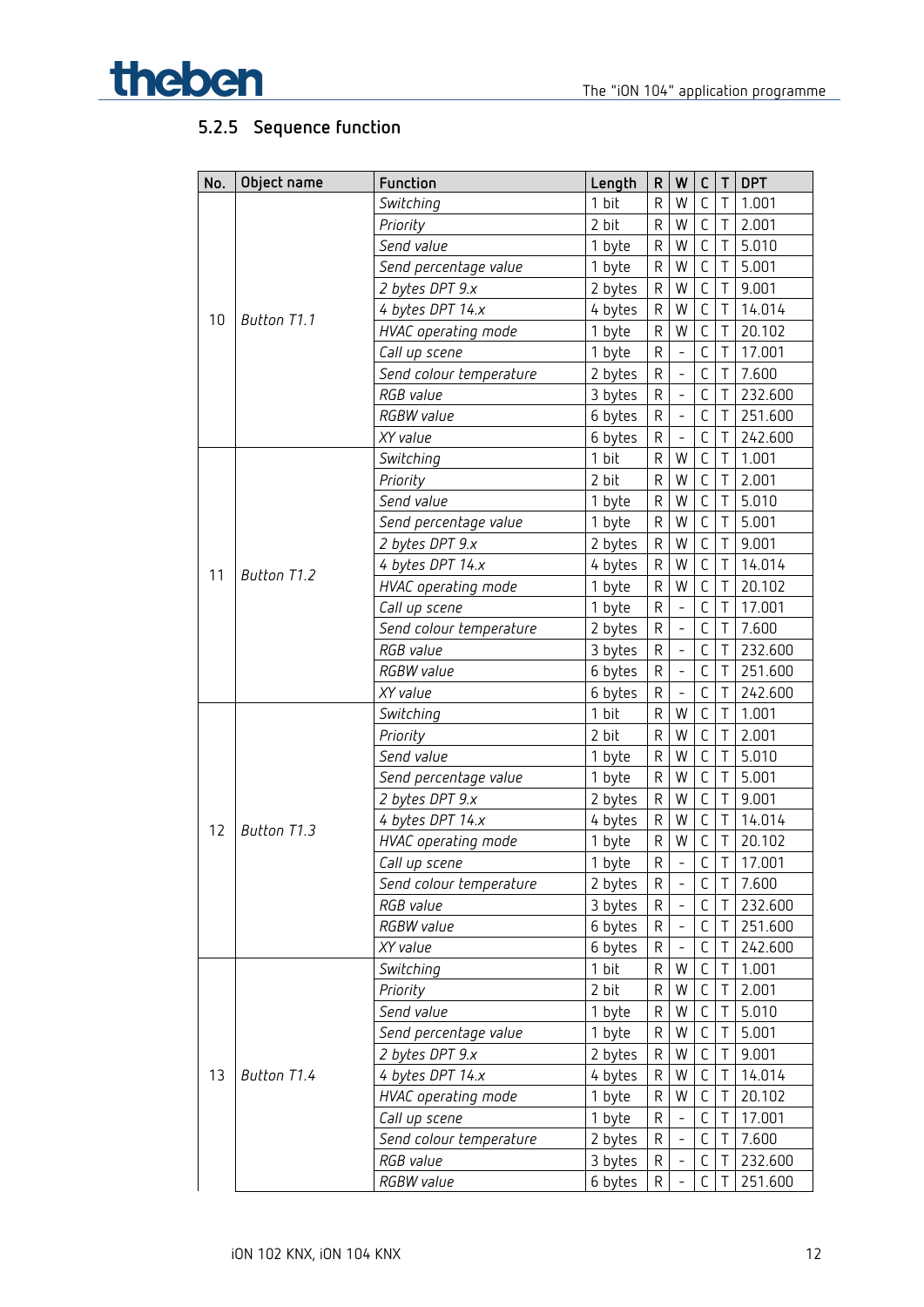# The "iON 104" application programme

| No.             | Object name                              | Function | Length $ R W C T DPT$ |   |  |         |
|-----------------|------------------------------------------|----------|-----------------------|---|--|---------|
|                 |                                          | XY value | 6 bytes               | R |  | 242.600 |
| $\frac{30}{73}$ | Buttons T2 to T4 (details: see button 1) |          |                       |   |  |         |

## **5.2.6 Button LEDs[3](#page-12-0)**

| No.    | Object name                              | <b>Function</b>          | Length  | R | W |       | <b>DPT</b> |
|--------|------------------------------------------|--------------------------|---------|---|---|-------|------------|
| 23     |                                          | External status [ON/OFF] | 1 bit   |   | W |       | 1.001      |
|        |                                          | External status [%]      | 1 byte  | W |   | 5.001 |            |
|        | I FD T1                                  | External status [0-255]  | I byte  |   | W |       | 5.010      |
|        |                                          | External status [DPT9.x] | 2 bytes |   | W |       | 9.xxx      |
| $43 -$ | Buttons T2 to T4 (details: see button 1) |                          |         |   |   |       |            |
| 83     |                                          |                          |         |   |   |       |            |

<span id="page-12-0"></span><sup>3</sup> only available if *Control LED externally via object = yes* (parameter page *LED*)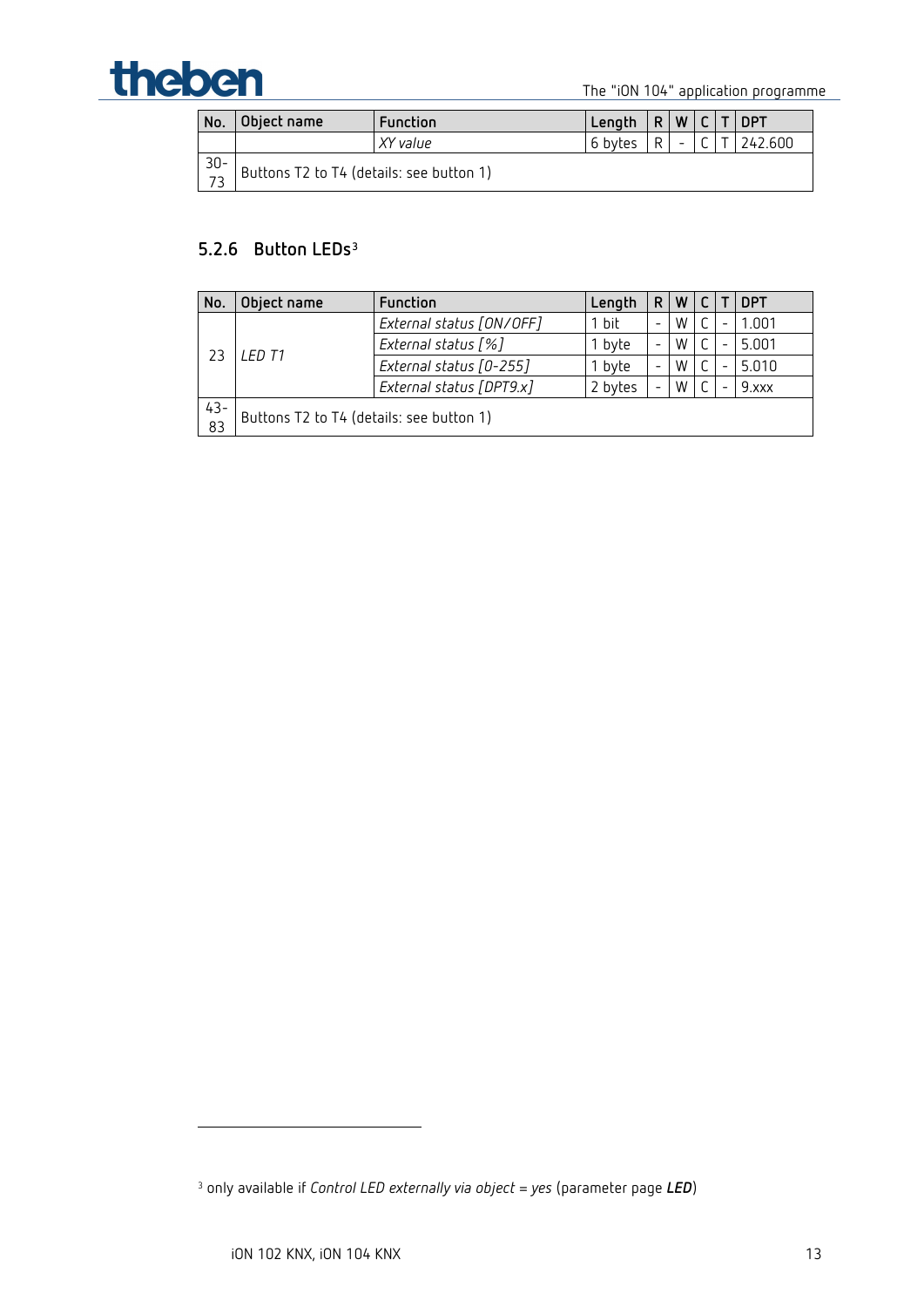

## <span id="page-13-0"></span>**5.3 Description of communication objects**

#### **5.3.1 General objects**

#### *Object 1: Device LEDs*

Only available with the setting *Reduce brightness of LEDs* = *via bus*.

| Object type          | <b>Function</b>                    |
|----------------------|------------------------------------|
| Via switch object    | $1 =$ Reduce brightness            |
|                      | $0 = normal brightness$            |
| Via percentage value | $0.100\%$ = maximum LED brightness |

#### *Object 2: Block LEDs*

All LEDs are blocked via this object. The polarity of the block telegram can be configured on the *General/Settings* parameter page.

#### *Object 3: Temperature - actual value*

Sends the measured room temperature.

#### *Object 4: Send in operation message*

Sends cyclically<sup>[4](#page-13-1)</sup> a 1 as signal indicating that the device is present and in operation.

#### *Object 5: Alarm*

1 bit receive object. Reception of an external alarm telegram is indicated by flashing or pulsing of all LEDs. LED colour and time intervals can be set on the *Alarm* parameter page.

#### *Object 6: Block buttons*

All buttons are blocked via this object. The direction of action of the block object is defined on the *Settings* parameter page.

<span id="page-13-1"></span><sup>4</sup> See *Send operating message* parameter*.*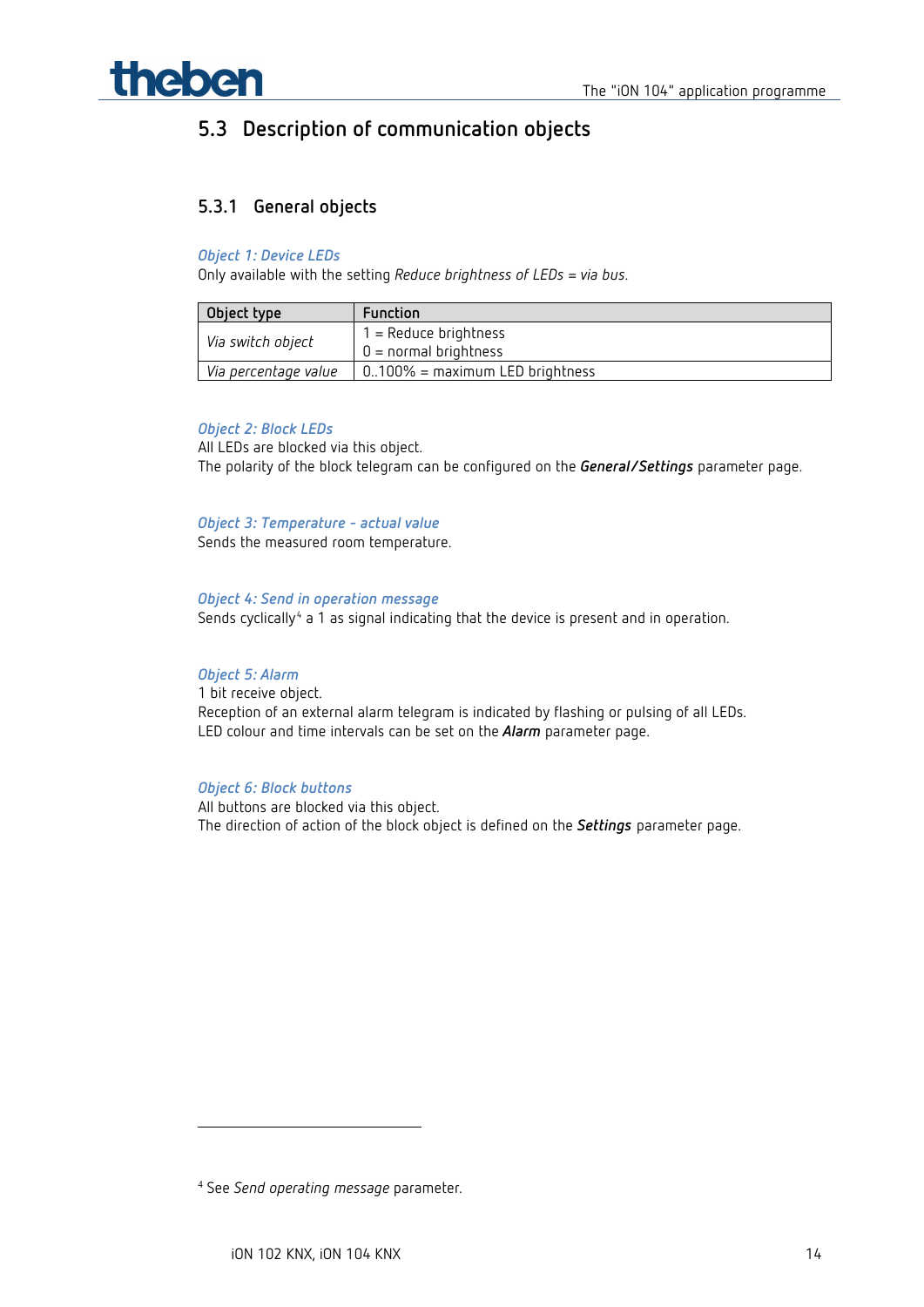

### **5.3.2 Button function**

*First telegram of the button*

*Object 10: Button T1.1* 

12 telegram formats can be set: Switching ON/OFF, priority, send percentage value, send value, 2 byte DPT 9.x, 4 byte DPT 14.x. HVAC modes, scenes (call up or send), colour temperature, colours in RGB, RGBW and XY format.

#### *Object 11: Button T1.1*

For colour control with separate objects. Depending on format: HSV(W) saturation, RGB(W) green, Y colour value.

#### *Object 12: Button T1.1*

For colour control with separate objects. Depending on format: XY brightness, RGB(W) blue, HSV(W) brightness.

#### *Object 13: Button T1.1*

For colour control with separate objects. White level (RGBW format).

#### *Second telegram of the button*

*Object 14: Button T1.2*  Second output object of the button. 12 telegram formats can be set: Switching ON/OFF, priority, send percentage value, send value, 2 byte DPT 9.x, 4 byte DPT 14.x. HVAC modes, scenes (call up or send), colour temperature, colours in RGB, RGBW and XY format.

#### *Object 15: Button T1.2*

For colour control with separate objects. Depending on format: HSV(W) saturation, RGB(W) green, Y colour value.

*Object 16: Button T1.2*  For colour control with separate objects. Depending on format: XY brightness, RGB(W) blue, HSV(W) brightness.

#### *Object 17: Button T1.2*

For colour control with separate objects. White level (RGBW format).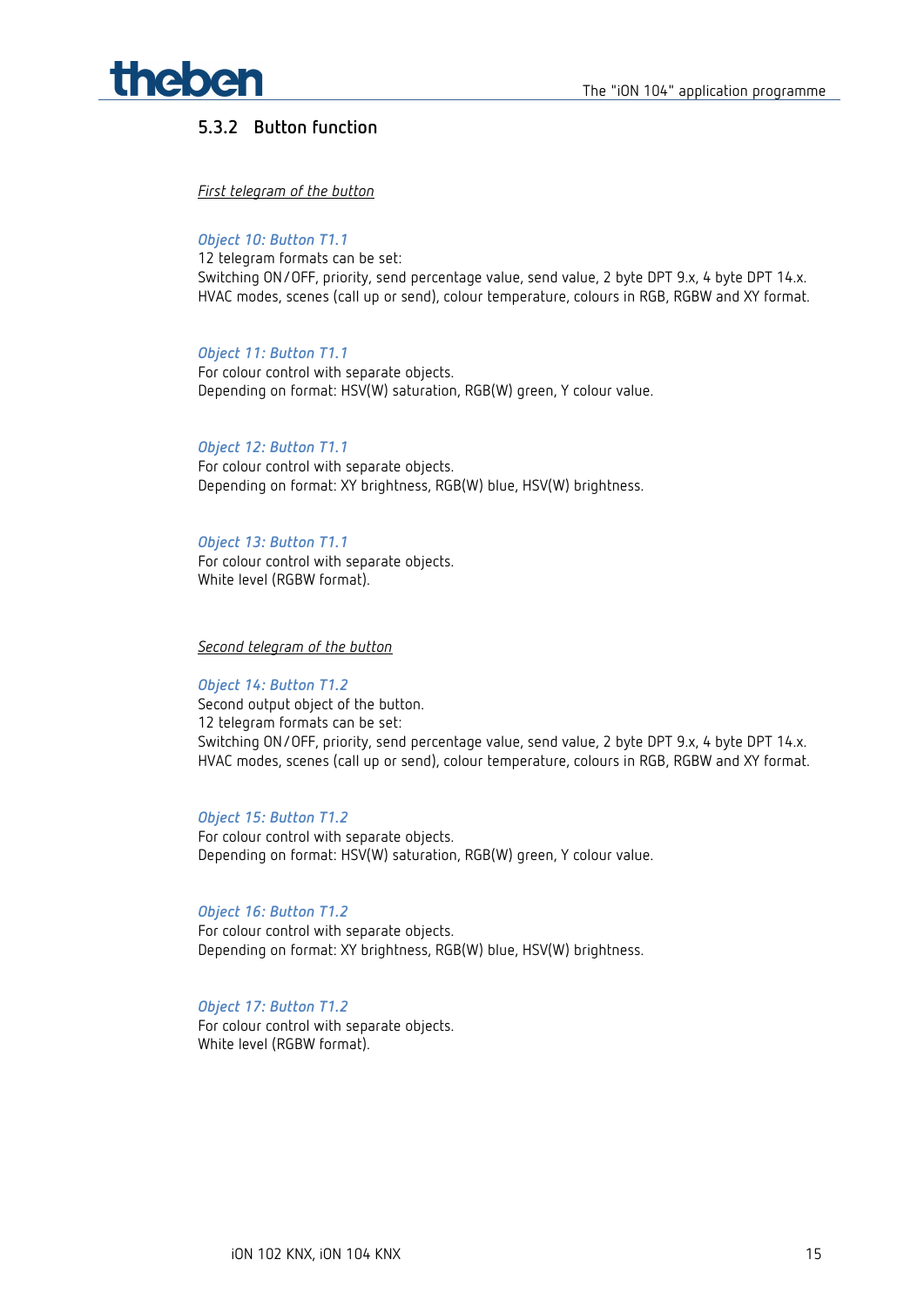# theben

*Third telegram of the button*

#### *Object 18: Button T1.3*

Third output object of the button. 12 telegram formats can be set: Switching ON/OFF, priority, send percentage value, send value, 2 byte DPT 9.x, 4 byte DPT 14.x. HVAC modes, scenes (call up or send), colour temperature, colours in RGB, RGBW and XY format.

#### *Object 19: Button T1.3*

For colour control with separate objects. Depending on format: HSV(W) saturation, RGB(W) green, Y colour value.

#### *Object 20: Button T1.3*

For colour control with separate objects. Depending on format: XY brightness, RGB(W) blue, HSV(W) brightness.

#### *Object 21: Button T1.3*

For colour control with separate objects. White level (RGBW format).

*Objects 30-81* Objects for buttons T2-T4.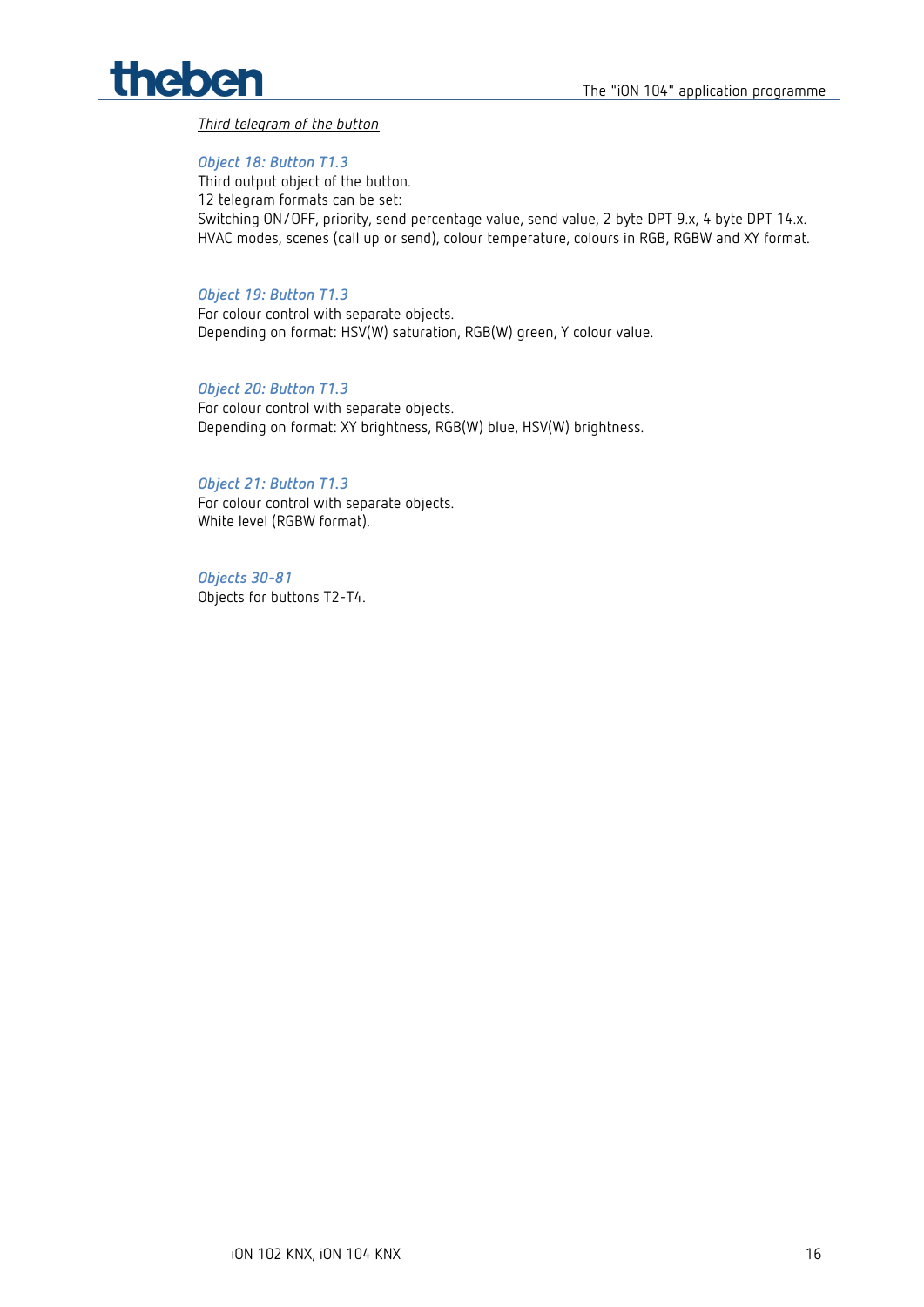

#### **5.3.3 Dimming function**

*Object 10: Button T1.1 switching* Switches the dimmer on and off.

*Object 11: Button T1.1 brighter, darker, brighter/darker* 4-bit dimming commands.

*Object 12: Button T1.1 – switching, priority, percentage value...* Output object for the additional function with double-click. 6 telegram formats can be set: Switching ON/OFF, priority, send percentage value, send value, 2 byte DPT 9.x, 4 byte DPT 14.x.

*Objects 30-72* Objects for buttons T2-T4.

#### **5.3.4 Blinds function**

*Object 10: Button T1 step/stop* Sends step/stop commands to the blind actuator.

*Object 11: Button T1 UP/DOWN, UP, DOWN* Sends operating commands to the blind actuator.

*Object 12: Button T1.1 – switching, priority, percentage value, height %*  Output object for the additional function with double-click. 7 telegram formats can be set: Switching ON/OFF, priority, send percentage value, send value, 2 byte DPT 9.x, 4 byte DPT 14.x, height %..

*Object 13: Button T1.1 – slat %* Slat telegram for positioning the blinds upon double-click (with *object type* = *height + slat*).

*Objects 30-73* Objects for buttons T2-T4.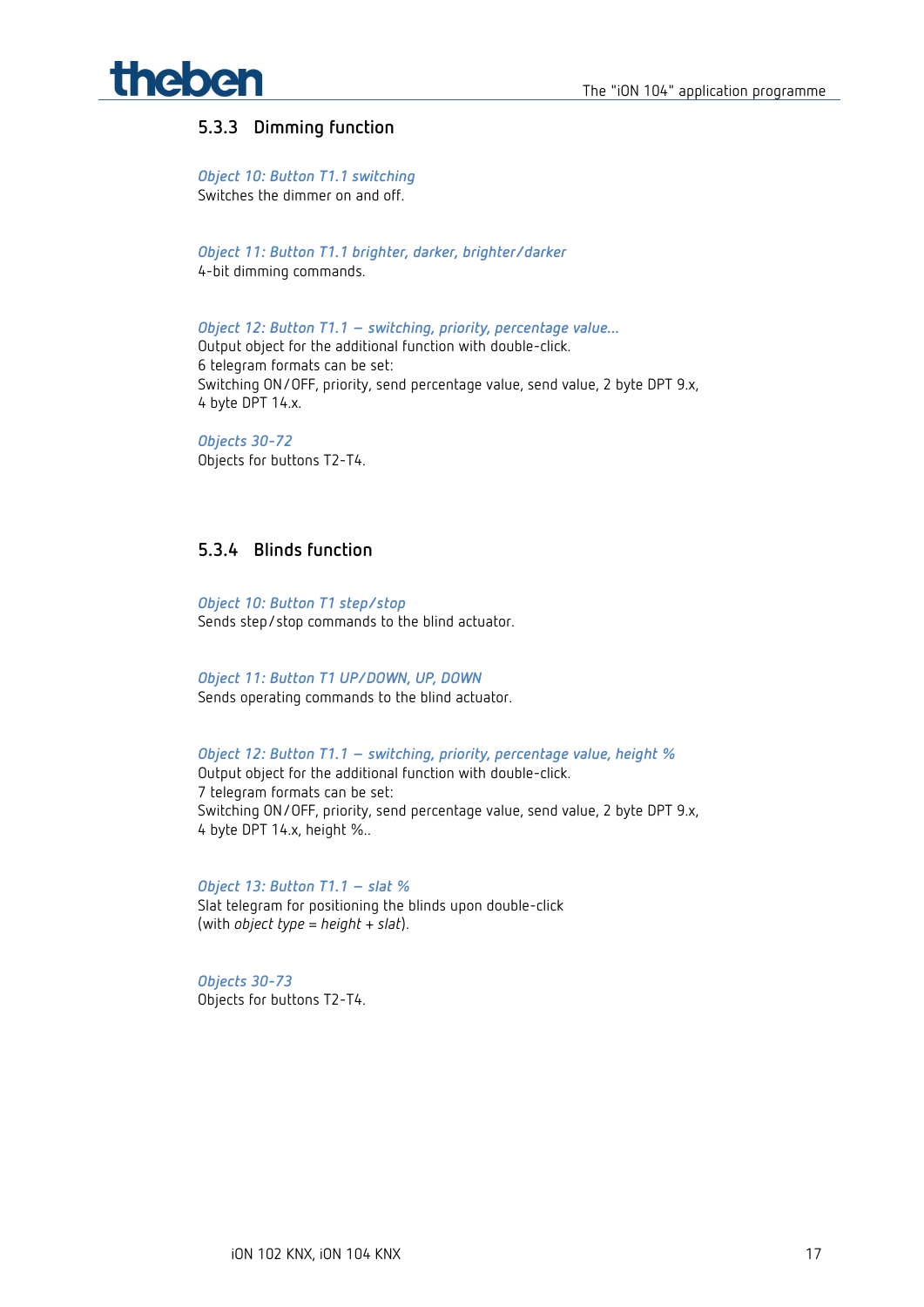

#### **5.3.5 Sequence function**

#### *Object 10: "Button T1.1"*

First output object of the button. 12 telegram formats can be set: Switching ON/OFF, priority, send percentage value, send value, 2 byte DPT 9.x, 4 byte DPT 14.x. HVAC modes, scenes (call up or send), colour temperature, colours in RGB, RGBW and XY format.

#### *Object 11: "Button T1.2"*

Second output object of the button. 12 telegram formats can be set: Switching ON/OFF, priority, send percentage value, send value, 2 byte DPT 9.x, 4 byte DPT 14.x. HVAC modes, scenes (call up or send), colour temperature, colours<sup>[5](#page-17-0)</sup> in RGB, RGBW and XY format.

#### *Object 12: "Button T1.3"*

Third output object of the button. 12 telegram formats can be set: Switching ON/OFF, priority, send percentage value, send value, 2 byte DPT 9.x, 4 byte DPT 14.x. HVAC modes, scenes (call up or send), colour temperature, colours in RGB, RGBW and XY format.

#### *Object 13: "Button T1.4"*

Fourth output object of the button. 12 telegram formats can be set: Switching ON/OFF, priority, send percentage value, send value, 2 byte DPT 9.x, 4 byte DPT 14.x. HVAC modes, scenes (call up or send), colour temperature, colours in RGB, RGBW and XY format.

#### **5.3.6 Function - Control LED externally via object**

#### *Object 23 "LED T1"*

Input object. 4 telegram formats can be set: 1 bit, 1 byte 0..255, 1 byte 0..100%, 2 bytes DPT9.x The LED is switched on and off either via the states 1 and 0 or via a configurable threshold. See parameter page *LED*

<span id="page-17-0"></span><sup>5</sup> Here, the colours are output as 3 or 6 byte object.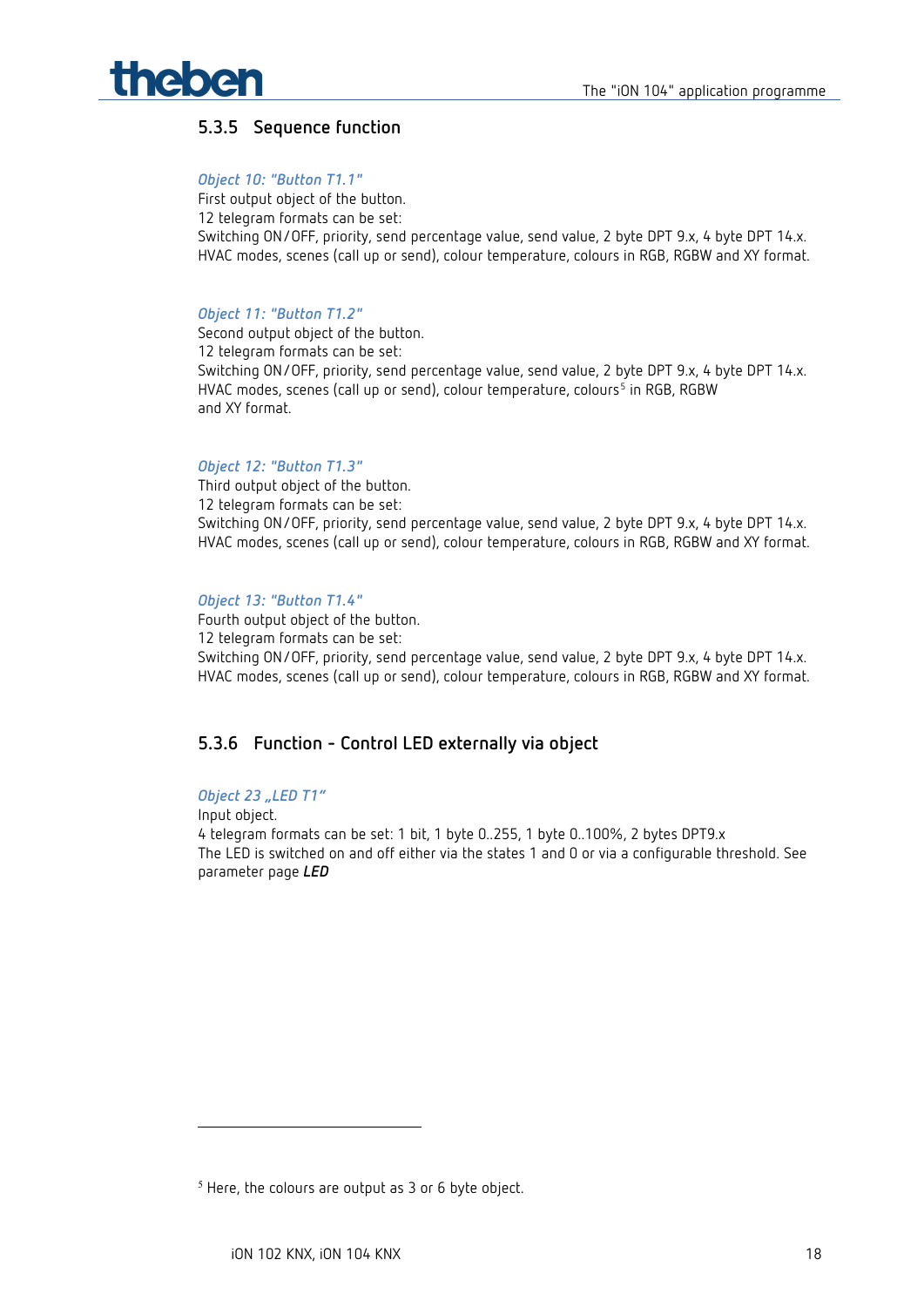

## <span id="page-18-0"></span>**5.4 Parameter pages overview**

| Parameter page         | Description                                                          |  |
|------------------------|----------------------------------------------------------------------|--|
| General information    |                                                                      |  |
| <b>Settings</b>        | Basic settings: device type, operating properties, etc.              |  |
| <b>LEDs</b>            | Global settings for all LEDs.                                        |  |
| Temperature            | Settings for the internal temperature sensor.                        |  |
| Alarm                  | LED behaviour on reception of an alarm telegram.                     |  |
| Button T1T4            |                                                                      |  |
| Configuration          | Button function and number of telegrams.                             |  |
| options                |                                                                      |  |
| <b>Button object 1</b> | Object type, transmission behaviour, etc. can be set for each object |  |
| <b>Button object 2</b> | individually.                                                        |  |
| <b>Button object 3</b> |                                                                      |  |
| <b>Dimming</b>         | Type of control.                                                     |  |
| <b>Blinds</b>          | Type of control.                                                     |  |
| Double-click           | Additional telegrams for Dimming and Blinds.                         |  |
| Sequence               | Sequence characteristics. Activate time and block functions.         |  |
| Object types           | Format of the 4 sequence objects.                                    |  |
| Step 1                 |                                                                      |  |
| Step 2                 |                                                                      |  |
| Step 3                 | Set transmission behaviour, telegrams and time.                      |  |
| Step 4                 |                                                                      |  |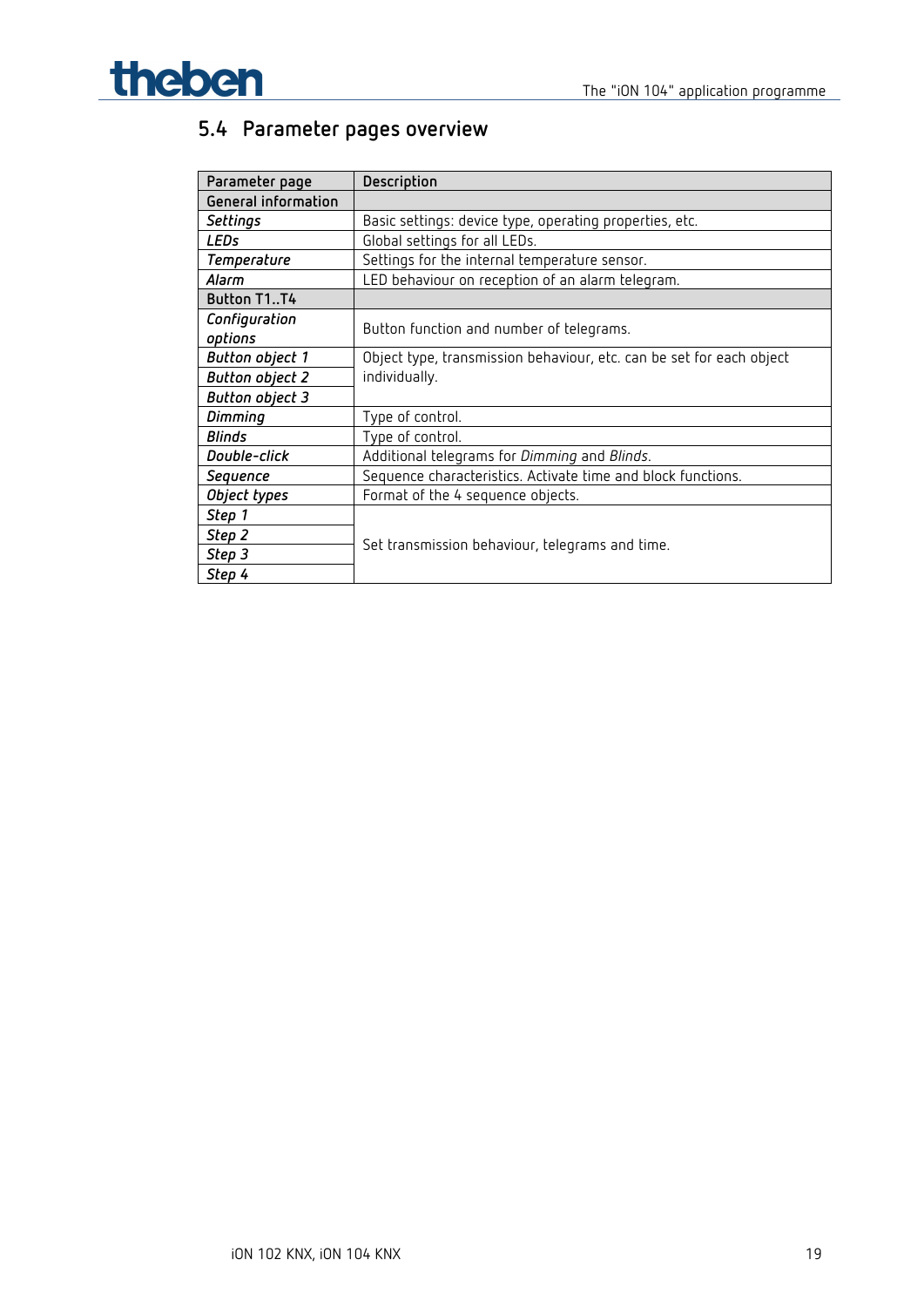

## <span id="page-19-0"></span>**5.5 General parameters**

### **5.5.1 Settings**

These settings apply to all buttons.

| Designation                  | Values              | Description                                    |
|------------------------------|---------------------|------------------------------------------------|
| Device type                  | <b>iON 102 KNX</b>  | 2-channel device                               |
|                              | <b>iON 104 KNX</b>  | 4-channel device                               |
| Long button push starting at | 300 ms, 400 ms      | Serves to clearly differentiate                |
|                              | 500 ms, 600 ms      | between long and short button                  |
|                              | 700 ms, 800 ms      | push.                                          |
|                              | 900 ms, 1 s         | If the button is pressed for at                |
|                              |                     | least as long as the set time,                 |
|                              |                     | then a long button push will be<br>registered. |
| Time for double-click        | 300 ms, 400 ms      | Serves to differentiate between                |
|                              | 500 ms, 600 ms      | a double-click and 2 single                    |
|                              | 700 ms, 800 ms      | clicks.                                        |
|                              | 900 ms, 1 s         | Time period in which the second                |
|                              |                     | click must begin, in order to                  |
|                              |                     | recognise a double-click.                      |
| Activate alarm function      | no                  | Do not use.                                    |
|                              | yes                 | See below, parameter page                      |
|                              |                     | Alarm.                                         |
| Send operating message       | Never               | The device has the option of                   |
|                              | every 2 min         | sending an operating message                   |
|                              | every 3 min         | to the bus to indicate whether it              |
|                              |                     | is still functional or present                 |
|                              | every 30 min        | (anti-theft protection).                       |
|                              | every 45 min        |                                                |
|                              | every 60 min        |                                                |
| Polarity blocking telegrams  | <b>Block with 1</b> | $0 =$ cancel block                             |
|                              |                     | $1 = block$                                    |
|                              |                     |                                                |
|                              | Block with 0        | $0 = block$                                    |
|                              |                     | $1 =$ cancel block                             |

No telegram is sent when the block is cancelled.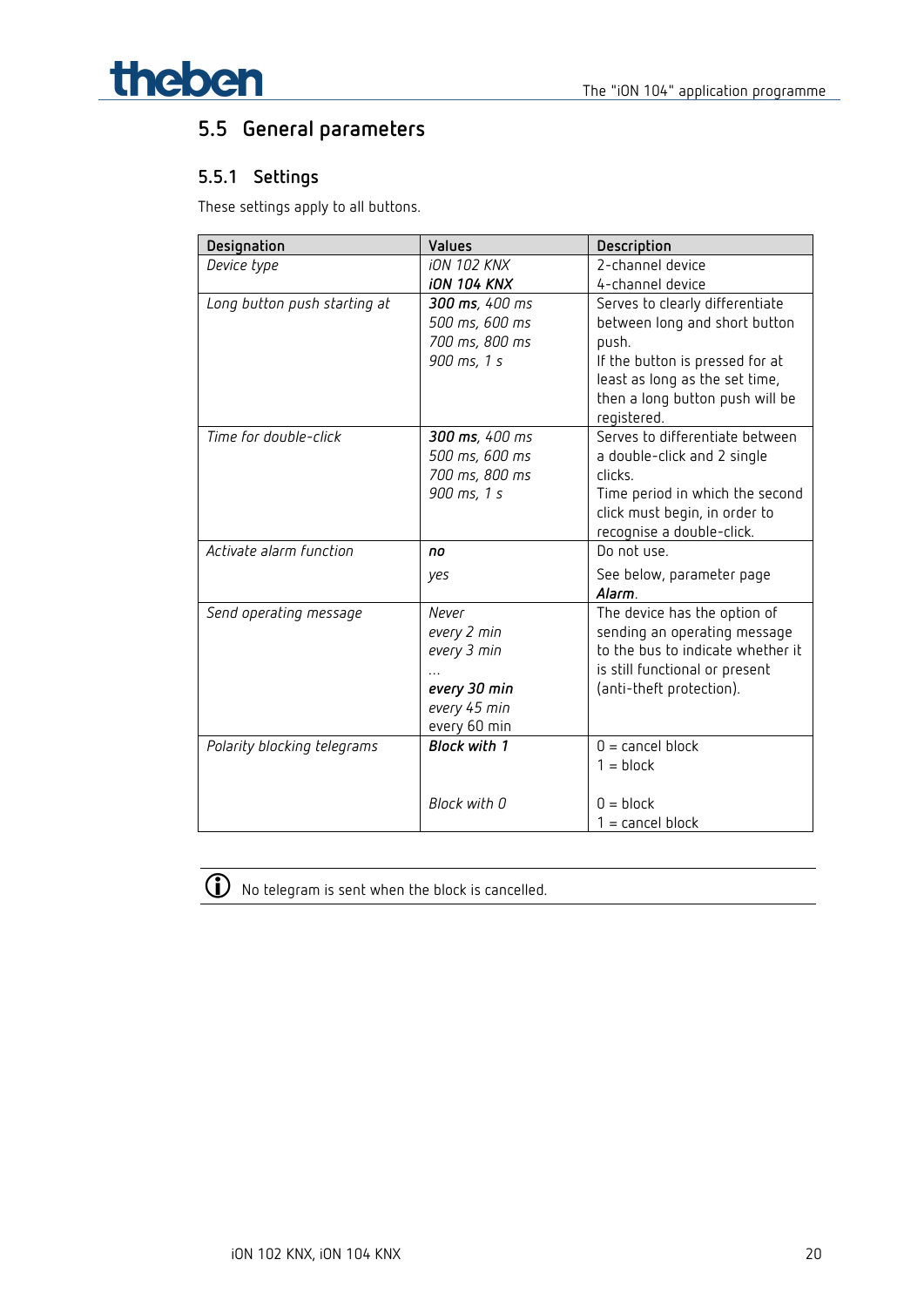

### **5.5.2 LEDs**

These settings apply to all LEDs.

| Designation                    | Values                                | Description                                                                   |
|--------------------------------|---------------------------------------|-------------------------------------------------------------------------------|
| Reduce brightness of the LEDs  |                                       | The LEDS should:                                                              |
|                                | never                                 | Shine at maximum brightness at<br>all times.                                  |
|                                | always                                | Always shine at the specified<br>brightness                                   |
|                                | at darkness                           | Shine at the specified<br>brightness when it is dark in the<br>room.          |
|                                | via bus                               | Be able to be reduced or<br>dimmed via bus telegrams.                         |
| Object type                    | via switch object                     | Brightness reducible via switch<br>telegram.                                  |
|                                | via percentage value                  | The brightness of the LEDs can<br>be set as desired via dimming<br>telegrams. |
| Value for reduced brightness   | $0 - 100 \%$<br>Default = $30\%$      | Reduced LED brightness, if not<br>specified via the bus.                      |
| Flashing - duty cycle          | 1002000 ms                            | Desired duty cycle                                                            |
|                                | Default = $500$ ms                    | $(1000 \text{ ms} = 1 \text{ second}).$                                       |
| Flashing - switch-off duration | 1002000 ms<br>Default = $500$ ms      | Desired switch-off duration.                                                  |
| Pulsing $-$ interval           | 1000 - 5000 ms<br>Default = $2000$ ms | Distance between 2 light pulses.                                              |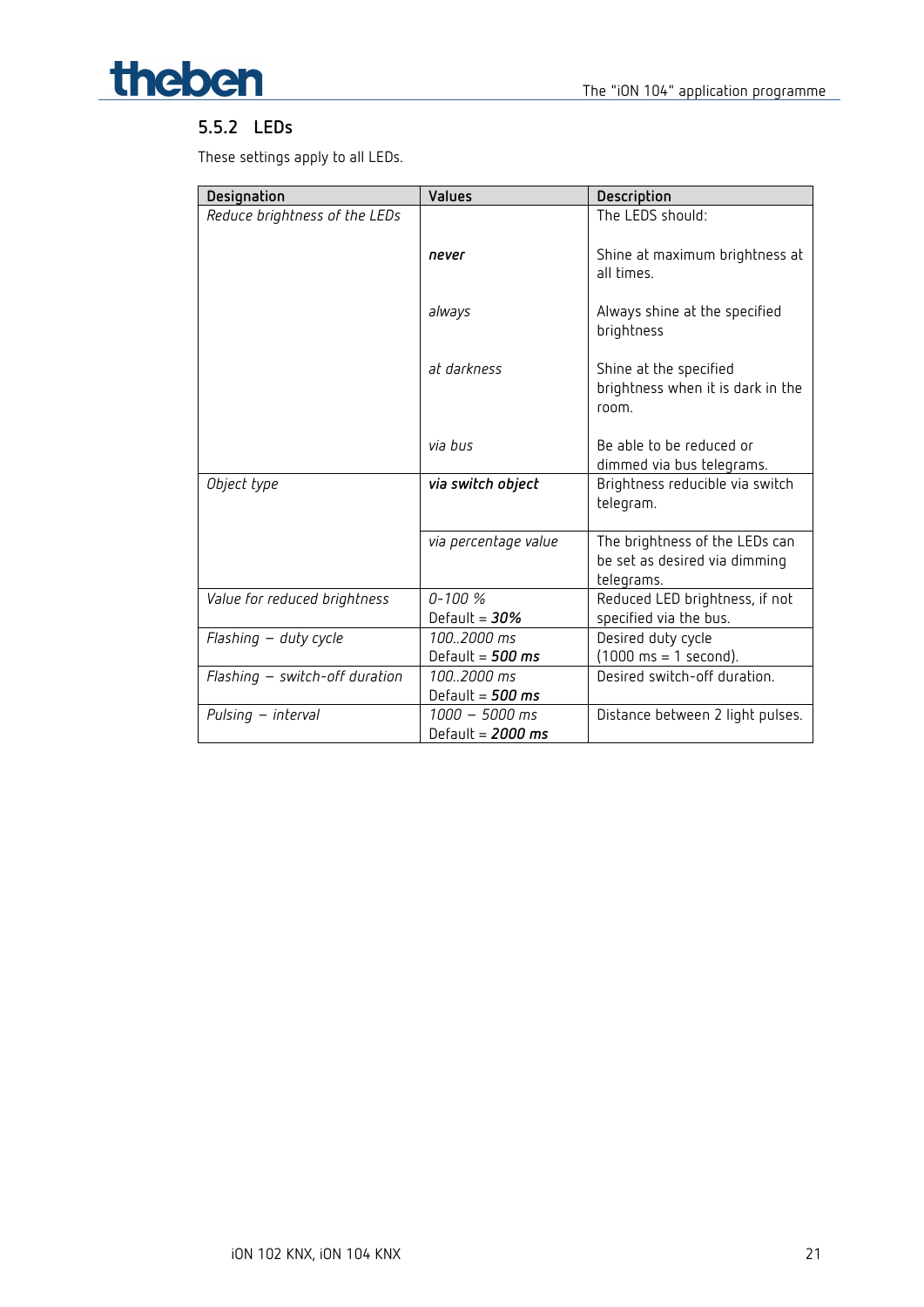

## The "iON 104" application programme

## **5.5.3 Temperature**

| Designation                                   | Values                 | Description                        |
|-----------------------------------------------|------------------------|------------------------------------|
| Temperature calibration                       | $-6463$                | Correction value for               |
| (x 0.1 K)                                     | (Default = $0$ )       | temperature measurement if         |
|                                               |                        | sent temperature deviates from     |
|                                               |                        | the actual ambient temperature.    |
|                                               |                        | Example: temperature = $20 °C$     |
|                                               |                        | sent temperature = $21 °C$         |
|                                               |                        | Correction value                   |
|                                               |                        | $= -10$ (i.e. $-10 \times 0.1$ °C) |
| Send temperature in the event<br>of change of | Not due to a change    | only send cyclically (if enabled)  |
|                                               | of 0.5 K               | Send if the value has changed      |
|                                               | of 1.0K                | for example by 0.5 °C or 1 °C      |
|                                               | of 1.5 $K$             | since it was last sent.            |
|                                               | of 2.0 K               |                                    |
|                                               | of 2.5 K               |                                    |
| Send temperature cyclically                   | do not send cyclically | How often should the current       |
|                                               | every min              | temperature be sent again?         |
|                                               | every 2 min            |                                    |
|                                               | every 3 min            |                                    |
|                                               | every 5 min            |                                    |
|                                               | every 10 min           |                                    |
|                                               | every 15 min           |                                    |
|                                               | every 20 min           |                                    |
|                                               | every 30 min           |                                    |
|                                               | every 45 min           |                                    |
|                                               | every 60 min           |                                    |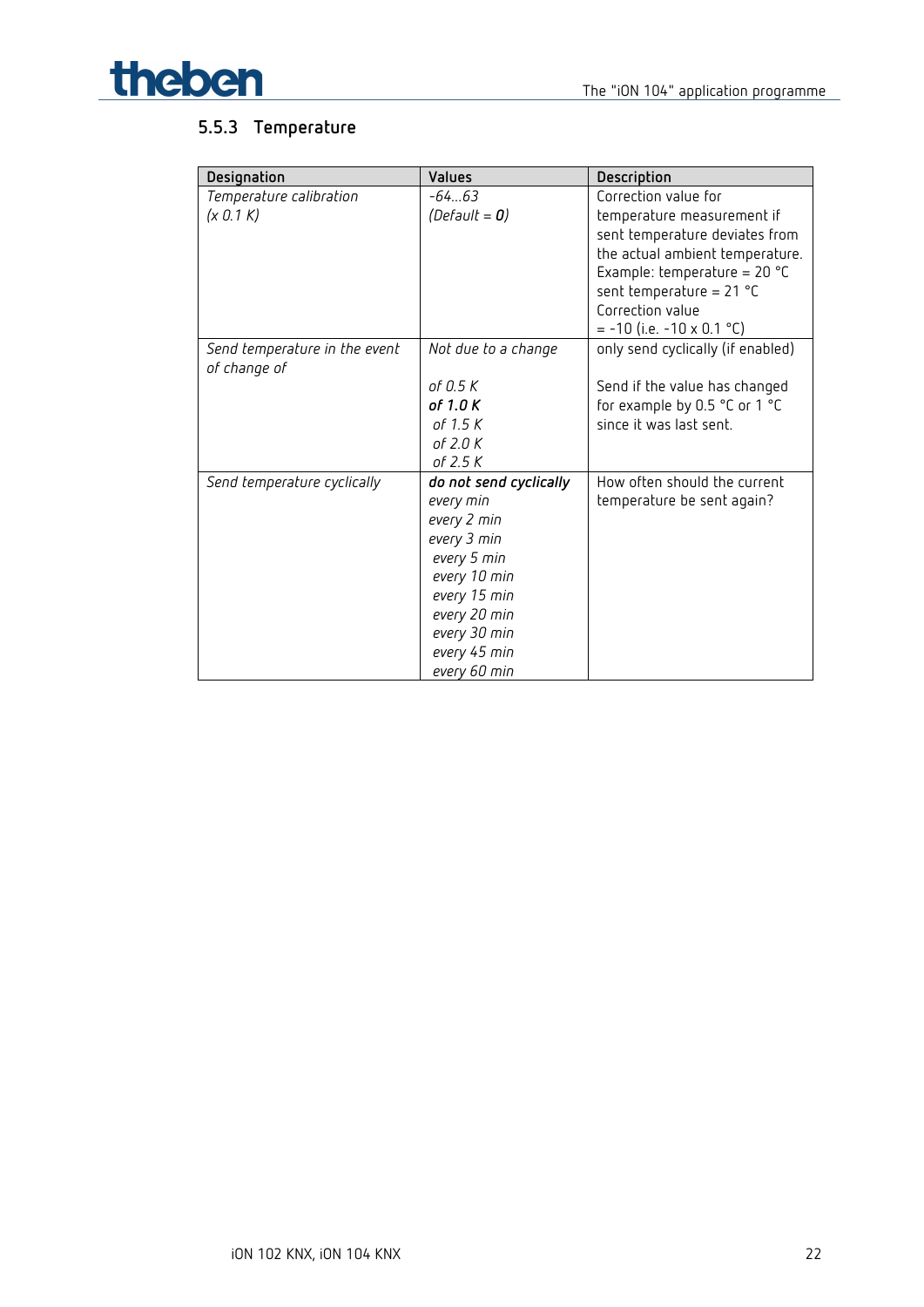

### **5.5.4 Alarm**

The device LEDs can be used to signal an alarm condition.

When an alarm object is received, all LEDs of the device flash or pulse at the specified time interval.

| Designation                    | <b>Values</b>       | Description                             |
|--------------------------------|---------------------|-----------------------------------------|
| Trigger alarm function at      | Object value = 1    | Polarity of the alarm object            |
|                                | Object value = $0$  |                                         |
| Colour of LEDs on alarm        | Green               | Select colour.                          |
|                                | Yellow              |                                         |
|                                | Orange              |                                         |
|                                | Red                 |                                         |
|                                | Cyan                |                                         |
|                                | Blue                |                                         |
|                                | Purple              |                                         |
|                                | Pink                |                                         |
|                                | White               |                                         |
| Behaviour on alarm active      | Flashing            | Behaviour on reception of an            |
|                                | Pulsing             | alarm telegram.                         |
| Flashing – duty cycle          | 1002000 ms          | Desired duty cycle                      |
|                                | Default = $500$ ms  | $(1000 \text{ ms} = 1 \text{ second}).$ |
| Flashing - switch-off duration | 1002000 ms          | Desired switch-off duration.            |
|                                | Default = 500 ms    |                                         |
| Pulsing – interval             | 1000 – 5000 ms      | Distance between 2 light pulses.        |
|                                | Default = $2000$ ms |                                         |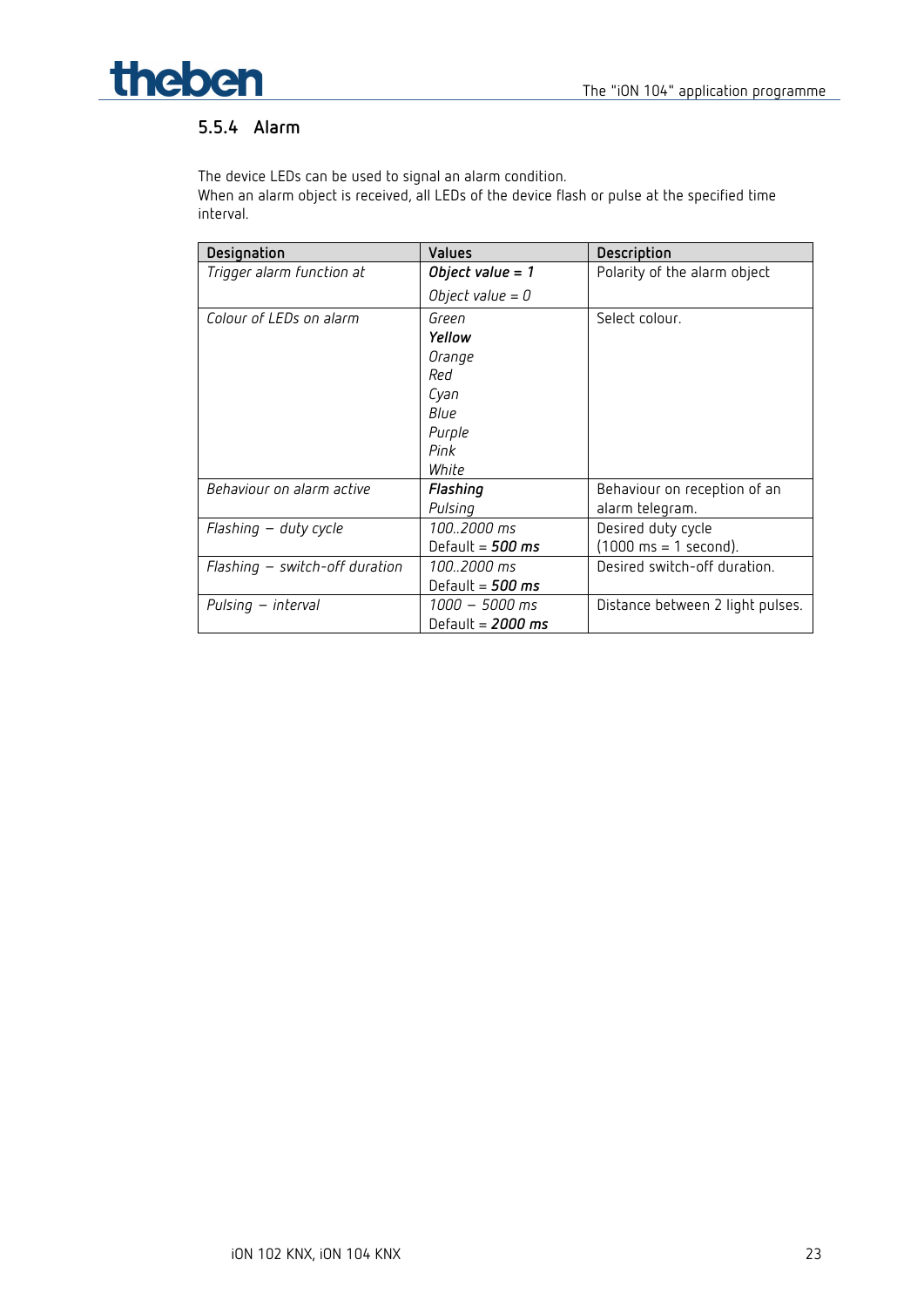

## <span id="page-23-0"></span>**5.6 Button-related parameters[6](#page-23-1)**

## **5.6.1 Button function**

## **5.6.1.1 Configuration options**

| Designation                  | <b>Values</b>   | Description                     |
|------------------------------|-----------------|---------------------------------|
| Function                     | Button          | Classical button applications   |
|                              | Dimming         | such as switching, sending      |
|                              | Blinds          | value, etc.                     |
|                              | Sequence        |                                 |
| How many telegrams are to be | one telegram    | Each button has 3 output        |
| sent                         | two telegrams   | objects and can thus send up to |
|                              | three telegrams | 3 different telegrams.          |

<span id="page-23-1"></span> $6$  Button 1 to 2 or 4.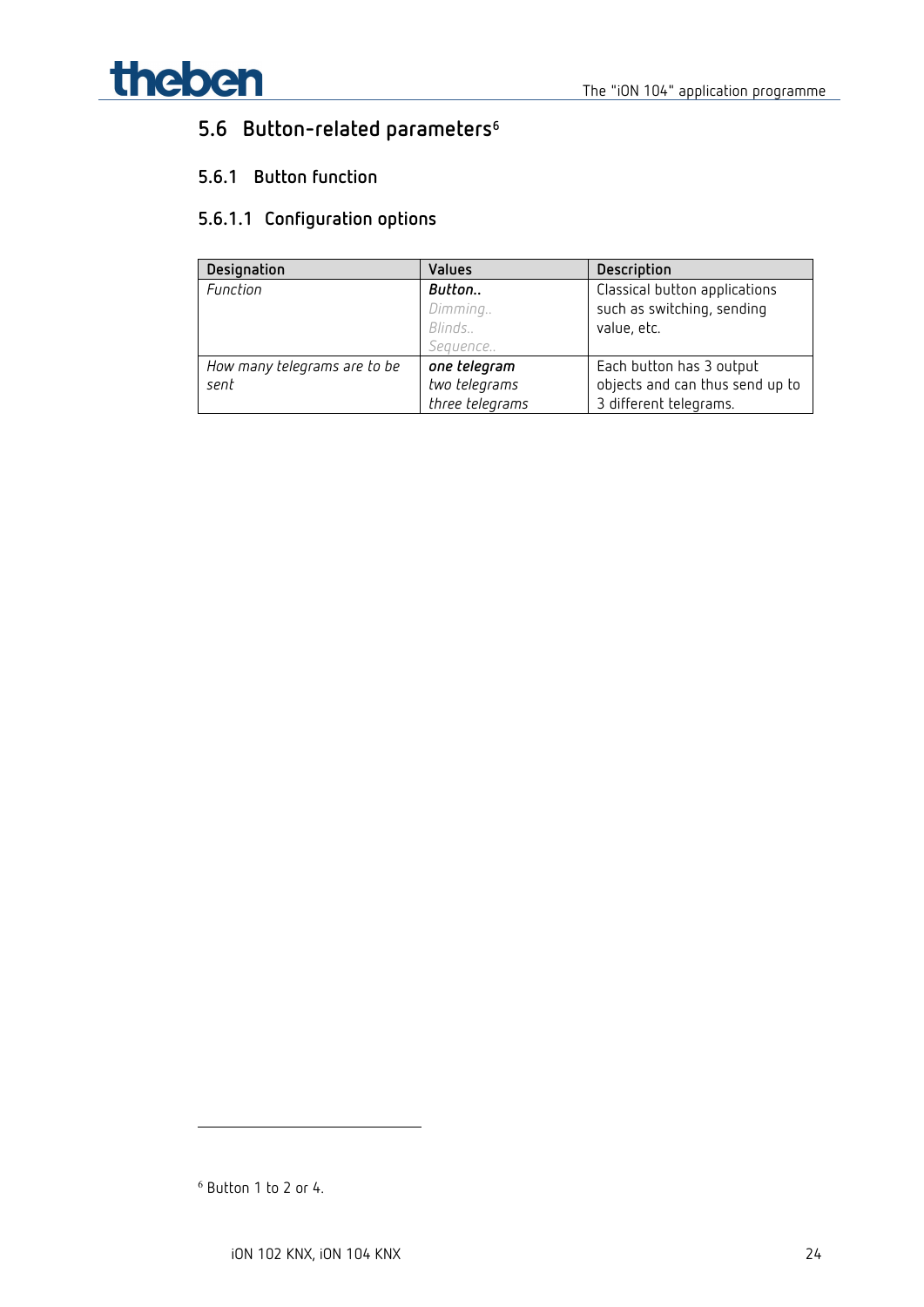

## **5.6.1.2 Parameter pages button object 1, 2, 3**

|  |  | Each of the 3 objects can be configured individually on its own parameter page. |  |
|--|--|---------------------------------------------------------------------------------|--|
|  |  |                                                                                 |  |

| Designation                 | Values                                                                                                                                                                                                                                                                                                       | Description                                                                                                        |
|-----------------------------|--------------------------------------------------------------------------------------------------------------------------------------------------------------------------------------------------------------------------------------------------------------------------------------------------------------|--------------------------------------------------------------------------------------------------------------------|
| Object type                 | Switching (1 bit)<br>Priority (2 bit)<br>Value 0-255 (1 byte)<br>Percentage value (1 byte)<br>Floating-point number DPT 9.x (2)<br>byte)<br>Floating-point number DPT 14.x<br>(4 byte)<br><b>HVAC</b><br><b>Scenes</b><br>Colour temperature DPT 7.600<br>(2 byte)<br>RGB colour<br>RGBW colour<br>XY colour | Telegram type for this object.                                                                                     |
| Scene function <sup>7</sup> | Calling up scenes                                                                                                                                                                                                                                                                                            | Calling up scenes                                                                                                  |
|                             | Call up and save scenes                                                                                                                                                                                                                                                                                      | Short button push: Call up<br>scene.<br>Long button push: Save scene.<br>No double-click function.                 |
| Output <sup>8</sup>         |                                                                                                                                                                                                                                                                                                              | Colour model and allocation of<br>colour telegrams.                                                                |
|                             | With RGB colour                                                                                                                                                                                                                                                                                              |                                                                                                                    |
|                             | RGB 3 byte DPT232.600                                                                                                                                                                                                                                                                                        | 1 RGB object                                                                                                       |
|                             | RGB separate objects                                                                                                                                                                                                                                                                                         | 3 objects: red, green, blue.                                                                                       |
|                             | HSV separate objects                                                                                                                                                                                                                                                                                         | 3 objects: Colour value (hue),<br>colour saturation (saturation),<br>bright value (value)                          |
|                             | With RGBW colour                                                                                                                                                                                                                                                                                             |                                                                                                                    |
|                             | RGBW 6 byte DPT251.600                                                                                                                                                                                                                                                                                       | 1 RGBW object                                                                                                      |
|                             | RGBW separate objects                                                                                                                                                                                                                                                                                        | 4 objects: red, green, blue,<br>white level (white).                                                               |
|                             | HSVW separate objects                                                                                                                                                                                                                                                                                        | 4 objects: Colour value (hue),<br>colour saturation (saturation),<br>bright value (value), white level<br>(white). |
|                             | With XY colour                                                                                                                                                                                                                                                                                               |                                                                                                                    |
|                             | XY 6 byte DPT242.600                                                                                                                                                                                                                                                                                         | 1 XY object.                                                                                                       |
|                             | XY separate objects DPT7.001                                                                                                                                                                                                                                                                                 | 3 objects: X value, Y value,<br>brightness.                                                                        |

<span id="page-24-1"></span><span id="page-24-0"></span><sup>7</sup> Only with *object type* = *scenes*

8 Only for RGB, RGBW and XY colours.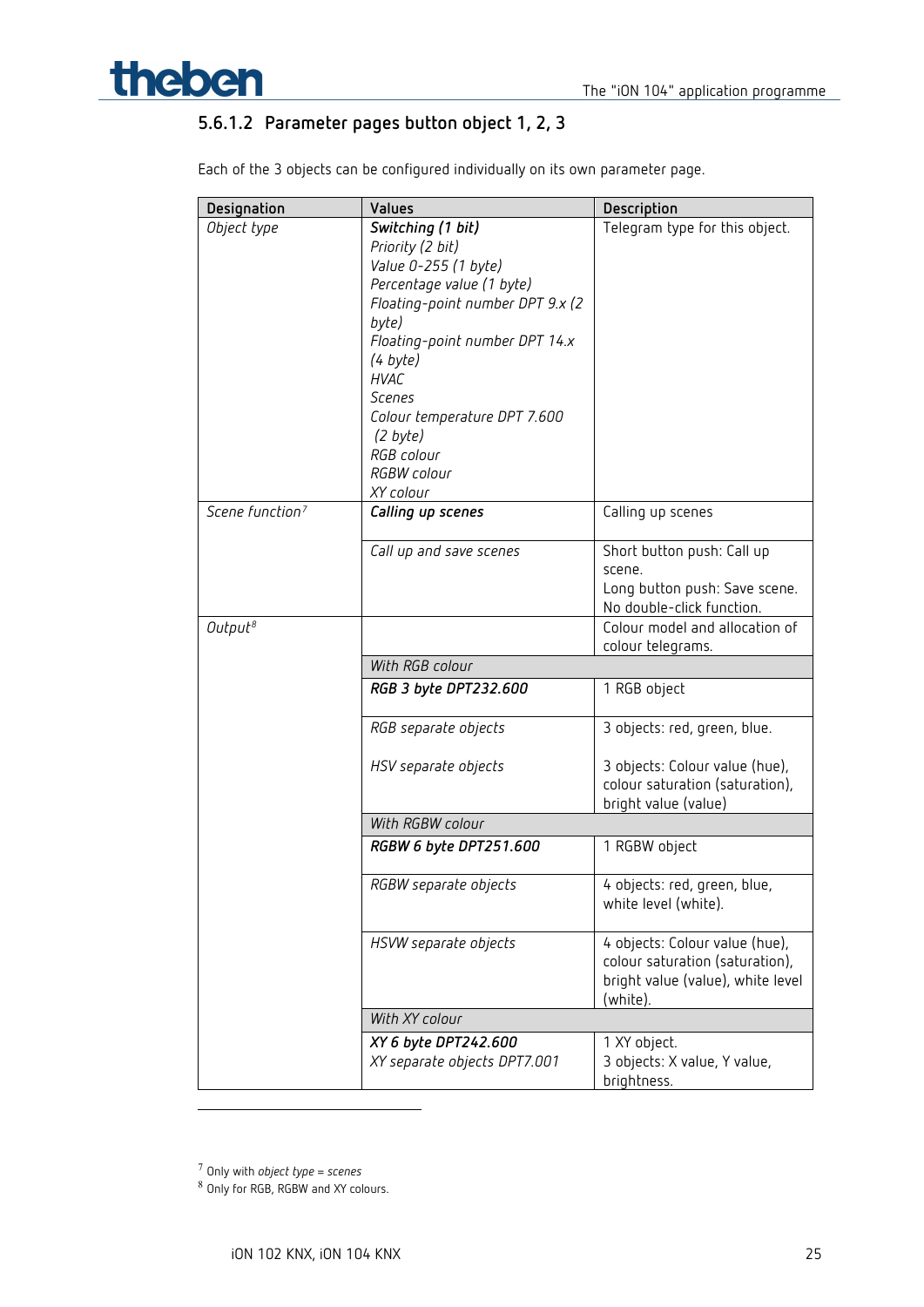

| Designation      | Values                                               | Description                                             |               |
|------------------|------------------------------------------------------|---------------------------------------------------------|---------------|
| Send after short | do not send                                          | Respond to short button push?                           |               |
| operation        | Send telegram                                        |                                                         |               |
| Telegram         | With object type = switching 1 bit                   |                                                         |               |
|                  | ON                                                   | Send switch-on command                                  |               |
|                  | <b>OFF</b>                                           | Send switch-off command                                 |               |
|                  | <b>INVERT</b>                                        | Invert current state (ON-OFF-                           |               |
|                  |                                                      | ON etc.)                                                |               |
|                  | With object type = priority 2 bit                    |                                                         |               |
|                  |                                                      | Function                                                | Value         |
|                  | inactive                                             | Priority inactive<br>(no control)                       | $0(00_{bin})$ |
|                  | ON                                                   | Priority ON                                             | $3(11_{bin})$ |
|                  |                                                      | (control: enable, on)<br>Priority OFF                   |               |
|                  | 0FF                                                  |                                                         |               |
|                  |                                                      | (control: disable,<br>off)                              | $2(10_{bin})$ |
|                  | With object type = value $0-255$                     |                                                         |               |
|                  | $0 - 255$                                            | Any value between 0 and 255                             |               |
|                  |                                                      | can be sent.                                            |               |
|                  | With object type = percentage                        |                                                         |               |
|                  | value                                                |                                                         |               |
|                  | 1 byte                                               |                                                         |               |
|                  | $0 - 100 %$                                          | Any percentage value between<br>0 and 100% can be sent. |               |
|                  | With object type $= 2$ byte<br>floating-point number |                                                         |               |
|                  | $-670760670760$                                      | Any value between -670760                               |               |
|                  | Default: 0                                           | and 670760 can be sent.                                 |               |
|                  | With object type $=$ 4 byte                          |                                                         |               |
|                  | floating-point number                                |                                                         |               |
|                  | $-1E+38.$ . $1E+38$                                  | Any value between -1E+38 and                            |               |
|                  | Default: 0                                           | 1E+38 can be sent.                                      |               |
|                  |                                                      | Input format: The ETS only                              |               |
|                  |                                                      | allows the input as a decimal                           |               |
|                  |                                                      | without power.                                          |               |
|                  |                                                      | Example: 15234825.123456                                |               |
|                  | With object type = HVAC                              |                                                         |               |
|                  | Auto                                                 | HVAC operating mode.                                    |               |
|                  | Comfort                                              |                                                         |               |
|                  | Standby                                              |                                                         |               |
|                  | Temperature reduction at night                       |                                                         |               |
|                  | Frost/heat protection<br>With object type $=$ scenes |                                                         |               |
|                  | $1 - 64$                                             | Scene number for call-up or                             |               |
|                  |                                                      | save telegram.                                          |               |
|                  | With object type = colour<br>temperature             | DPT 7.600 (2 bytes)                                     |               |
|                  | 1000-10000 K                                         | Colour temperature.                                     |               |
|                  | With object type = $RGB$ colour                      |                                                         |               |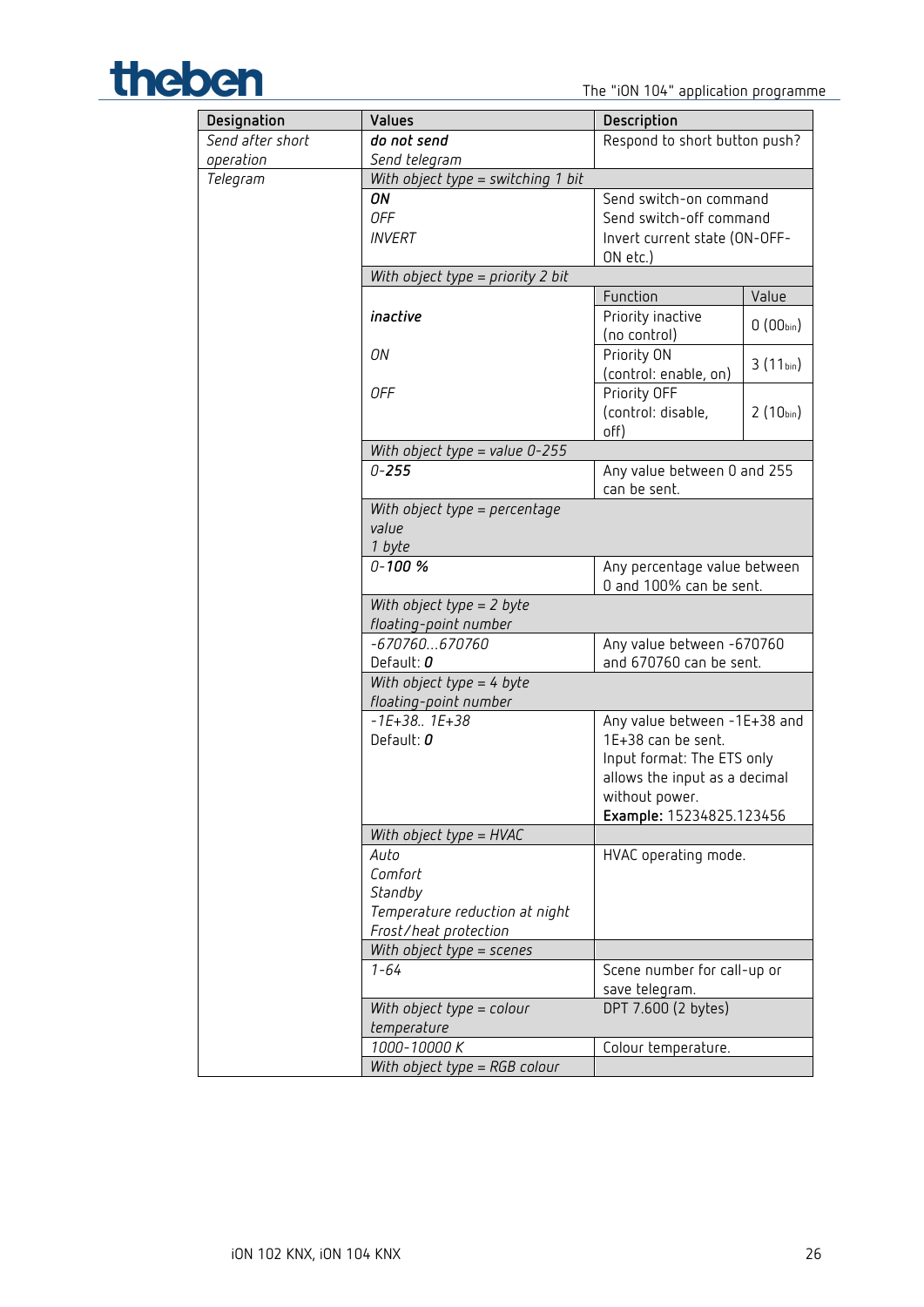

| Designation                                | Values                                                  | Description                                                                                                                                     |
|--------------------------------------------|---------------------------------------------------------|-------------------------------------------------------------------------------------------------------------------------------------------------|
|                                            | RGB (HSV) <sup>9</sup> colour value                     | The colour can be selected<br>directly via the Color Picker.<br>The colour value is additionally<br>displayed as a 6 byte<br>hexadecimal value. |
|                                            | With object type = RGBW colour                          |                                                                                                                                                 |
|                                            | RGBW (HSVW) <sup>10</sup> colour value                  | The colour can be selected<br>directly via the Color Picker.<br>The colour value is additionally<br>displayed as a 6 byte<br>hexadecimal value. |
|                                            | White level                                             | The white level is entered<br>separately.                                                                                                       |
|                                            | With object type $= XY$ colour                          |                                                                                                                                                 |
|                                            | X colour value 0-1<br>Y colour value 0-1                | Input of XY components                                                                                                                          |
|                                            | Brightness 0-100%                                       | The brightness is entered<br>separately.                                                                                                        |
| Send after long<br>operation <sup>11</sup> | do not send<br>Send telegram                            | Respond to long button push?                                                                                                                    |
| Telegram                                   | See above: Same object type as<br>with short operation. |                                                                                                                                                 |
| Send after double-<br>click <sup>12</sup>  | do not send<br>Send telegram                            | Respond to double-click?                                                                                                                        |
| Telegram                                   | See above: Same object type as<br>with short operation. |                                                                                                                                                 |
| Response when the<br>block is set          | Ignore block                                            | The block function is ineffective<br>with this telegram.                                                                                        |
|                                            | <b>Block</b>                                            | The button does not send any<br>telegrams.                                                                                                      |

 $\bigodot$  If a channel is blocked, no telegrams will be sent cyclically.

<sup>9</sup> See parameter *Output.*

<span id="page-26-2"></span><span id="page-26-1"></span><span id="page-26-0"></span><sup>10</sup> See parameter *Output.*

<sup>11</sup> With *object type* = *scenes* and *scene function* = *call up and save scene*:

Short button press: Call up scene. Long button push: Save scene.

<span id="page-26-3"></span><sup>12</sup> With *object type* = *scenes* and *scene function* = *call up and save scene*: No double-click function.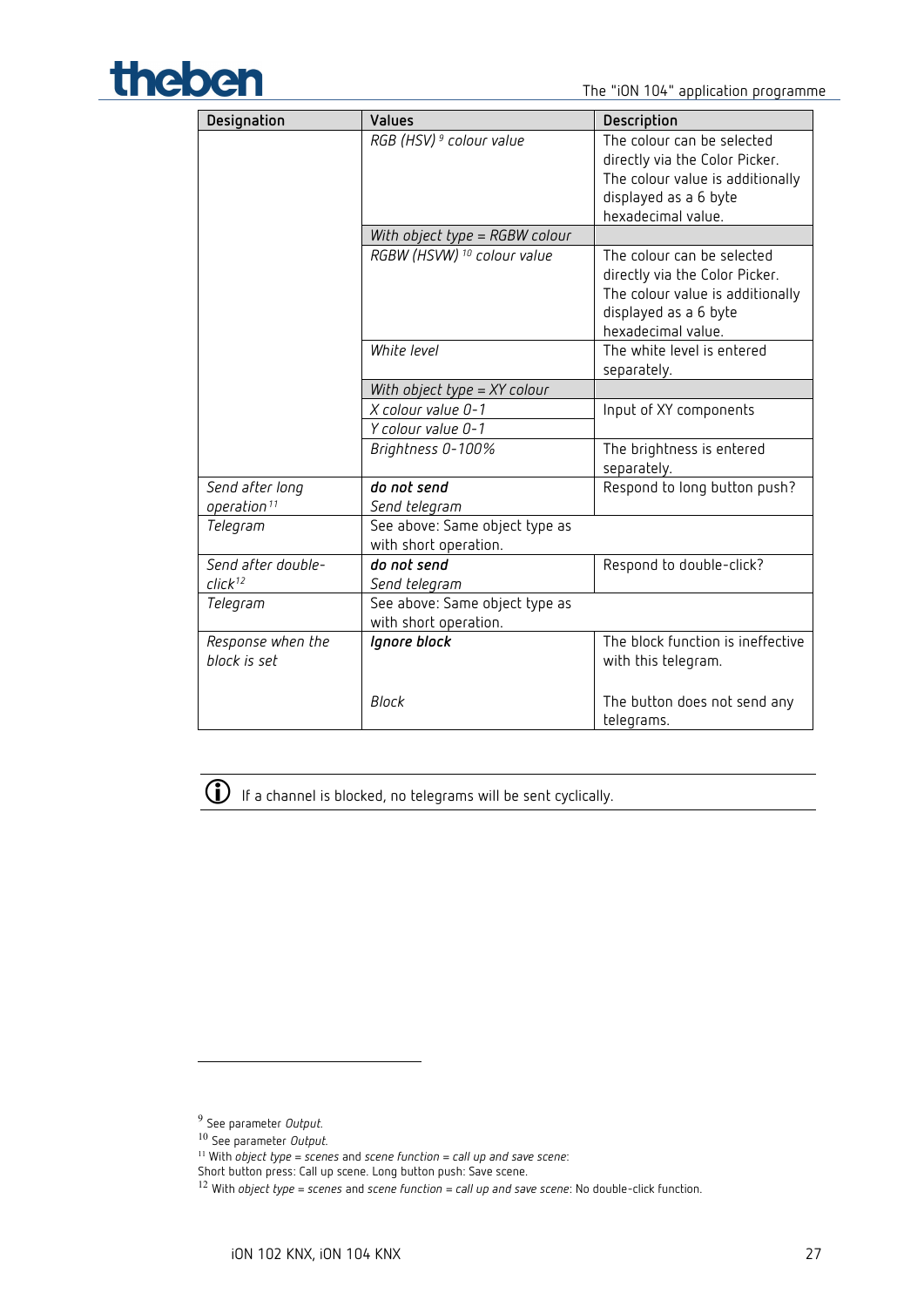

## **5.6.2 Dimming function**

### **5.6.2.1 Configuration options parameter page**

| Designation                      | Values   | Description                  |
|----------------------------------|----------|------------------------------|
| <b>Button function</b>           | Button   | The input controls a dimming |
|                                  | Dimming  | actuator,                    |
|                                  | Blinds   |                              |
|                                  | Seguence |                              |
| Double-click additional function | no       | No double-click function     |
|                                  |          |                              |
|                                  | yes      | The double-click parameter   |
|                                  |          | page is shown.               |

## **5.6.2.2 Dimming parameter page**

| Designation                     | Values               | Description                                                                                                                                |
|---------------------------------|----------------------|--------------------------------------------------------------------------------------------------------------------------------------------|
| Response to<br>"long" / "short" |                      | The input distinguishes between<br>a long and a short button push,<br>and can thus carry out 2<br>functions.                               |
|                                 | One button operation | The dimmer is operated with a<br>single button.<br>Short button push = ON/OFF<br>Long button push<br>= brighter/darker<br>$release = stop$ |
|                                 |                      | With the other variants, the<br>dimmer is operated using 2<br>buttons (rocker).                                                            |
|                                 | brighter / ON        | Short button $push = ON$<br>Long button push = brighter<br>$Release = stop$                                                                |
|                                 | brighter / INVERT    | Short button push<br>$= ON / OFF$<br>Long button $push = brighter$<br>$Release = stop$                                                     |
|                                 | darker / OFF         | Short button $push = OFF$<br>Long button $push = darker$<br>$Release = stop$                                                               |
|                                 | darker / INVERT      | Short button push<br>$= ON / OFF$<br>Long button $push = darker$<br>$Release = stop$                                                       |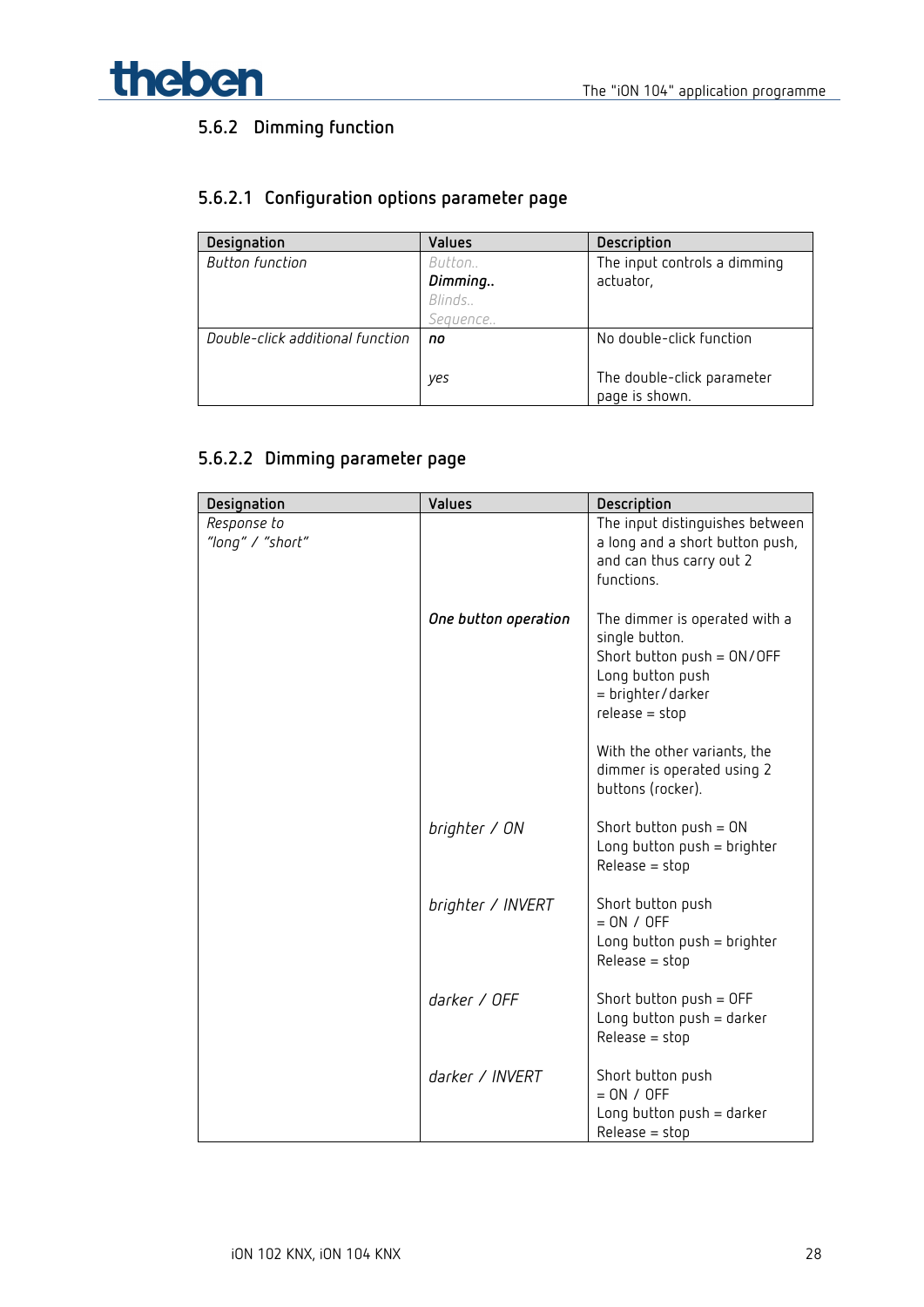

| Designation                                     | Values                                  | Description                                               |
|-------------------------------------------------|-----------------------------------------|-----------------------------------------------------------|
| Increment for dimming                           |                                         | With a long button push, the<br>dimming value is:         |
|                                                 | 100%                                    | Increased (or decreased) until<br>the button is released. |
|                                                 | 50%<br>25%<br>12.5%<br>6%<br>3%<br>1.5% | Increased by the selected value<br>(or reduced)           |
| Response when the block is<br>set <sup>13</sup> | Ignore block                            | The block function is ineffective<br>with this telegram.  |
|                                                 | Block                                   | The button does not send any<br>telegrams.                |



 $\bigodot$  No telegram is sent when the block is cancelled.

<span id="page-28-0"></span><sup>13</sup> Also applies to the double-click function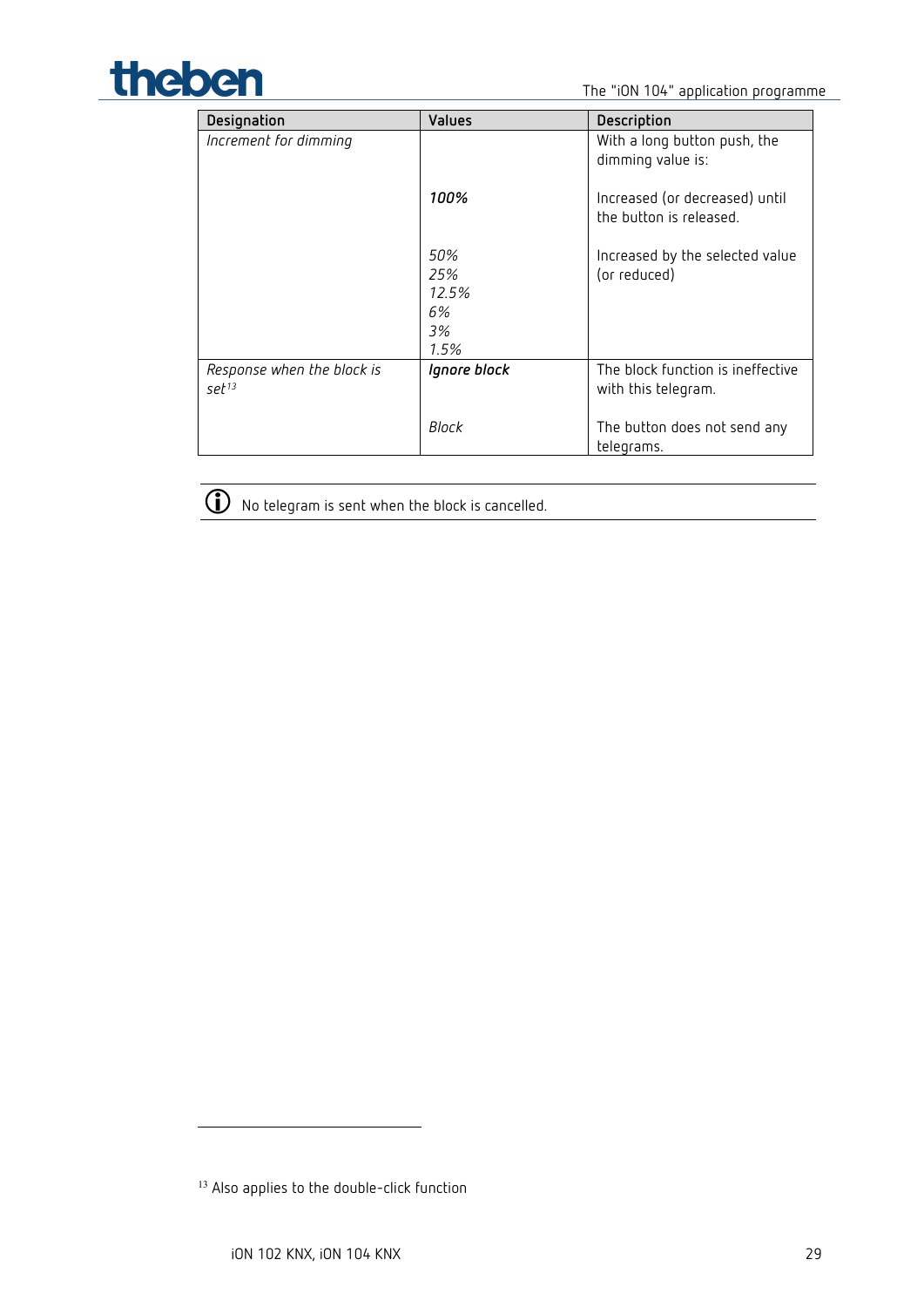

## **5.6.2.3 Double-click parameter page**

| Designation | Values                                  | Description                     |               |
|-------------|-----------------------------------------|---------------------------------|---------------|
| Object type | Switching (1 bit)                       | Telegram type for this object.  |               |
|             | Priority (2 bit)                        |                                 |               |
|             | Value 0-255                             |                                 |               |
|             | Percentage value (1 byte)               |                                 |               |
|             | 2 byte floating-point number            |                                 |               |
|             | DPT 9.x                                 |                                 |               |
|             | 4 byte floating-point number            |                                 |               |
|             | <b>DPT 14.x</b>                         |                                 |               |
| Telegram    | With object type = switching $1$<br>bit |                                 |               |
|             | ON                                      | Send switch-on command          |               |
|             | 0FF                                     | Send switch-off command         |               |
|             | <b>INVERT</b>                           | Invert current state (ON-OFF-ON |               |
|             |                                         | etc.)                           |               |
|             | With object type = priority 2 bit       |                                 |               |
|             |                                         | Function                        | Value         |
|             | inactive                                | Priority inactive               |               |
|             |                                         | (no control)                    | $0(00_{bin})$ |
|             | ON                                      | Priority ON                     |               |
|             |                                         | (control: enable, on)           | $3(11_{bin})$ |
|             | <b>OFF</b>                              | Priority OFF                    |               |
|             |                                         | (control: disable, off)         | $2(10_{bin})$ |
|             | With object type = value 0-255          |                                 |               |
|             | $0 - 255$                               | Any value between 0 and 255     |               |
|             |                                         | can be sent.                    |               |
|             | With object type = percentage           |                                 |               |
|             | value                                   |                                 |               |
|             | 1 byte                                  |                                 |               |
|             | $0 - 100 %$                             | Any percentage value between    |               |
|             |                                         | 0 and 100% can be sent.         |               |
|             | With object type $= 2$ byte             |                                 |               |
|             | floating-point number                   |                                 |               |
|             | $-670760670760$                         | Any value between -670760       |               |
|             | Default: 0                              | and 670760 can be sent.         |               |
|             | With object type $=$ 4 byte             |                                 |               |
|             | floating-point number                   |                                 |               |
|             | $-1E+38.$ . $1E+38$                     | Any value between -1E+38 and    |               |
|             | Default: 0                              | 1E+38 can be sent.              |               |
|             |                                         | Input format: The ETS only      |               |
|             |                                         | allows the input as a decimal   |               |
|             |                                         | without power.                  |               |
|             |                                         | Example: 15234825.123456        |               |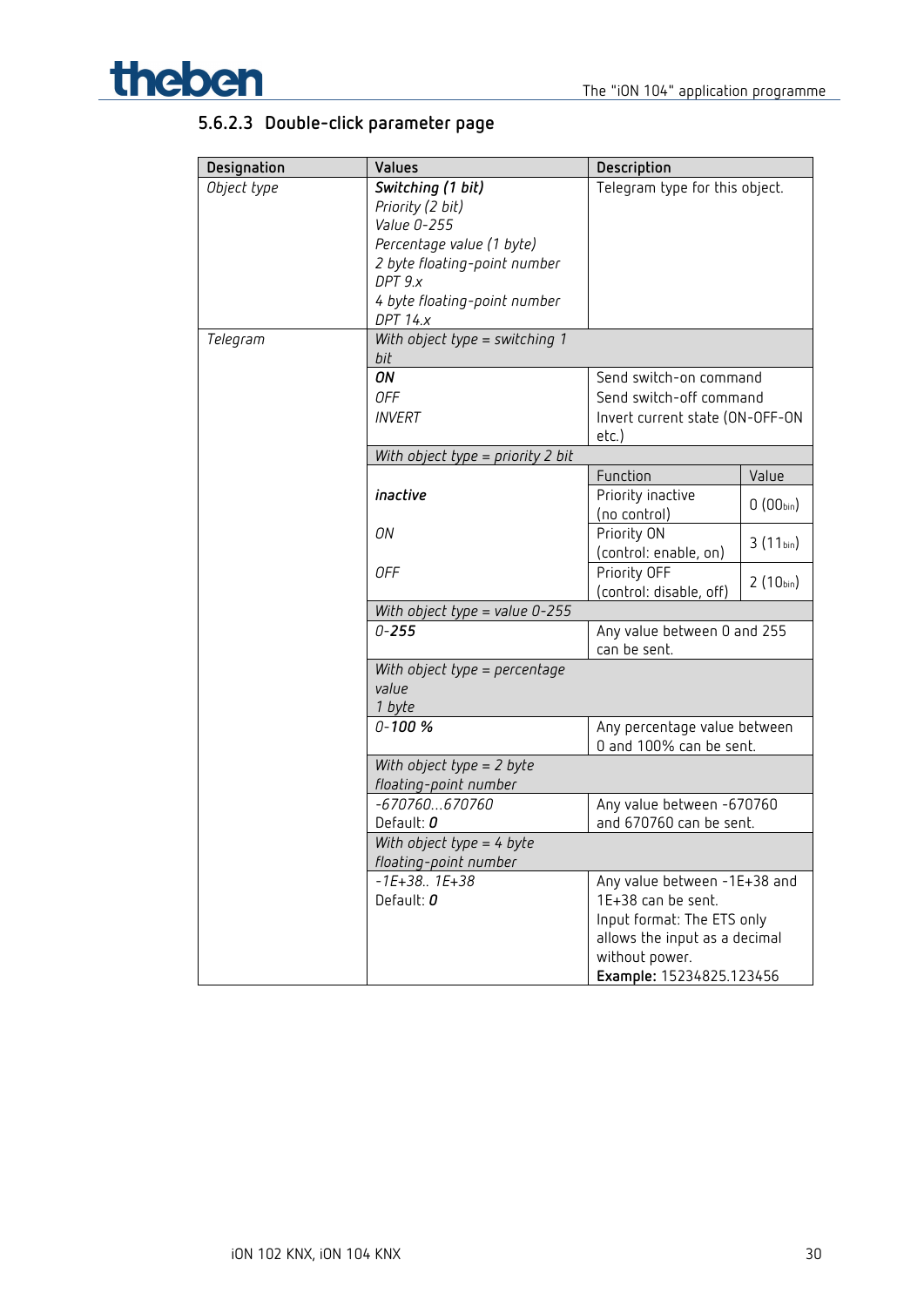

## **5.6.3 Blinds function**

| Designation                      | <b>Values</b> | Description                |
|----------------------------------|---------------|----------------------------|
| Activate channel                 | no            | Use input?                 |
|                                  | ves           |                            |
| Button function                  | Switch        | The input controls a blind |
|                                  | Button        | actuator.                  |
|                                  | Dimming       |                            |
|                                  | Blinds        |                            |
|                                  | Sequence      |                            |
|                                  | LED output    |                            |
| Double-click additional function | no            | No double-click function   |
|                                  |               |                            |
|                                  | yes           | The double-click parameter |
|                                  |               | page is shown.             |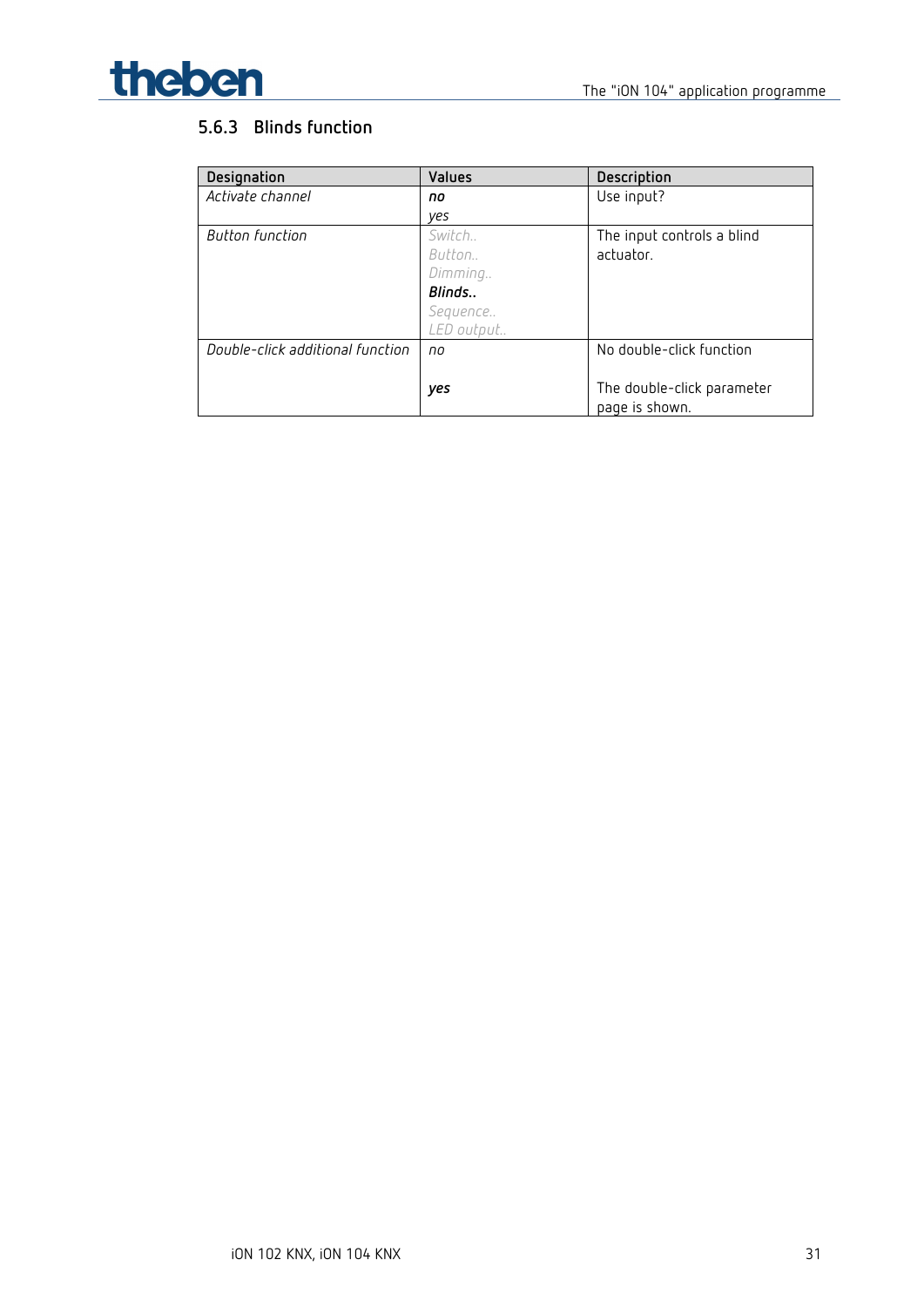

## **5.6.3.1 Blinds parameter page**

| Designation                                     | <b>Values</b>                           | Description                                                                                                     |
|-------------------------------------------------|-----------------------------------------|-----------------------------------------------------------------------------------------------------------------|
| Operation                                       |                                         | The input distinguishes between<br>a long and a short button push,<br>and can thus carry out 2<br>functions.    |
|                                                 | One button operation                    | The blinds are operated with a<br>single button.<br>Short button $push = step$ .<br>Long button $push = move$ . |
|                                                 | <b>DOWN</b>                             | Short button push = step.<br>Long button $push = lower$ .                                                       |
|                                                 | UP                                      | Short button push $=$ step.<br>Long button $push = raise$ .                                                     |
| Movement is stopped by                          | Releasing the button<br>Short operation | How is the stop command to be<br>triggered?                                                                     |
| Response when the block is<br>set <sup>14</sup> | Ignore block                            | The block function is ineffective<br>with this telegram.                                                        |
|                                                 | <b>Block</b>                            | The button does not send any<br>telegrams.                                                                      |



 $\bigodot$  No telegram is sent when the block is cancelled.

<span id="page-31-0"></span><sup>14</sup> Also applies to the double-click function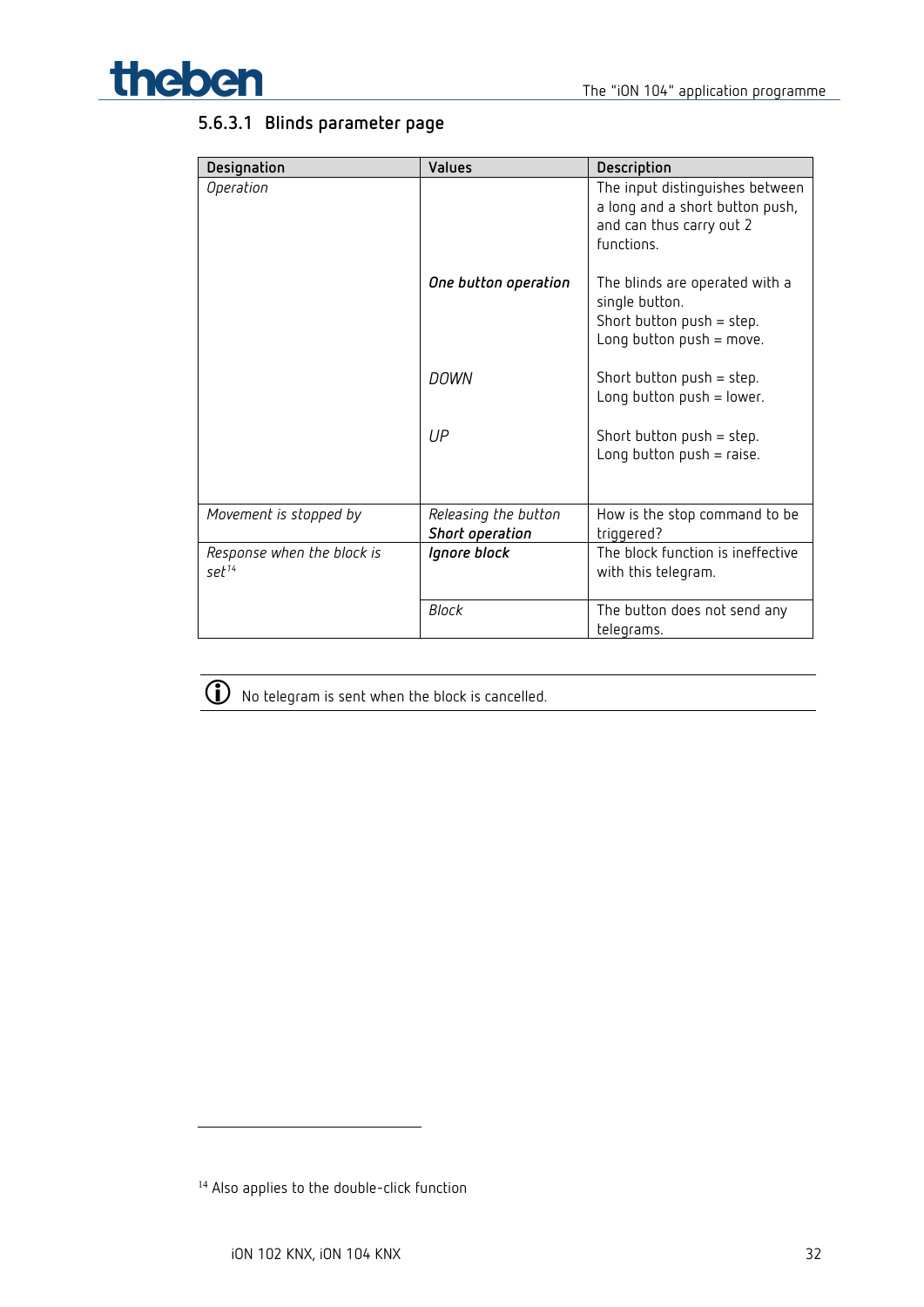

## **5.6.3.2 Double-click parameter page**

| Designation | Values                                        | Description                                 |               |
|-------------|-----------------------------------------------|---------------------------------------------|---------------|
| Object type | Switching (1 bit)                             | Telegram type for this object.              |               |
|             | Priority (2 bit)                              |                                             |               |
|             | Value 0-255                                   |                                             |               |
|             | Percentage value (1 byte)                     |                                             |               |
|             | 2 byte floating-point number                  |                                             |               |
|             | DPT 9.x                                       |                                             |               |
|             | 4 byte floating-point number                  |                                             |               |
|             | <b>DPT 14.x</b>                               |                                             |               |
|             | Height $%$ + slat $%$                         |                                             |               |
| Telegram    | With object type = switching $1$              |                                             |               |
|             | bit                                           |                                             |               |
|             | ON                                            | Send switch-on command                      |               |
|             | <b>OFF</b>                                    | Send switch-off command                     |               |
|             | <b>INVERT</b>                                 | Invert current state (ON-OFF-ON             |               |
|             |                                               | etc.)                                       |               |
|             | With object type = priority 2 bit             |                                             |               |
|             |                                               | Function                                    | Value         |
|             | inactive                                      | Priority inactive                           | $0(00_{bin})$ |
|             |                                               | (no control)                                |               |
|             | ON                                            | Priority ON                                 | $3(11_{bin})$ |
|             |                                               | (control: enable, on)                       |               |
|             | 0FF                                           | Priority OFF                                | $2(10_{bin})$ |
|             |                                               | (control: disable, off)                     |               |
|             | With object type = value $0-255$              |                                             |               |
|             | $0 - 255$                                     | Any value between 0 and 255<br>can be sent. |               |
|             | With object type = percentage                 |                                             |               |
|             | value                                         |                                             |               |
|             | 1 byte                                        |                                             |               |
|             | $0 - 100 %$                                   | Any percentage value between                |               |
|             |                                               | 0 and 100% can be sent.                     |               |
|             | With object type $= 2$ byte                   |                                             |               |
|             | floating-point number                         |                                             |               |
|             | $-670760670760$                               | Any value between -670760                   |               |
|             | Default: 0                                    | and 670760 can be sent.                     |               |
|             | With object type = $4$ byte                   |                                             |               |
|             | floating-point number                         |                                             |               |
|             | $-1E+38.$ . $1E+38$                           | Any value between -1E+38 and                |               |
|             | Default: 0                                    | 1E+38 can be sent.                          |               |
|             |                                               | Input format: The ETS 4 only                |               |
|             |                                               | allows the input as a decimal               |               |
|             |                                               | without power.                              |               |
|             |                                               | Example: 15234825.123456                    |               |
|             | With object type = height $%$<br>$+$ slat $%$ |                                             |               |
|             |                                               | Upon double-click 2 telegrams               |               |
|             |                                               | are sent simultaneously:                    |               |
|             | Height                                        | Required blind height                       |               |
|             | Slat                                          | Required slat position.                     |               |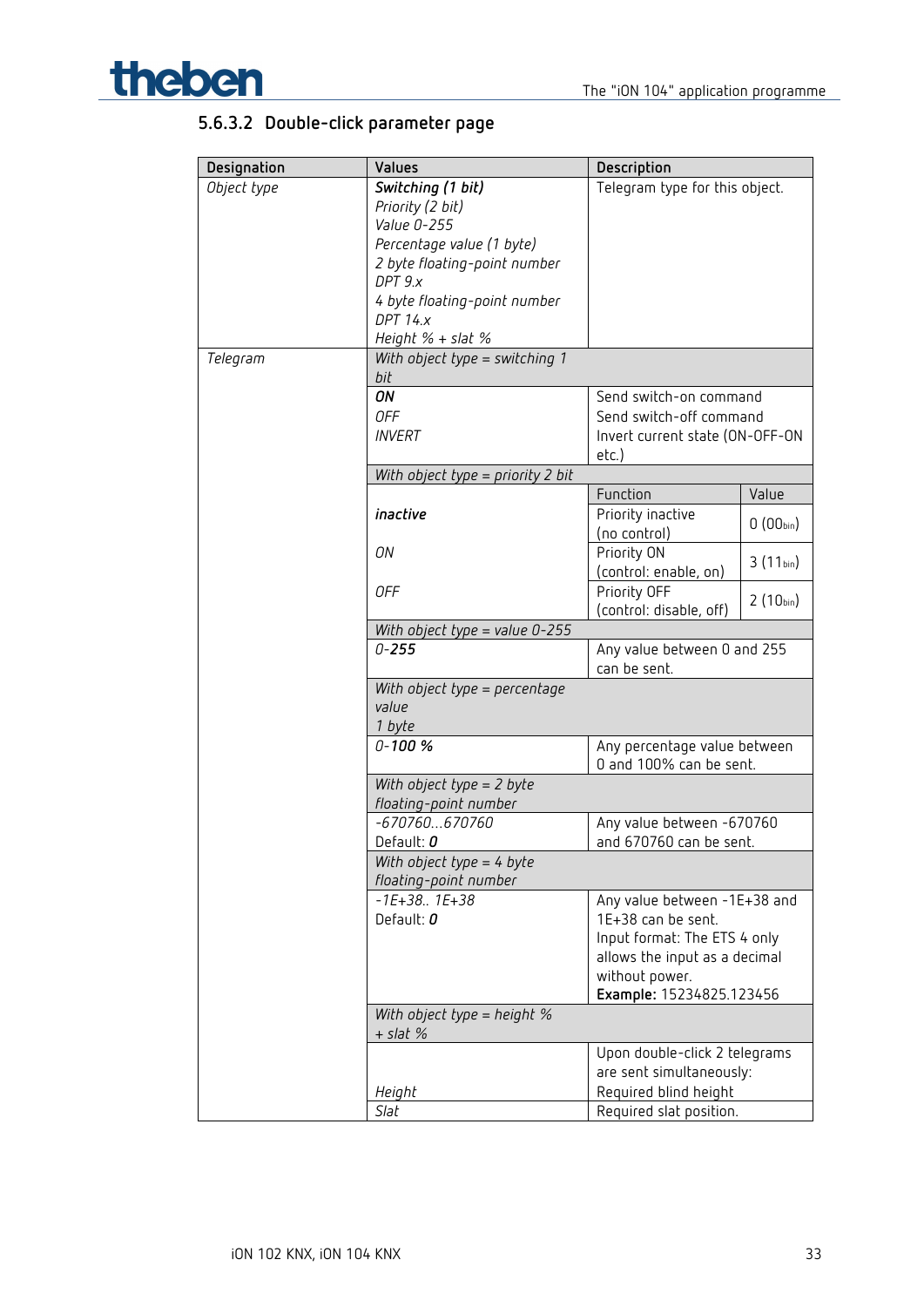

### **5.6.4 Sequence function**

| Designation            | Values     | Description                 |
|------------------------|------------|-----------------------------|
| <b>Button function</b> | Switch     | The input starts a telegram |
|                        | Button     | sequence.                   |
|                        | Dimming    |                             |
|                        | Blinds     |                             |
|                        | Sequence   |                             |
|                        | LED output |                             |

### **5.6.4.1 Sequence parameter page**

The sequence consists of 4 steps, which can be executed one after the other either by button push or time-controlled.

The sequence has a total of 4 objects.

At each step, all 4 objects can send a new telegram each.

| Designation                  | Values               | Description                                    |
|------------------------------|----------------------|------------------------------------------------|
| Sequence details             | Step 1-2-3-4-1-2-3-4 | In which order should the steps                |
|                              | Step 1-2-3-4-3-2-1   | be executed?                                   |
| Advancing the sequence       | via button           | The change to the next step is                 |
|                              |                      | exclusively triggered by a button              |
|                              |                      | push.                                          |
|                              | time-controlled      | Once triggered, the sequence is                |
|                              |                      | automatically executed.                        |
|                              |                      | The interval between 2 steps                   |
|                              |                      | can be individually set for each               |
|                              |                      | step.                                          |
| Restart sequence             | no                   | The sequence is only executed                  |
| automatically                |                      | once.                                          |
|                              |                      | Once started, the sequence is                  |
|                              | yes                  | repeated an unlimited number                   |
|                              |                      | of times and can, depending on                 |
|                              |                      | the configuration, be stopped                  |
|                              |                      | with a double-click or a long                  |
|                              |                      | button push.                                   |
| On long button push          | No function          | Long button push will be                       |
|                              |                      | ignored.                                       |
|                              | set to step 1        | Reset sequence to the                          |
|                              |                      | beginning.                                     |
|                              |                      |                                                |
|                              | End sequence         | End time-controlled sequence.                  |
| Long button push starting at | 300 ms, 400 ms       | Serves to clearly differentiate                |
|                              | 500 ms, 600 ms       | between long and short button                  |
|                              | 700 ms, 800 ms       | push.                                          |
|                              | 900 ms, 1 s          | If the button is pressed for at                |
|                              |                      | least as long as the set time,                 |
|                              |                      | then a long button push will be<br>registered. |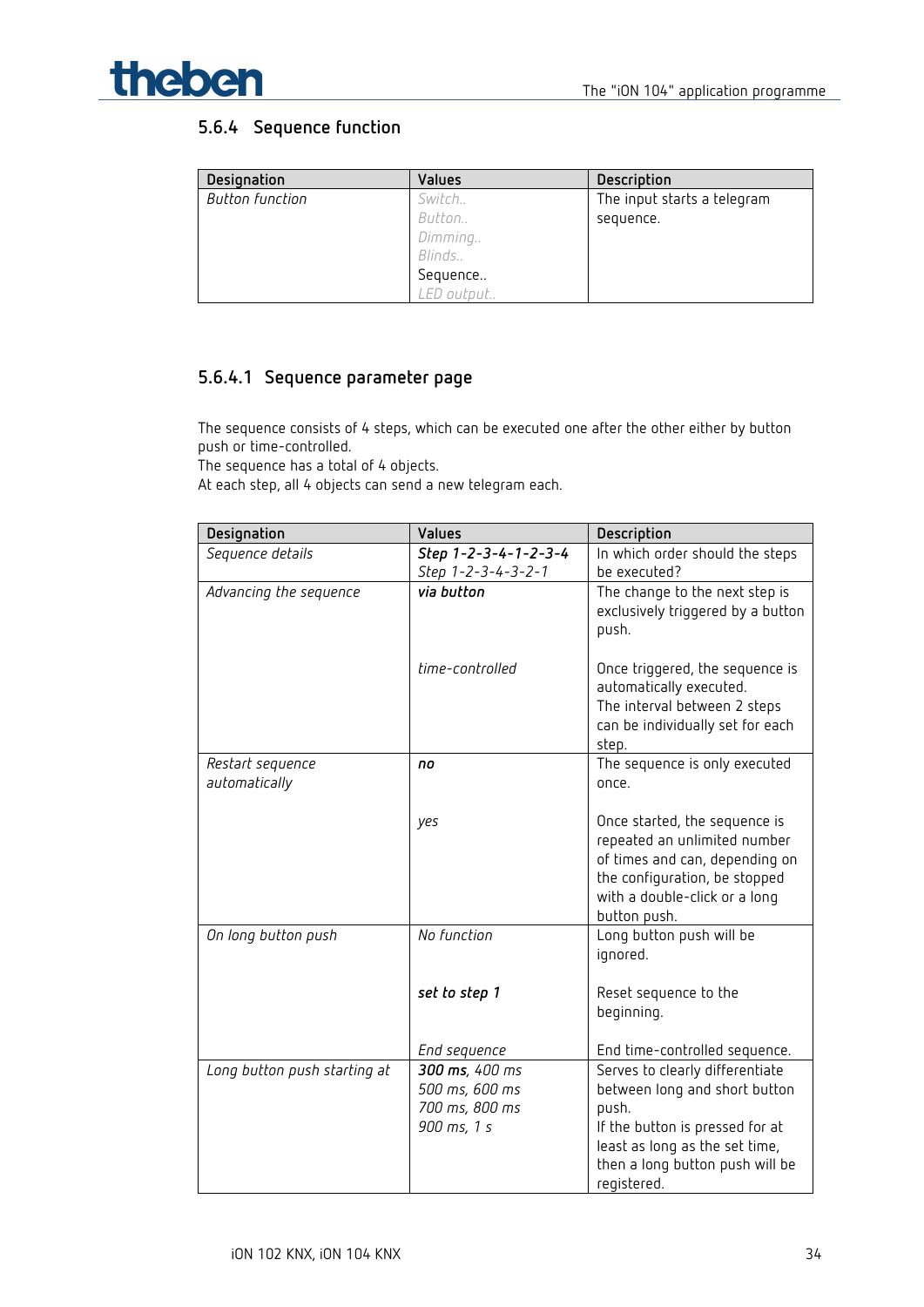

| Designation                       | <b>Values</b>                  | Description                                                                                        |
|-----------------------------------|--------------------------------|----------------------------------------------------------------------------------------------------|
| On double-click                   | No function                    | Double-click is ignored.                                                                           |
|                                   | set to step 1                  | Reset sequence to the<br>beginning.                                                                |
|                                   | End sequence                   | End time-controlled sequence.                                                                      |
| Response when the block is<br>set | Ignore block                   | The block function is ineffective.                                                                 |
|                                   | Set to step 1 and stop<br>time | The sequence counter is reset to<br>step 1 and the sequence is<br>stopped.<br>No telegram is sent. |
|                                   |                                |                                                                                                    |

(i) No telegram is sent when the block is cancelled.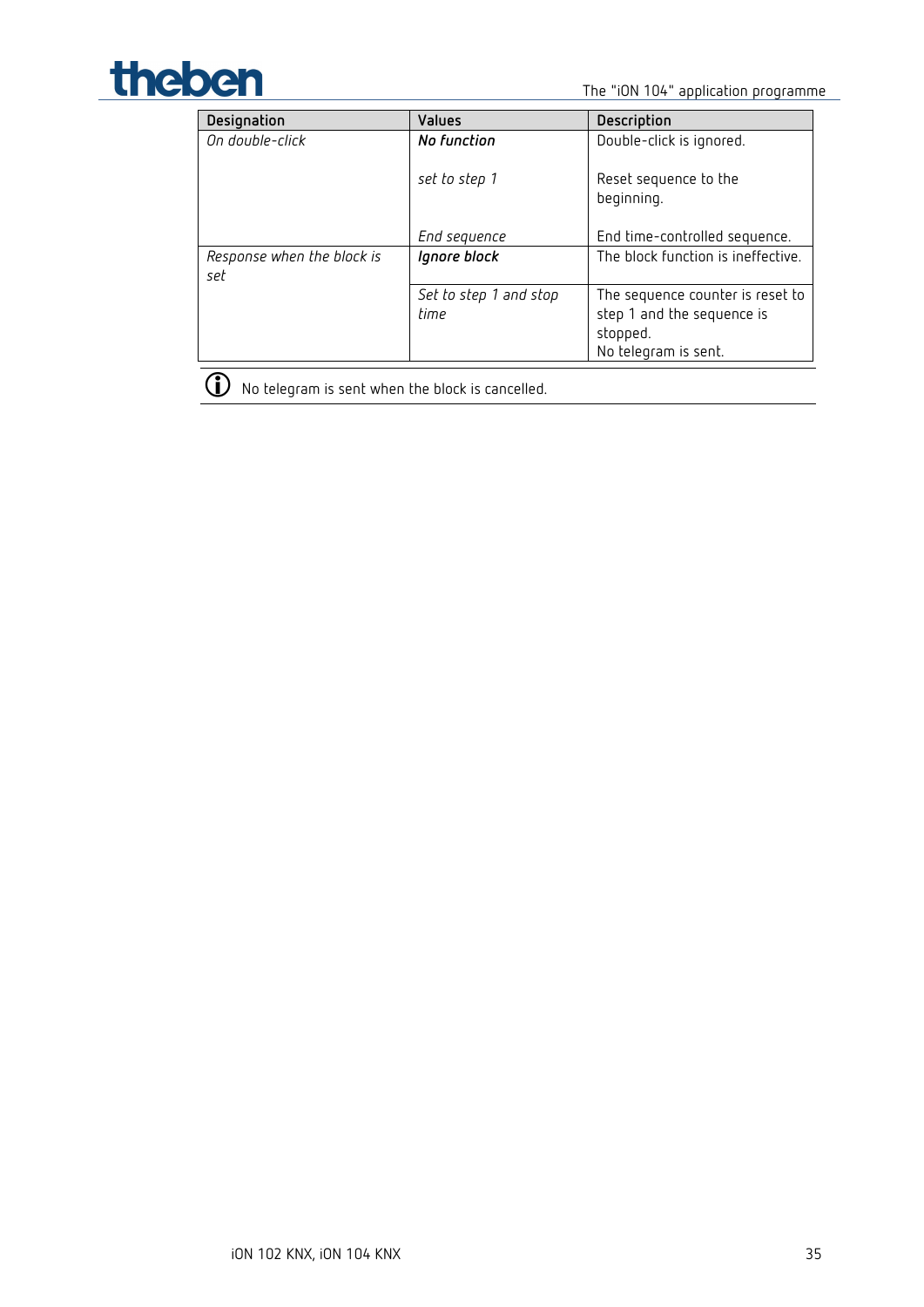

## **5.6.4.2 Object types parameter page**

The sequence has a total of 4 objects. At each step, all 4 objects can send a new telegram each.

| Designation | Values                                                                                                                                                                                                                                                                                                         | Description                                                                   |
|-------------|----------------------------------------------------------------------------------------------------------------------------------------------------------------------------------------------------------------------------------------------------------------------------------------------------------------|-------------------------------------------------------------------------------|
| Object 1    | Switching (1 bit)<br>Priority (2 bit)<br>Value 0-255 (1 byte)<br>Percentage value (1 byte)<br>Floating-point number<br>DPT 9.x (2 byte)<br>Floating-point number<br>DPT 14.x (4 byte)<br><b>HVAC</b><br><b>Scenes</b><br>Colour temperature DPT<br>7.600<br>(2 byte)<br>RGB colour<br>RGBW colour<br>XY colour | Telegram type for this object.                                                |
| Output      | RGB 3 byte DPT232.600<br>RGBW 6 byte<br>DPT251.600<br>XY 6 byte DPT242.600                                                                                                                                                                                                                                     | Fixed setting for the colour<br>telegrams, depending on the<br>colour scheme. |
| Object 2    | See object 1                                                                                                                                                                                                                                                                                                   |                                                                               |
| Output      | See above                                                                                                                                                                                                                                                                                                      |                                                                               |
| Object 3    | See object 1                                                                                                                                                                                                                                                                                                   |                                                                               |
| Output      | See above                                                                                                                                                                                                                                                                                                      |                                                                               |
| Object 4    | See object 1                                                                                                                                                                                                                                                                                                   |                                                                               |
| Output      | See above                                                                                                                                                                                                                                                                                                      |                                                                               |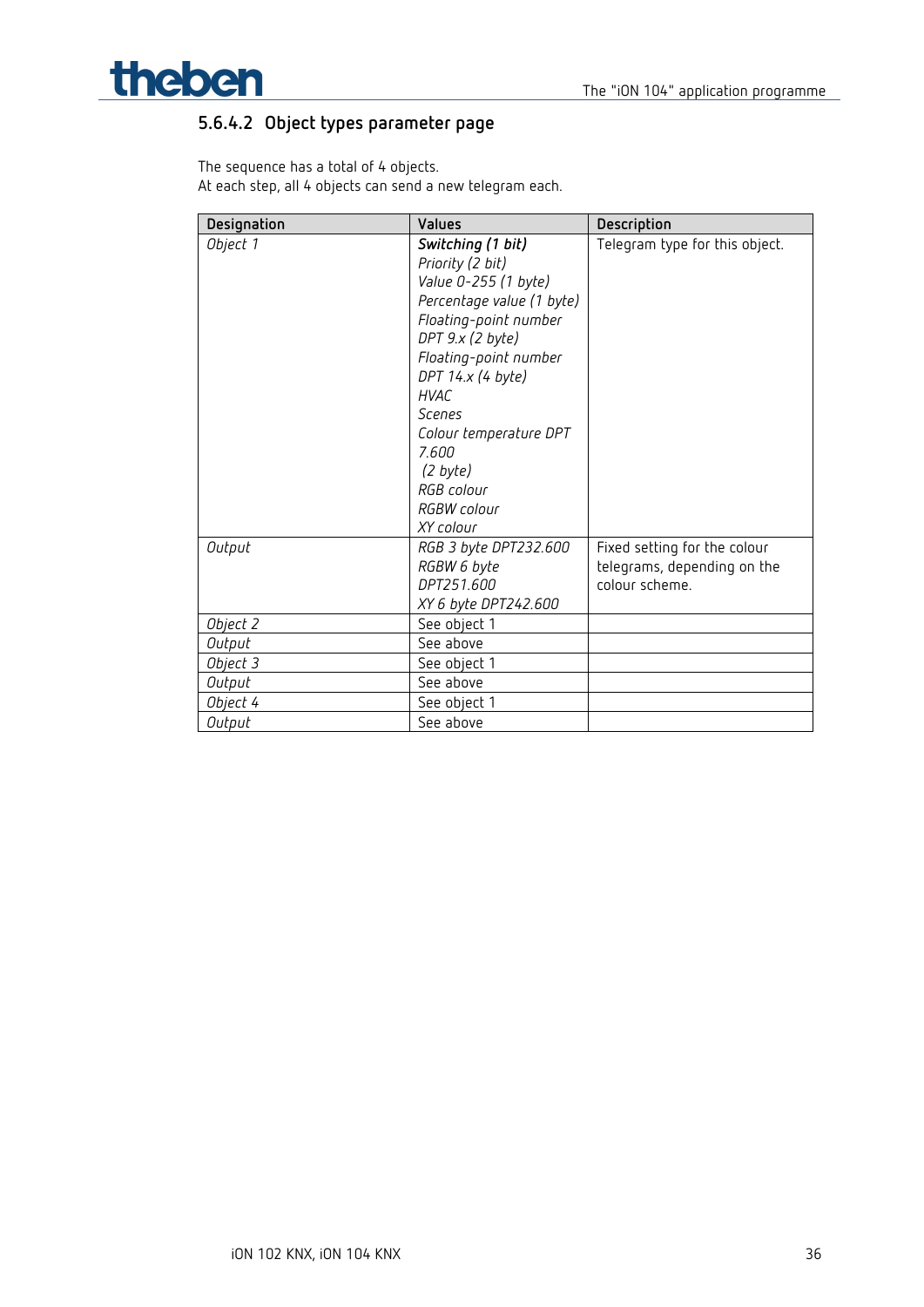

## **5.6.4.3 Step 1, 2, 3, 4 parameter pages**

This parameter page can be configured individually for each step.

| Designation            | Values                             | Description                                             |               |
|------------------------|------------------------------------|---------------------------------------------------------|---------------|
| Send object 1          | No                                 | Use first object during this                            |               |
|                        | yes                                | step?                                                   |               |
| Telegram <sup>15</sup> | With object type = switching 1 bit |                                                         |               |
|                        | ON                                 | Send switch-on command                                  |               |
|                        | <b>OFF</b>                         | Send switch-off command                                 |               |
|                        | <b>INVERT</b>                      | Invert current state (ON-OFF-                           |               |
|                        |                                    | ON etc.)                                                |               |
|                        | With object type = priority 2 bit  |                                                         |               |
|                        |                                    | Function                                                | Value         |
|                        | inactive                           | Priority inactive                                       |               |
|                        |                                    | (no control)                                            | $0(00_{bin})$ |
|                        | ON                                 | Priority ON                                             |               |
|                        |                                    | (control: enable, on)                                   | $3(11_{bin})$ |
|                        | 0FF                                | Priority OFF                                            |               |
|                        |                                    | (control: disable,                                      | $2(10_{bin})$ |
|                        |                                    | off)                                                    |               |
|                        | With object type = value $0-255$   |                                                         |               |
|                        | $0 - 255$                          | Any value between 0 and 255                             |               |
|                        |                                    | can be sent.                                            |               |
|                        | With object type = percentage      |                                                         |               |
|                        | value                              |                                                         |               |
|                        | 1 byte                             |                                                         |               |
|                        | $0 - 100 %$                        | Any percentage value between<br>0 and 100% can be sent. |               |
|                        |                                    |                                                         |               |
|                        | With object type = 2 byte          |                                                         |               |
|                        | floating-point number              |                                                         |               |
|                        | $-670760670760$                    | Any value between -670760                               |               |
|                        | Default: 0                         | and 670760 can be sent.                                 |               |
|                        | With object type $=$ 4 byte        |                                                         |               |
|                        | floating-point number              |                                                         |               |
|                        | $-1E+38.$ . $1E+38$                | Any value between -1E+38 and                            |               |
|                        | Default: 0                         | 1E+38 can be sent.                                      |               |
|                        |                                    | Input format: The ETS only                              |               |
|                        |                                    | allows the input as a decimal                           |               |
|                        |                                    | without power.                                          |               |
|                        |                                    | Example: 15234825.123456                                |               |
|                        | With object type = HVAC            |                                                         |               |
|                        | Auto                               | HVAC operating mode.                                    |               |
|                        | Comfort                            |                                                         |               |
|                        | Standby                            |                                                         |               |
|                        | Temperature reduction at night     |                                                         |               |
|                        | Frost/heat protection              |                                                         |               |
|                        | With object type = scenes          |                                                         |               |
|                        | $1 - 64$                           | Scene number for call-up or                             |               |
|                        |                                    | save telegram.                                          |               |

<span id="page-36-0"></span><sup>15</sup> or RGB, RGBW colour value.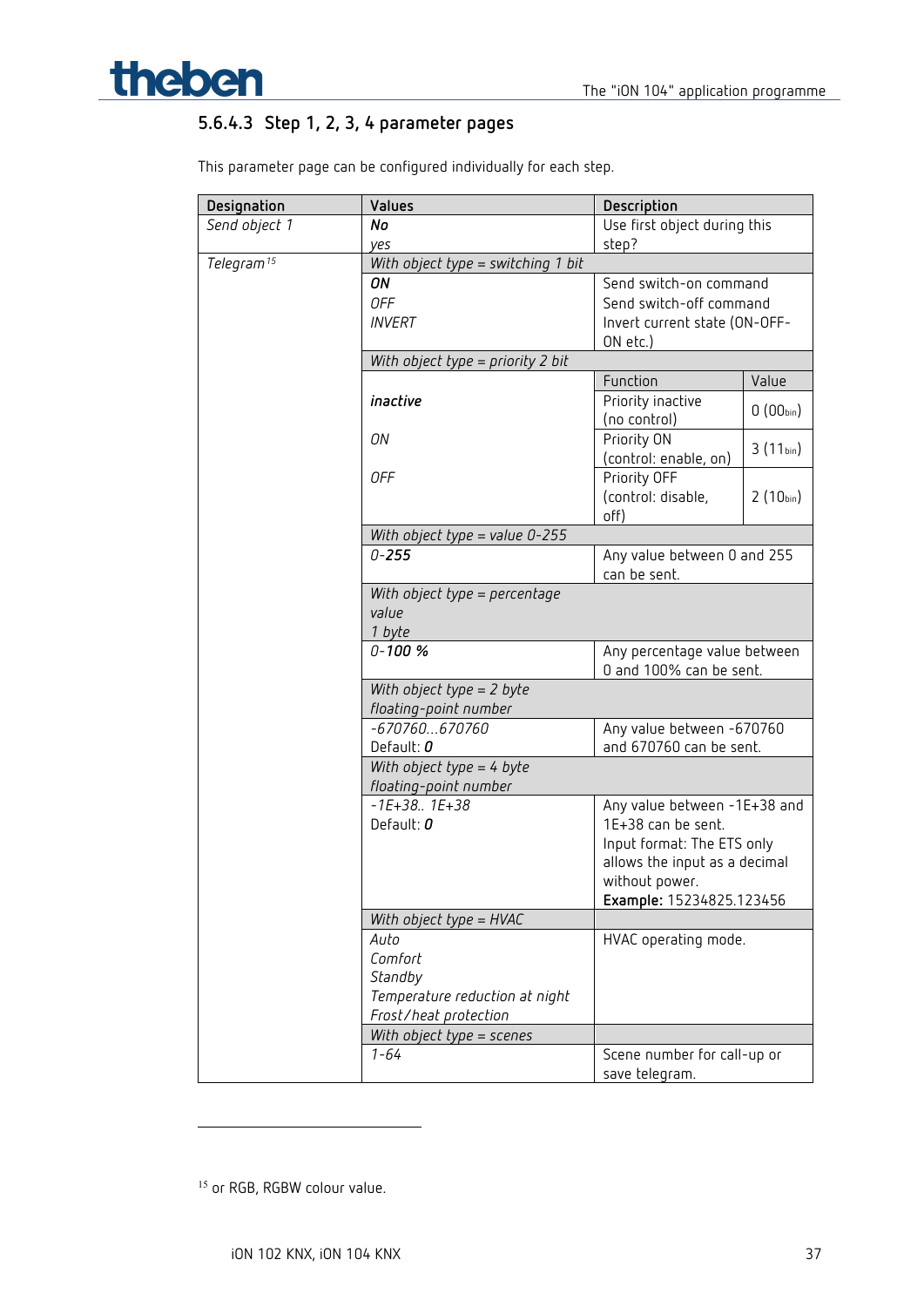# The "iON 104" application programme

| Designation                        | Values                                   | Description                                                                                                                                     |
|------------------------------------|------------------------------------------|-------------------------------------------------------------------------------------------------------------------------------------------------|
|                                    | With object type = colour<br>temperature | DPT 7.600 (2 bytes)                                                                                                                             |
|                                    | 1000-10000 K                             | Colour temperature.                                                                                                                             |
|                                    | With object type = RGB colour            |                                                                                                                                                 |
|                                    | RGB colour value                         | The colour can be selected<br>directly via the Color Picker.<br>The colour value is additionally<br>displayed as a 6 byte<br>hexadecimal value. |
|                                    | With object type = RGBW colour           |                                                                                                                                                 |
|                                    | RGBW colour value                        | The colour can be selected<br>directly via the Color Picker.<br>The colour value is additionally<br>displayed as a 6 byte<br>hexadecimal value. |
| White level                        |                                          | The white level is entered<br>separately.                                                                                                       |
|                                    | With object type $= XY$ colour           |                                                                                                                                                 |
|                                    | X colour value 0-1                       | Input of XY components                                                                                                                          |
|                                    | Y colour value 0-1                       |                                                                                                                                                 |
|                                    | Brightness 0-100%                        | The brightness is entered<br>separately.                                                                                                        |
| Send object 2                      | See object 1                             | Use second object during this<br>step?                                                                                                          |
| Telegram                           | See object 1                             |                                                                                                                                                 |
| Send object 3                      | See object 1                             | Use third object during this<br>step?                                                                                                           |
| Telegram                           | See object 1                             |                                                                                                                                                 |
| Send object 4                      | See object 1                             | Use fourth object during this<br>step?                                                                                                          |
| Telegram                           | See object 1                             |                                                                                                                                                 |
| Advance to next step <sup>16</sup> |                                          |                                                                                                                                                 |
| Time unit                          | <b>Seconds</b><br>Minutes                | Unit for waiting time.                                                                                                                          |
| Time interval for<br>advancing     | 1120 secs/min                            | Waiting time before the next<br>step is executed.                                                                                               |

<span id="page-37-0"></span><sup>16</sup> If *Advancing the sequence* = *time-controlled*. In step 4 only available if the sequence is automatically restarted. See parameter page *Sequence.*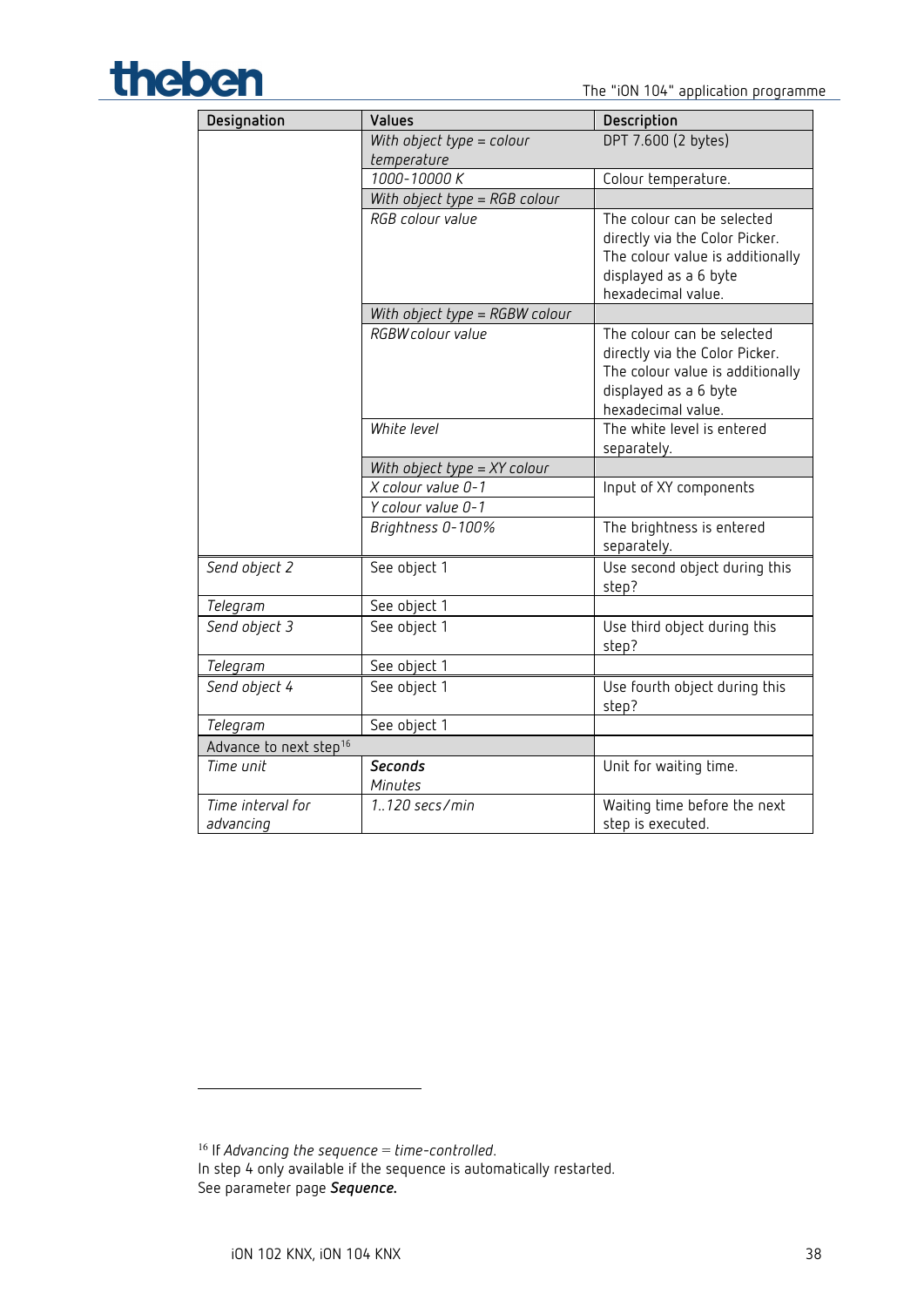

## **5.6.5 LED parameter page**

The button LED can be controlled either internally or by an external object.

## **5.6.5.1 Control LED internally**

| Designation            | Values                       | Description                     |
|------------------------|------------------------------|---------------------------------|
| Control LED externally | No                           | The button LED is only          |
| via object             |                              | controlled internally.          |
|                        |                              |                                 |
|                        | ves                          | The LED is controlled via an    |
|                        |                              | object.                         |
| <b>LED</b> function    | Always OFF                   | The LED always remains off.     |
|                        | Always ON                    | The LED is permanently lit.     |
|                        | Status display <sup>17</sup> | The LED indicates the status of |
|                        |                              | the output object.              |
|                        | Actuation indicator          | The LED lights up when the      |
|                        |                              | button is pressed.              |
| Switch off LED after   | 1.10s                        | With actuation indication and   |
|                        |                              | parameter selection:            |
|                        |                              | LED on for configured time.     |

#### *Parameter for actuation indicator*

| Designation | <b>Values</b>                                                   | Description            |
|-------------|-----------------------------------------------------------------|------------------------|
| Colour      | Green, yellow, orange<br>Red, cyan, blue<br>Purple, pink, white | Associated LED colour. |

<span id="page-38-0"></span><sup>17</sup> Setting not available with *configuration options* = *blinds or colours*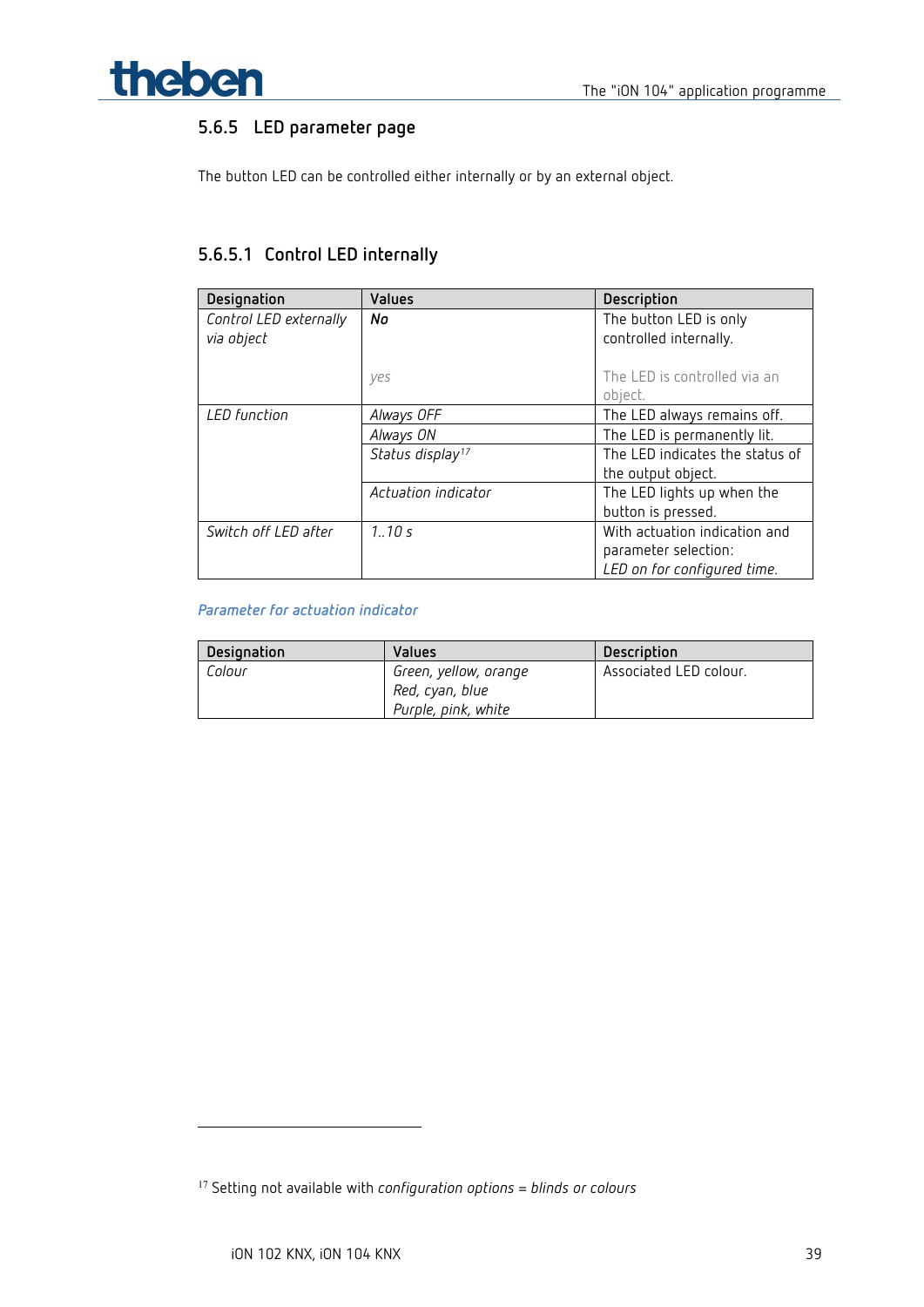

*Parameters for status display for switching, percentage, value and floating-point number*

| Designation                | Values                     | Description                    |
|----------------------------|----------------------------|--------------------------------|
| State at object value 1 or | LED off                    | LED behaviour if the object    |
| $>0^{18}$                  | LED on                     | value = $1$ or greater than 0. |
|                            | LED on for configured time |                                |
|                            | LED flashing               |                                |
|                            | LED pulsing                |                                |
| Colour                     | Green, yellow, orange      | Associated LED colour.         |
|                            | Red, cyan, blue            |                                |
|                            | Purple, pink, white        |                                |
| State at object value 0    | LED off                    | LED behaviour if the object    |
|                            | LED on                     | value $= 0$ .                  |
|                            | LED on for configured time |                                |
|                            | LED flashing               |                                |
|                            | LED pulsing                |                                |
| Colour                     | Green, yellow, orange      | Associated LED colour.         |
|                            | Red, cyan, blue            |                                |
|                            | Purple, pink, white        |                                |



The LED responds to button object 1.

<span id="page-39-0"></span><sup>&</sup>lt;sup>18</sup> Depending on the telegram type of the first button object.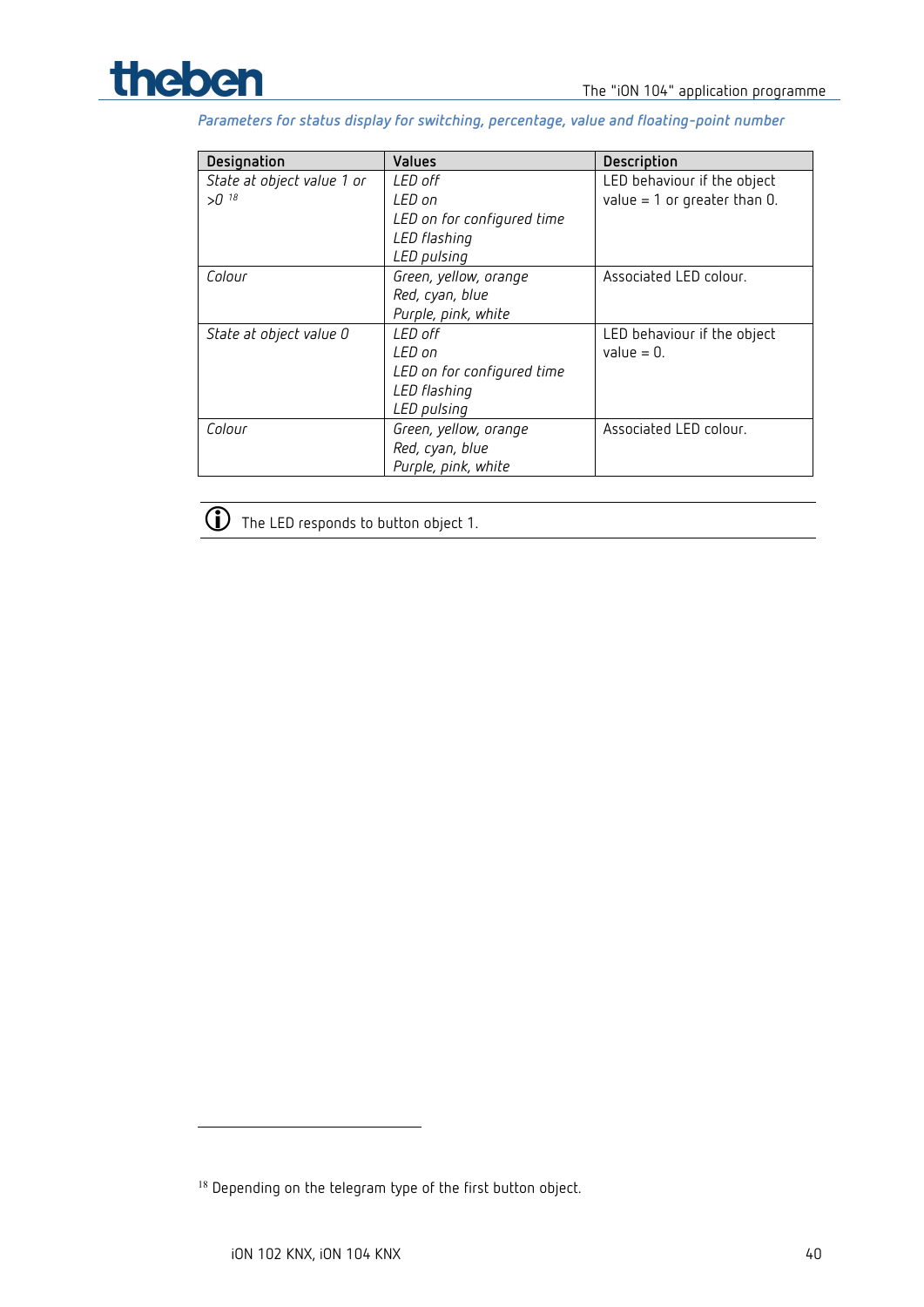

#### *Parameters for status display with priority*

| Designation             | Values                                          | Description                     |  |
|-------------------------|-------------------------------------------------|---------------------------------|--|
| State with priority ON  | I FD off                                        | LED behaviour for this priority |  |
|                         | I FD on                                         |                                 |  |
|                         | LED on for configured time                      |                                 |  |
|                         | LED flashing                                    |                                 |  |
|                         | LED pulsing                                     |                                 |  |
| Colour                  | Green, yellow, orange                           | Associated LED colour.          |  |
|                         | Red, cyan, blue                                 |                                 |  |
|                         | Purple, pink, white                             |                                 |  |
| State with priority OFF | I FD off                                        | LED behaviour for this priority |  |
|                         | I FD on                                         |                                 |  |
|                         | LED on for configured time                      |                                 |  |
|                         | LED flashing                                    |                                 |  |
|                         | LED pulsing                                     |                                 |  |
| Colour                  | Associated LED colour.<br>Green, yellow, orange |                                 |  |
|                         | Red, cyan, blue                                 |                                 |  |
|                         | Purple, pink, white                             |                                 |  |
| State with priority not | LED off                                         | LED behaviour for this priority |  |
| artive                  | I FD on                                         |                                 |  |
|                         | LED on for configured time                      |                                 |  |
|                         | LED flashing                                    |                                 |  |
|                         | LED pulsing                                     |                                 |  |
| Colour                  | Green, yellow, orange                           | Associated LED colour.          |  |
|                         | Red, cyan, blue                                 |                                 |  |
|                         | Purple, pink, white                             |                                 |  |

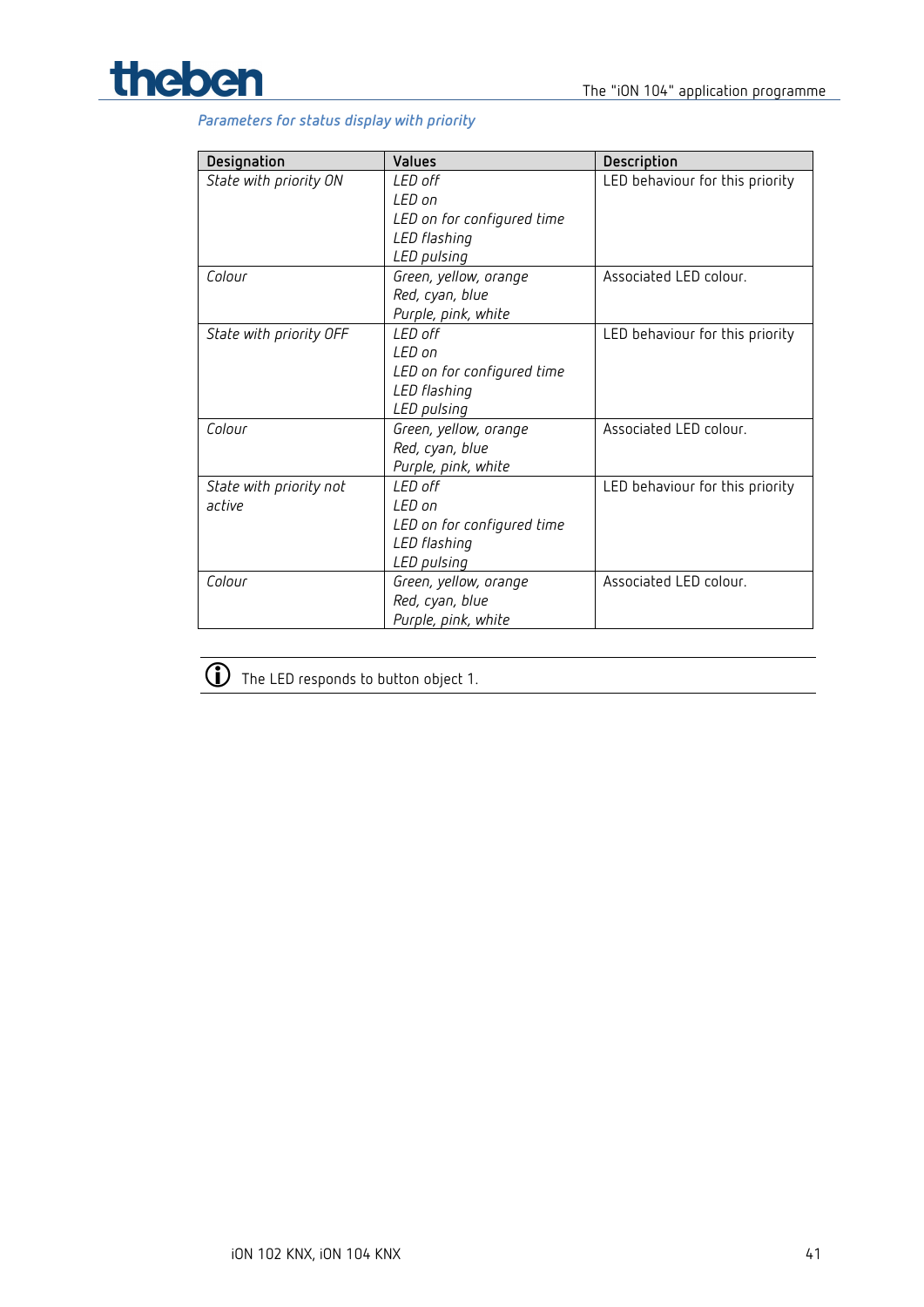

#### *Parameters for status display with HVAC operating modes*

| Designation               | Values                     | Description            |  |
|---------------------------|----------------------------|------------------------|--|
| State with auto operating | LED off                    | LED behaviour for this |  |
| mode                      | LED on                     | operating mode         |  |
|                           | LED on for configured time |                        |  |
|                           | LED flashing               |                        |  |
|                           | LED pulsing                |                        |  |
| Colour                    | Green, yellow, orange      | Associated LED colour. |  |
|                           | Red, cyan, blue            |                        |  |
|                           | Purple, pink, white        |                        |  |
| State with comfort        | LED off                    | LED behaviour for this |  |
| operating mode            | LED on                     | operating mode         |  |
|                           | LED on for configured time |                        |  |
|                           | LED flashing               |                        |  |
|                           | LED pulsing                |                        |  |
| Colour                    | Green, yellow, orange      | Associated LED colour. |  |
|                           | Red, cyan, blue            |                        |  |
|                           | Purple, pink, white        |                        |  |
| State with standby        | LED off                    | LED behaviour for this |  |
| operating mode            | LED on                     | operating mode         |  |
|                           | LED on for configured time |                        |  |
|                           | LED flashing               |                        |  |
|                           | LED pulsing                |                        |  |
| Colour                    | Green, yellow, orange      | Associated LED colour. |  |
|                           | Red, cyan, blue            |                        |  |
|                           | Purple, pink, white        |                        |  |
| State with Eco operating  | LED off                    | LED behaviour for this |  |
| mode                      | LED on                     | operating mode         |  |
|                           | LED on for configured time |                        |  |
|                           | LED flashing               |                        |  |
|                           | LED pulsing                |                        |  |
| Colour                    | Green, yellow, orange      | Associated LED colour. |  |
|                           | Red, cyan, blue            |                        |  |
|                           | Purple, pink, white        |                        |  |
| State with frost/heat     | LED off                    | LED behaviour for this |  |
| protection operating mode | LED on                     | operating mode         |  |
|                           | LED on for configured time |                        |  |
|                           | LED flashing               |                        |  |
|                           | LED pulsing                |                        |  |
| Colour                    | Green, yellow, orange      | Associated LED colour. |  |
|                           | Red, cyan, blue            |                        |  |
|                           | Purple, pink, white        |                        |  |

The LED responds to button object 1.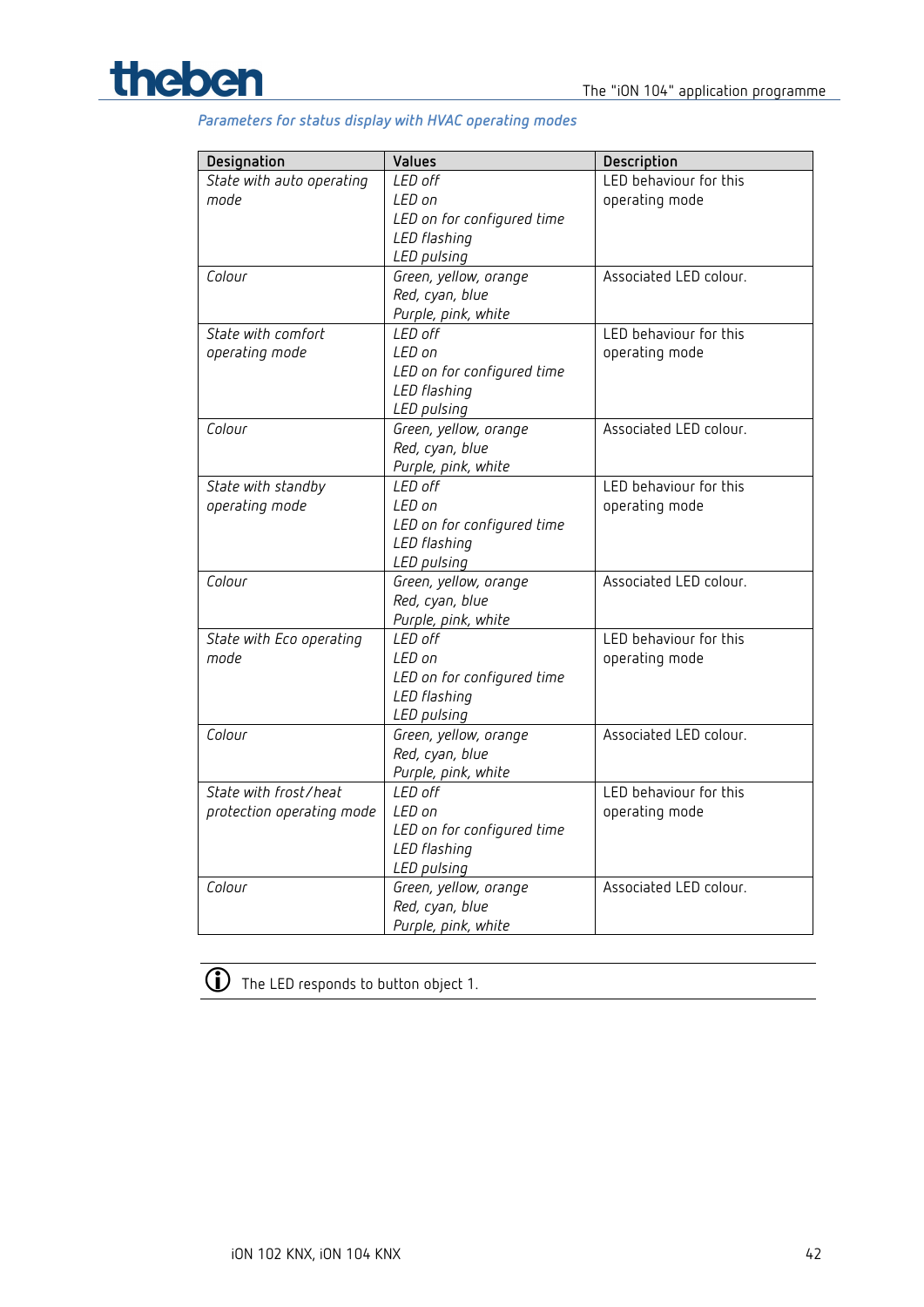



#### *Parameters for status display with sequence*

#### An LED colour can be assigned to each sequence step.

| Designation | Values                                                                 | Description            |
|-------------|------------------------------------------------------------------------|------------------------|
| Step 1      |                                                                        |                        |
| Colour      | Green, yellow, orange<br>Red, cyan, blue<br>Purple, pink, white        | Associated LED colour. |
| Step 2      |                                                                        |                        |
| Colour      | Green, yellow, <b>orange</b><br>Red, cyan, blue<br>Purple, pink, white | Associated LED colour. |
| Step 3      |                                                                        |                        |
| Colour      | Green, yellow, orange<br>Red, cyan, blue<br>Purple, pink, white        | Associated LED colour. |
| Step 4      |                                                                        |                        |
| Colour      | Green, yellow, orange<br>Red, cyan, blue<br>Purple, pink, white        | Associated LED colour. |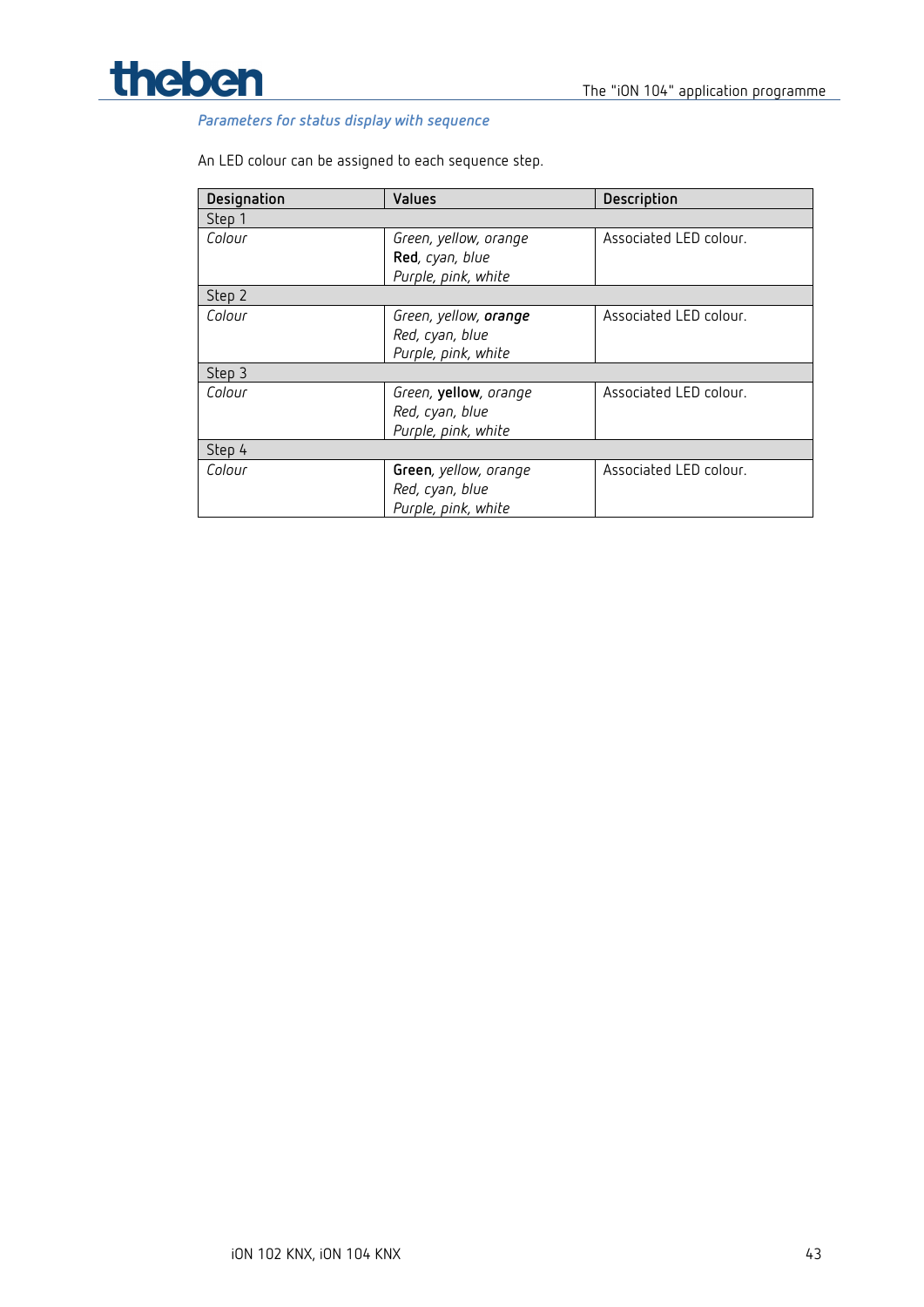

## **5.6.5.2 Control LED externally via object**

| Designation            | Values          | Description                   |
|------------------------|-----------------|-------------------------------|
| Control LED externally | No              | The button LED is only        |
| via object             |                 | controlled internally.        |
|                        |                 |                               |
|                        | yes             | The LED is controlled via an  |
|                        |                 | object.                       |
| Object type            | 1 bit           | Type of telegram for          |
|                        | 1 byte 0-100%   | controlling the LED.          |
|                        | 1 byte 0-255    |                               |
|                        | 2 bytes DPT 9.x |                               |
| Switch off LED after   | 1.10s           | With parameter selection: LED |
|                        |                 | on for configured time.       |

#### *Parameter with object type = 1 bit*

| Designation             | Values                     | Description                    |
|-------------------------|----------------------------|--------------------------------|
| State at object value 1 | LED off                    | LED behaviour if the object    |
|                         | LED on                     | value = $1$ or greater than 0. |
|                         | LED on for configured time |                                |
|                         | LED flashing               |                                |
|                         | LED pulsing                |                                |
| Colour                  | Green, yellow, orange      | Associated LED colour.         |
|                         | Red, cyan, blue            |                                |
|                         | Purple, pink, white        |                                |
| State at object value 0 | LED off                    | LED behaviour if the object    |
|                         | LED on                     | value $= 0$ .                  |
|                         | LED on for configured time |                                |
|                         | LED flashing               |                                |
|                         | LED pulsing                |                                |
| Colour                  | Green, yellow, orange      | Associated LED colour.         |
|                         | Red, cyan, blue            |                                |
|                         | Purple, pink, white        |                                |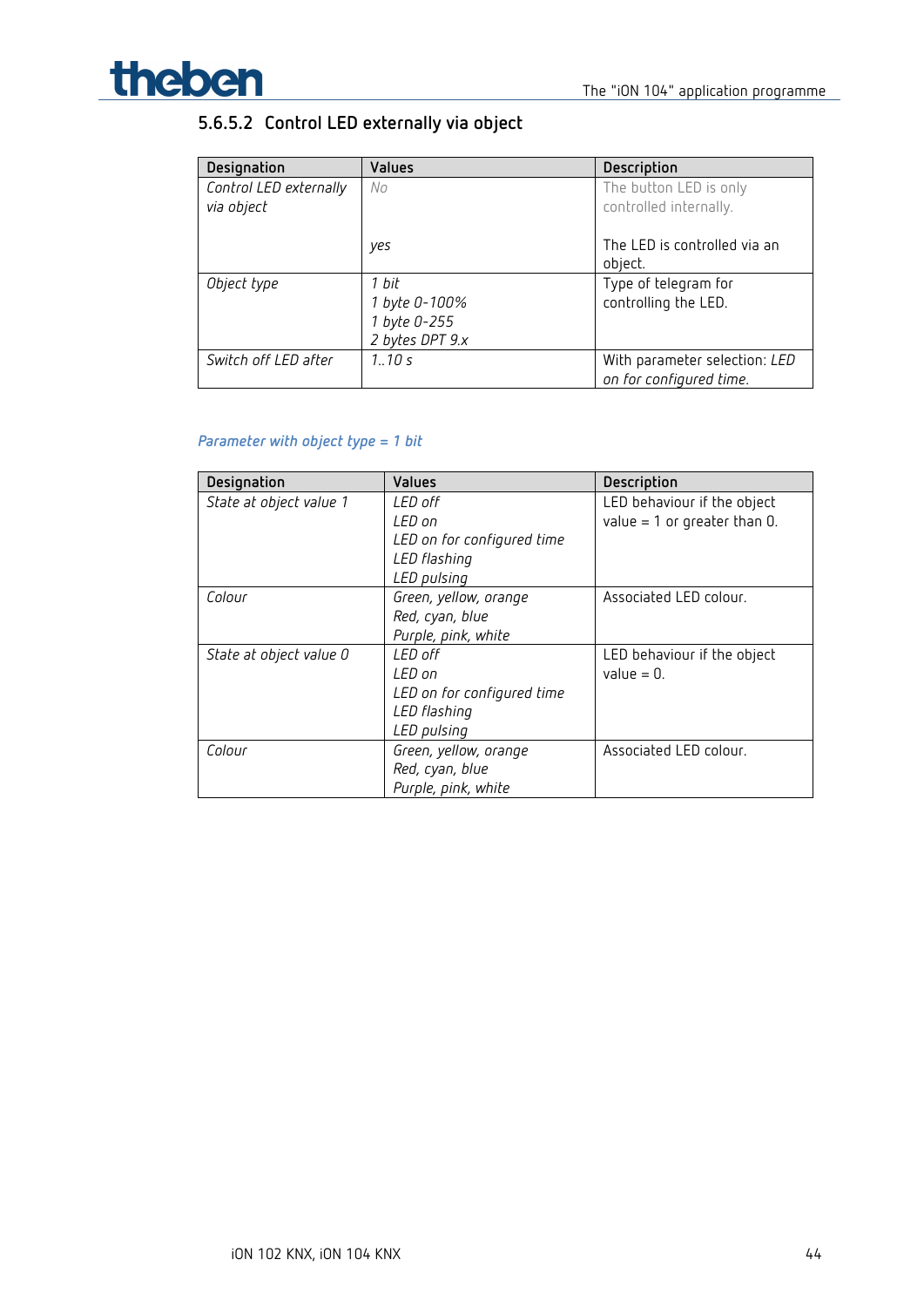

| Parameter with object type = $1$ byte or $2$ byte. |  |  |  |  |
|----------------------------------------------------|--|--|--|--|
|----------------------------------------------------|--|--|--|--|

| Designation                       | <b>Values</b>                                                                   | Description                                                                |  |
|-----------------------------------|---------------------------------------------------------------------------------|----------------------------------------------------------------------------|--|
| Threshold                         | With 1 byte 0-100%                                                              |                                                                            |  |
|                                   | $0.100\%$                                                                       | Threshold for switching the<br>LED on and off.                             |  |
|                                   | With 1 byte 0-255                                                               |                                                                            |  |
|                                   | 0.255                                                                           | Threshold for switching the<br>LED on and off.                             |  |
|                                   | With 2 bytes DPT 9.x                                                            |                                                                            |  |
|                                   | $-670760670760$                                                                 | Threshold for switching the<br>LED on and off.                             |  |
| State if threshold is<br>exceeded | LED off<br>LED on<br>LED on for configured time<br>LED flashing<br>LED pulsing  | LED behaviour if the object<br>value is greater than the set<br>threshold. |  |
| Colour                            | Green, yellow, orange<br>Red, cyan, blue<br>Purple, pink, white                 | Associated LED colour.                                                     |  |
| State if threshold is<br>underrun | LED off<br>I FD on<br>LED on for configured time<br>LED flashing<br>LED pulsing | LED behaviour if the object<br>value is smaller than the set<br>threshold. |  |
| Colour                            | Green, yellow, orange<br>Red, cyan, blue<br>Purple, pink, white                 | Associated LED colour.                                                     |  |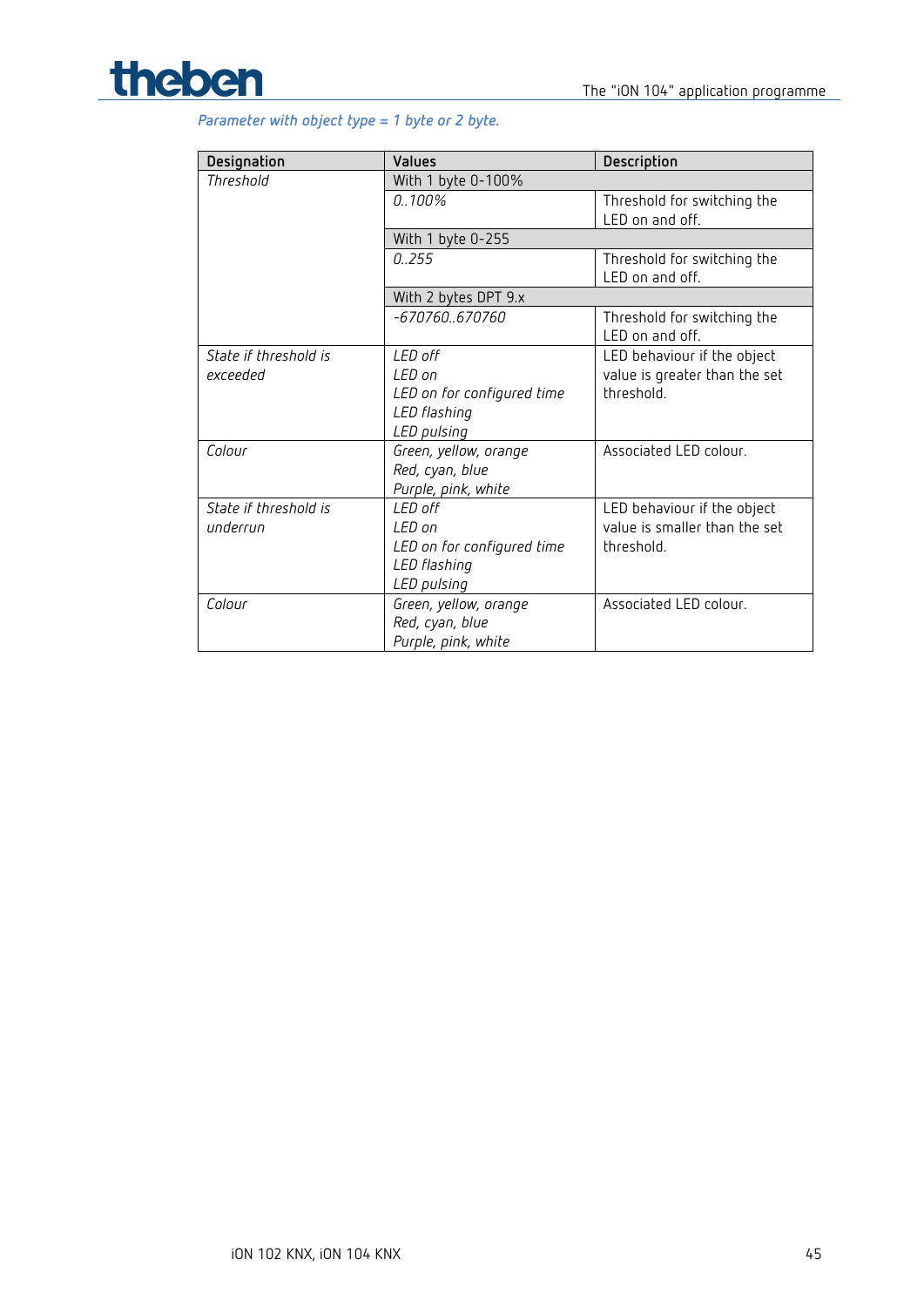# The benaming the set of the set of the set of the set of the set of the set of the set of the set of the set of the set of the set of the set of the set of the set of the set of the set of the set of the set of the set of

## <span id="page-45-0"></span>**6 Typical applications**

 $\bigodot$  These application examples are designed to aid planning and are not to be considered an exhaustive list. They can be extended and updated as required. Standard or customer-defined parameter settings apply for the parameters not listed here.

## <span id="page-45-1"></span>**6.1 Switching light**

iON 104 controls the switch actuator RMG 4 U. All 4 channels are used.

#### **6.1.1 Devices**

- iON 104 (4969234)
- RMG 4 U (4930223)

#### **6.1.2 Overview**

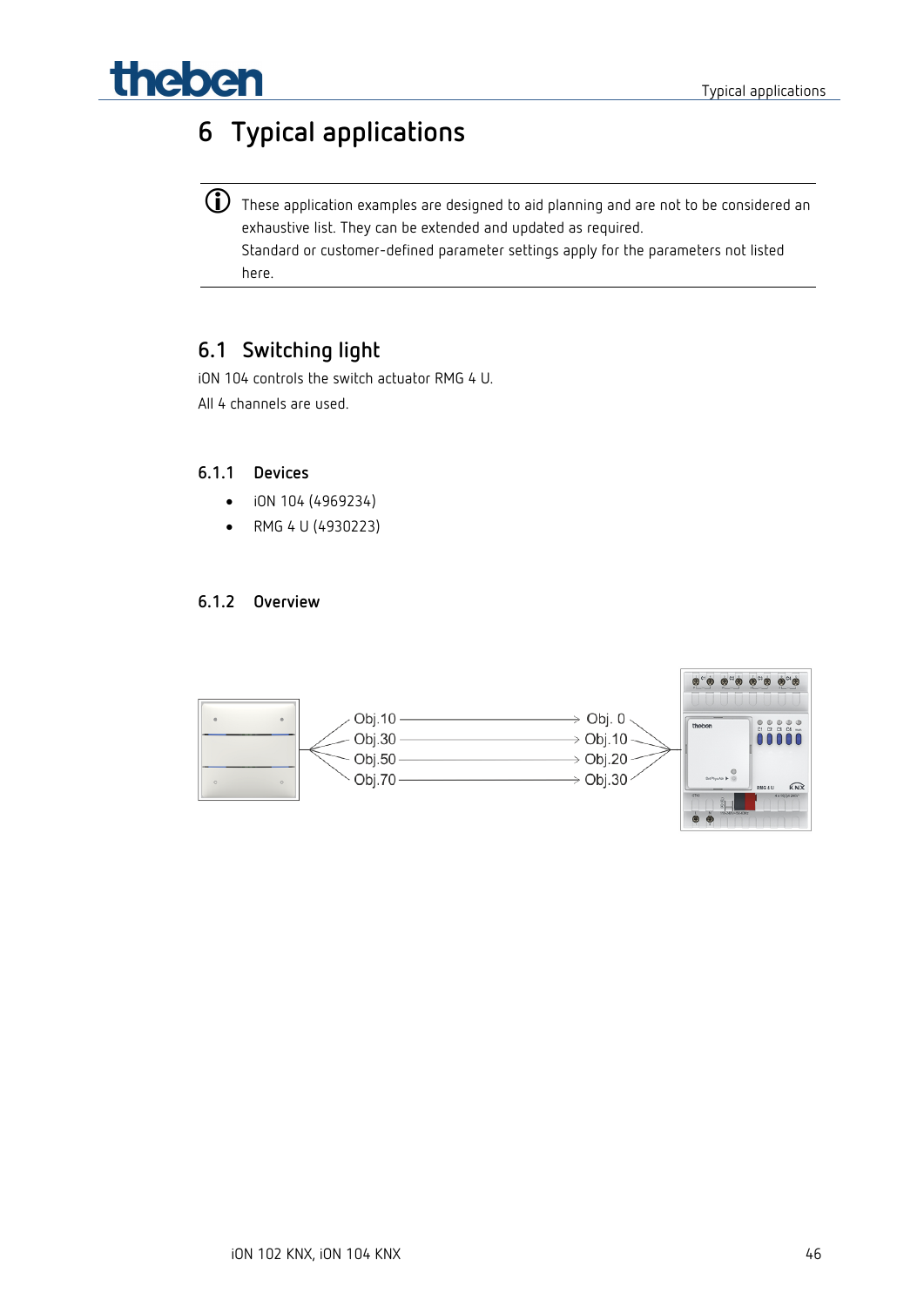

## **6.1.3 Objects and links**

| Links |                     |     |                    |                               |
|-------|---------------------|-----|--------------------|-------------------------------|
| No.   | <b>iON 104</b>      | No. | RMG 4 U            | Comment                       |
|       | Object name         |     | Object name        |                               |
| 10    | Button T1 switching | 0   | RMG 4 U channel C1 |                               |
| 30    | Button T2 switching | 10  | RMG 4 U channel C2 | iON 104 sends switch commands |
| 50    | Button T3 switching | 20  | RMG 4 U channel C3 | to RMG 4 U                    |
| 70    | Button T4 switching | 30  | RMG 4 U channel C4 |                               |

## **6.1.4 Important parameter settings**

| Parameter page         | Parameter                  | Setting       |
|------------------------|----------------------------|---------------|
| <b>Button T1</b>       | Function                   | Button        |
| <b>Button object 1</b> | Object type                | Switching     |
|                        | Send after short operation | Send telegram |
|                        | Telegram                   | Change over   |

#### **RMG 4 U**

| Parameter page                           | Parameter                  | Setting          |
|------------------------------------------|----------------------------|------------------|
| RMG 4 U channel C1 C4:   Button function |                            | Switching On/Off |
| Configuration options                    | Activation of function via | Switch object    |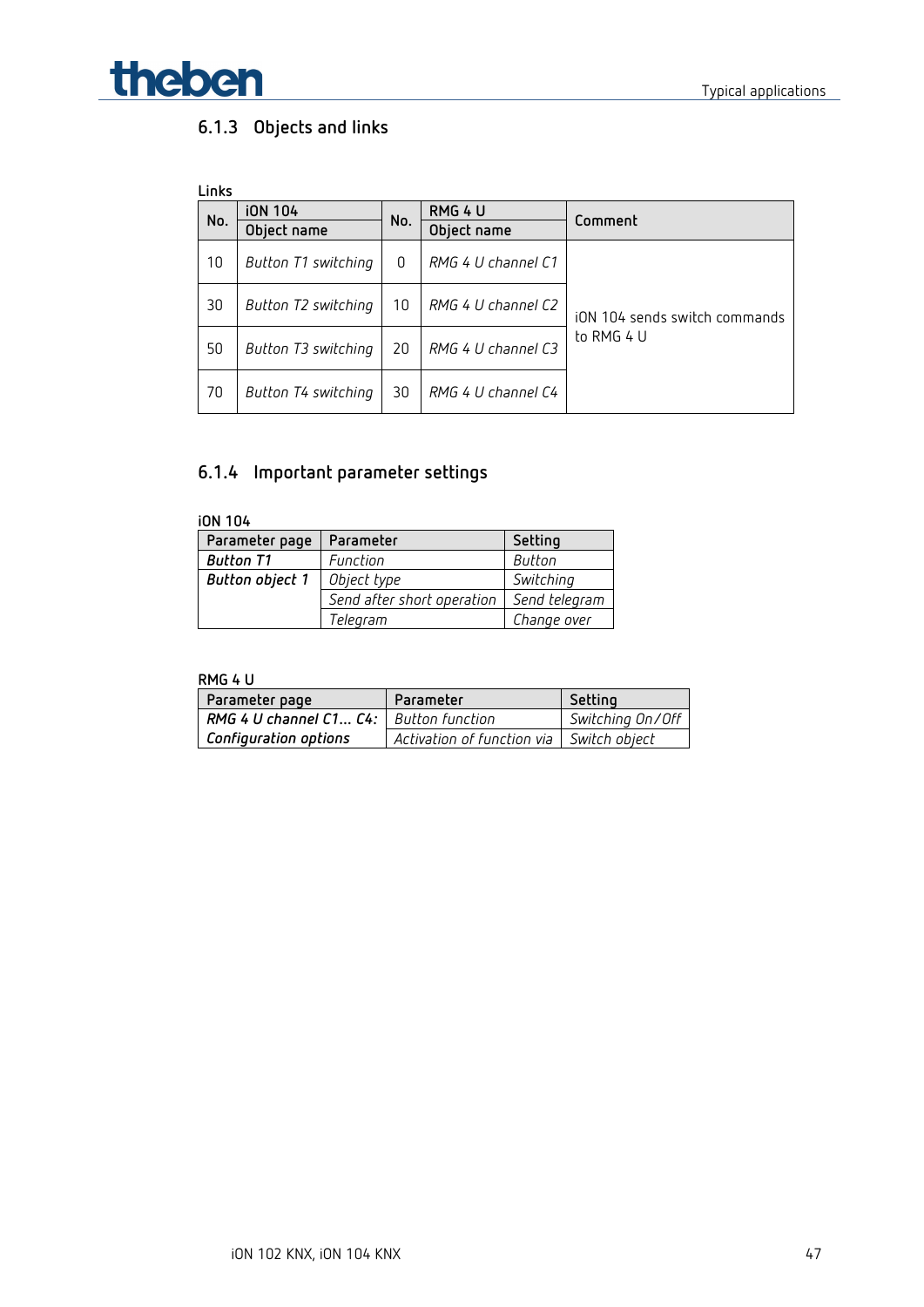## The benefits and the settlement of the settlement of the settlement of the settlement of the settlement of the settlement of the settlement of the settlement of the settlement of the settlement of the settlement of the set

## <span id="page-47-0"></span>**6.2 2 lighting groups dimming (one button operation)**

iON 102 controls both channels of dimming actuator DMG 2 T. Only one button is used per lighting group (dimming actuator channel).

One short button push switches the light on or off. With a long button push the brightness changes. When the button is pressed again, the dimming direction changes (brighter/darker).

#### **6.2.1 Devices**

- iON 102 (4969232)
- DMG 2 T (4930270)

#### **6.2.2 Overview**



### **6.2.3 Objects and links**

| Table 15: Links |                                     |     |                                       |                                                           |  |
|-----------------|-------------------------------------|-----|---------------------------------------|-----------------------------------------------------------|--|
| No.             | <b>iON 102</b>                      | No. | DMG <sub>2</sub> T                    |                                                           |  |
|                 | Object name                         |     | Object name                           | Comment                                                   |  |
| 10              | <b>Button T1</b><br>Switching       | 0   | DMG 2 T channel 1<br>Switching On/Off |                                                           |  |
| 11              | <b>Button T1</b><br>Brighter/darker |     | DMG 2 T channel 1<br>Brighter/darker  | Long button push for<br>brighter/darker dimming commands. |  |
| 30              | Button T2<br>Switching              | 30  | DMG 2 T channel 2<br>Switching On/Off | Short button push for<br>On/Off commands.                 |  |
| 31              | Button T2<br>Brighter/darker        | 31  | DMG 2 T channel 2<br>Brighter/darker  |                                                           |  |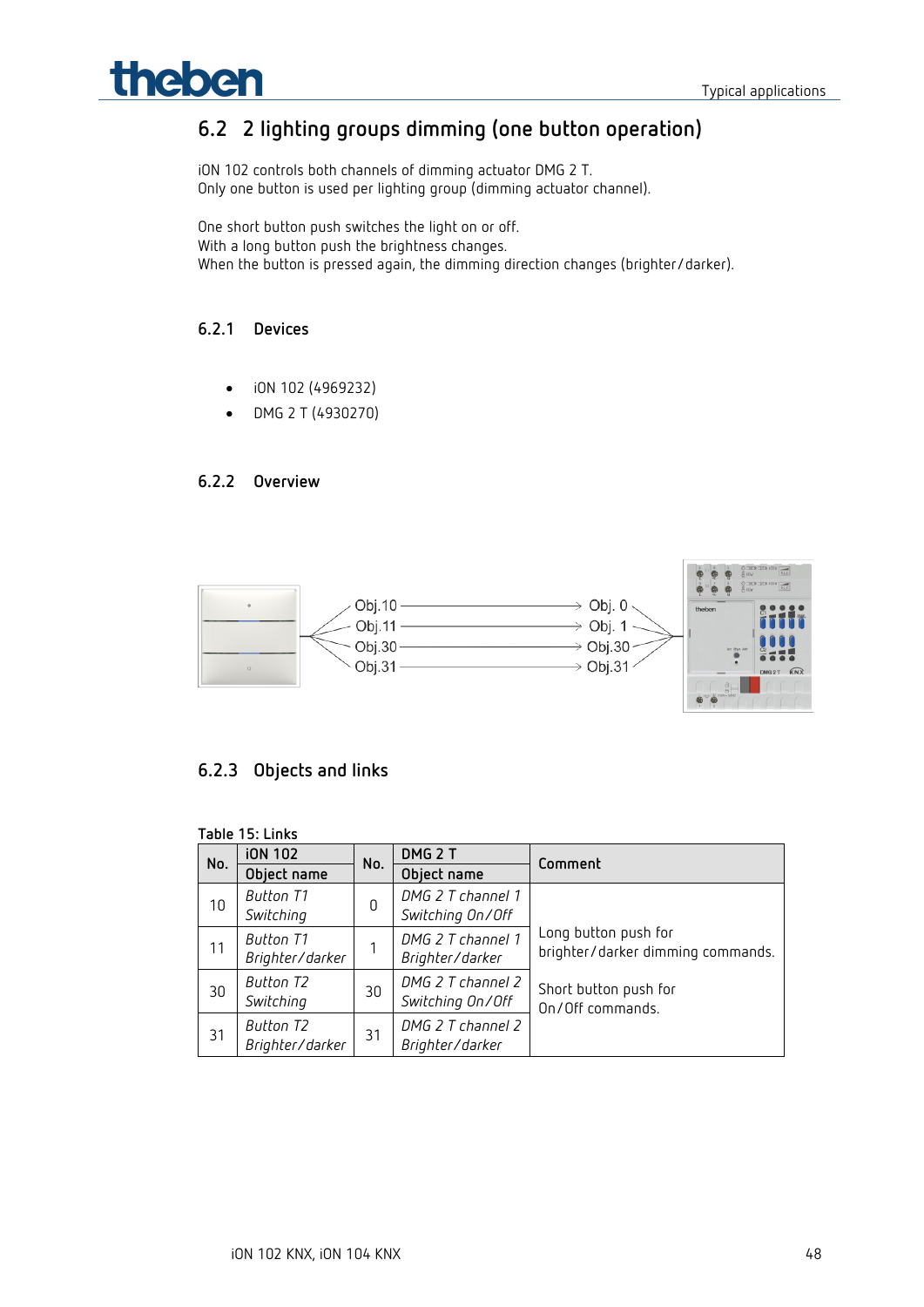

## **6.2.4 Important parameter settings**

#### **iON 102**

| Parameter page   Parameter |                                               | Setting |
|----------------------------|-----------------------------------------------|---------|
| Button T1, T2              | Button function                               | Dimming |
| Dimming                    | Response to long/short   One button operation |         |

#### **DMG 2 T**

| Parameter page   | Parameter                               | Setting |
|------------------|-----------------------------------------|---------|
| Dimming response | Switching on/off with a 4-bit $\mid$ no |         |
|                  | Telearam                                |         |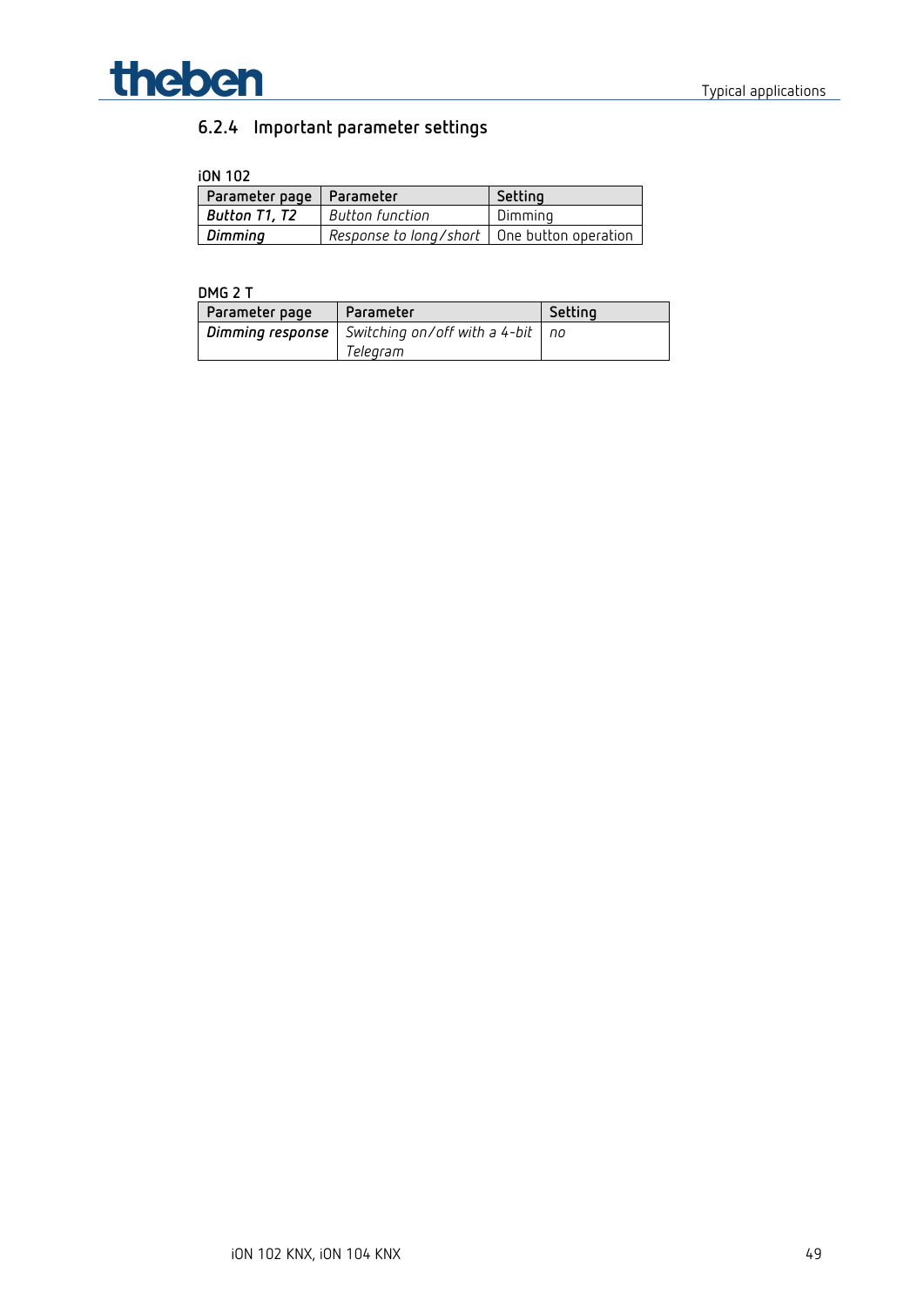## **Theben Typical applications**

## <span id="page-49-0"></span>**6.3 2 lighting groups dimming (2 rocker buttons)**

iON 104 controls both channels of dimming actuator DMG 2 T. 2 buttons are used per lighting group (dimming actuator channel).

One short button push switches the light on or off. With a long button push the brightness changes.

- $\bullet$  left button  $\rightarrow$  brighter
- right button  $\rightarrow$  darker

 One rocker button, i.e. 2 buttons are used for each lighting group. The left and right button of a rocker button send the telegrams to the dimming actuator via a common group address.

#### **6.3.1 Devices**

- iON 104 (4969234)
- DMG 2 T (4930270)

#### **6.3.2 Overview**

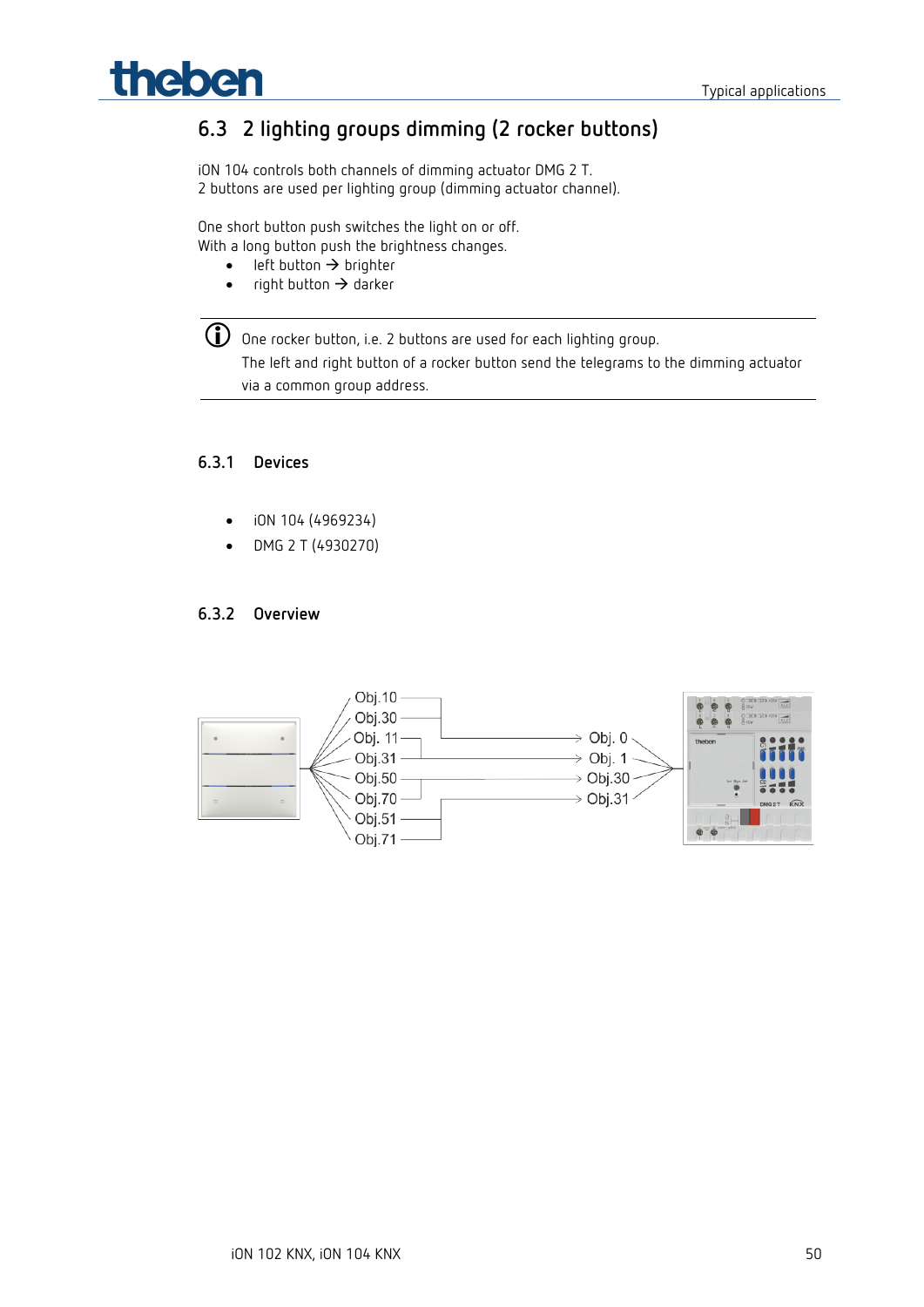

### **6.3.3 Objects and links**

| Links |                                     |     |                                                          |                                                                                    |                                                                |  |
|-------|-------------------------------------|-----|----------------------------------------------------------|------------------------------------------------------------------------------------|----------------------------------------------------------------|--|
|       | <b>iON 104</b>                      |     | DMG <sub>2</sub> T                                       |                                                                                    |                                                                |  |
| No.   | <b>Object</b><br>name               | No. | Object name                                              | Comment                                                                            |                                                                |  |
| 10    | Button T1<br>Switching              |     | DMG 2 T<br>Channel C1<br>$\Omega$<br>Switching<br>On/Off | First lighting group:<br>Sends On/Off commands to the dimming                      |                                                                |  |
| 30    | Button T2<br>Switching              |     |                                                          | actuator<br>with a short button push,                                              |                                                                |  |
| 11    | <b>Button T1</b><br>Brighter        |     | 1                                                        | DMG 2 T<br>Channel C1                                                              | Sends brighter/darker commands to the                          |  |
| 31    | Button T2<br>Darker                 |     | Brighter/darker                                          | dimming actuator with a long button push.                                          |                                                                |  |
| 50    | <b>Button T3</b><br>Switching       | 30  |                                                          | DMG 2 T<br>Channel C <sub>2</sub>                                                  | Second lighting group:<br>Sends On/Off commands to the dimming |  |
| 70    | Button T4<br>Switching              |     |                                                          | Switching<br>On/Off                                                                | actuator<br>with a short button push,                          |  |
| 51    | <b>Button T3</b><br><b>Brighter</b> |     | DMG 2 T<br>Channel C2<br>Brighter/darker                 | Sends brighter/darker commands to the<br>dimming actuator with a long button push. |                                                                |  |
| 71    | <b>Button T4</b><br>Darker          | 31  |                                                          |                                                                                    |                                                                |  |

### **6.3.4 Important parameter settings**

| i0N 104             |                        |                           |  |  |
|---------------------|------------------------|---------------------------|--|--|
| Parameter page      | Parameter              | Setting                   |  |  |
| Button T1 (2,3,4)   | <b>Button function</b> | Dimming                   |  |  |
| (Button T1) dimming | Response to long/short | Brighter/On <sup>19</sup> |  |  |
| (Button T2) dimming | Response to long/short | Darker/Off <sup>20</sup>  |  |  |
| (Button T3) dimming | Response to long/short | Brighter/On <sup>21</sup> |  |  |
| (Button T4) dimming | Response to long/short | Darker/Off <sup>22</sup>  |  |  |

**DMG 2 T**

| Parameter page | Parameter                                                        | Setting |
|----------------|------------------------------------------------------------------|---------|
|                | <b>Dimming response</b> Switching on/off with a 4-bit $\vert$ no |         |
|                | Telearam                                                         |         |

<span id="page-50-0"></span><sup>&</sup>lt;sup>19</sup> Brighter/change over is also possible.

<sup>&</sup>lt;sup>20</sup> Darker/change over is also possible.

<span id="page-50-2"></span><span id="page-50-1"></span><sup>&</sup>lt;sup>21</sup> Brighter/change over is also possible.

<span id="page-50-3"></span><sup>22</sup> Darker/change over is also possible.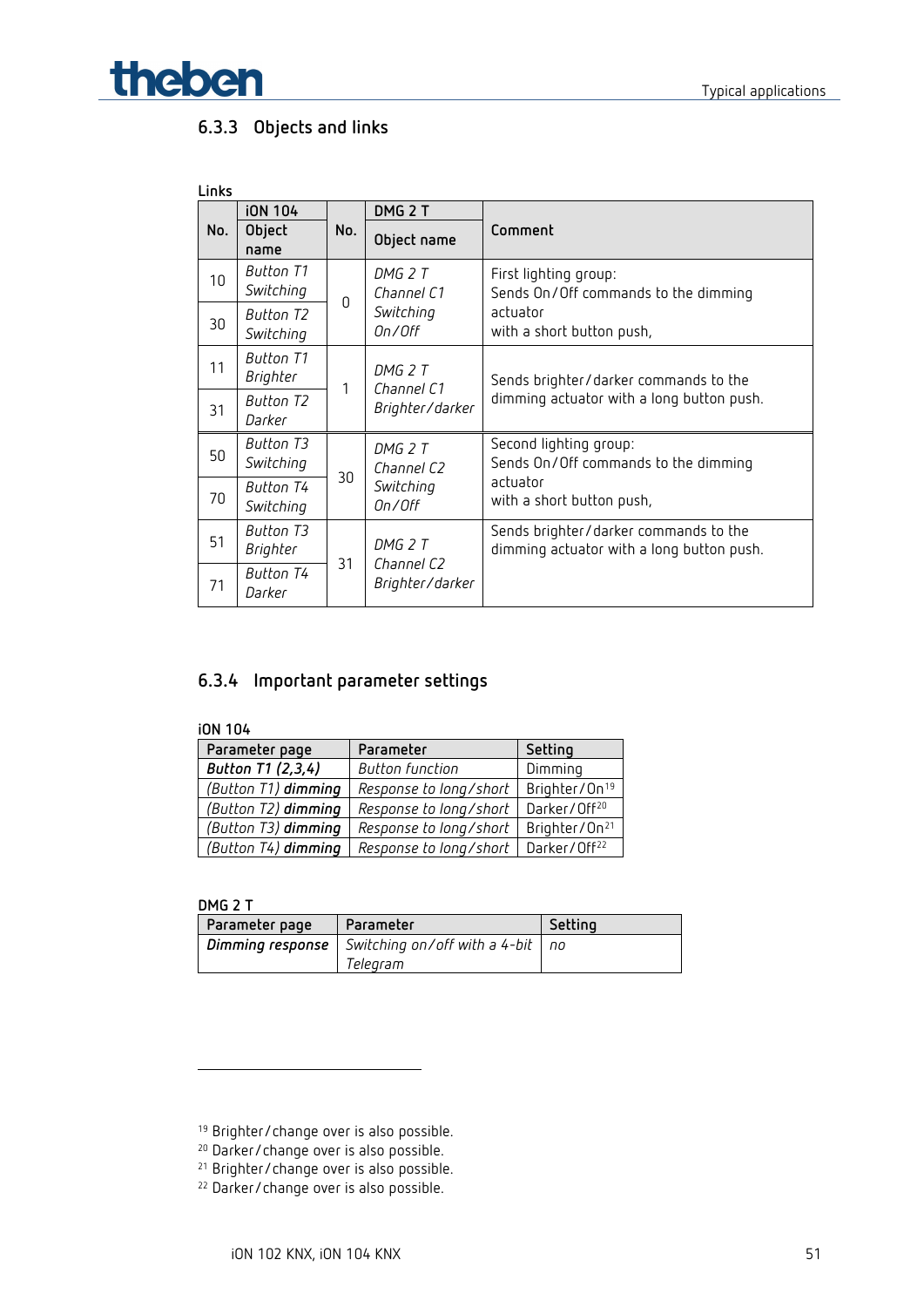

## <span id="page-51-0"></span>**6.4 Controlling 4 blinds or blind groups**

iON 104 controls the blind actuator JMG 4 T. A long button push raises or lowers the blinds. A short button push triggers the step/stop function.

#### **6.4.1 Devices**

- iON 104 (4969234)
- JMG 4 T (4930250)

#### **6.4.2 Overview**